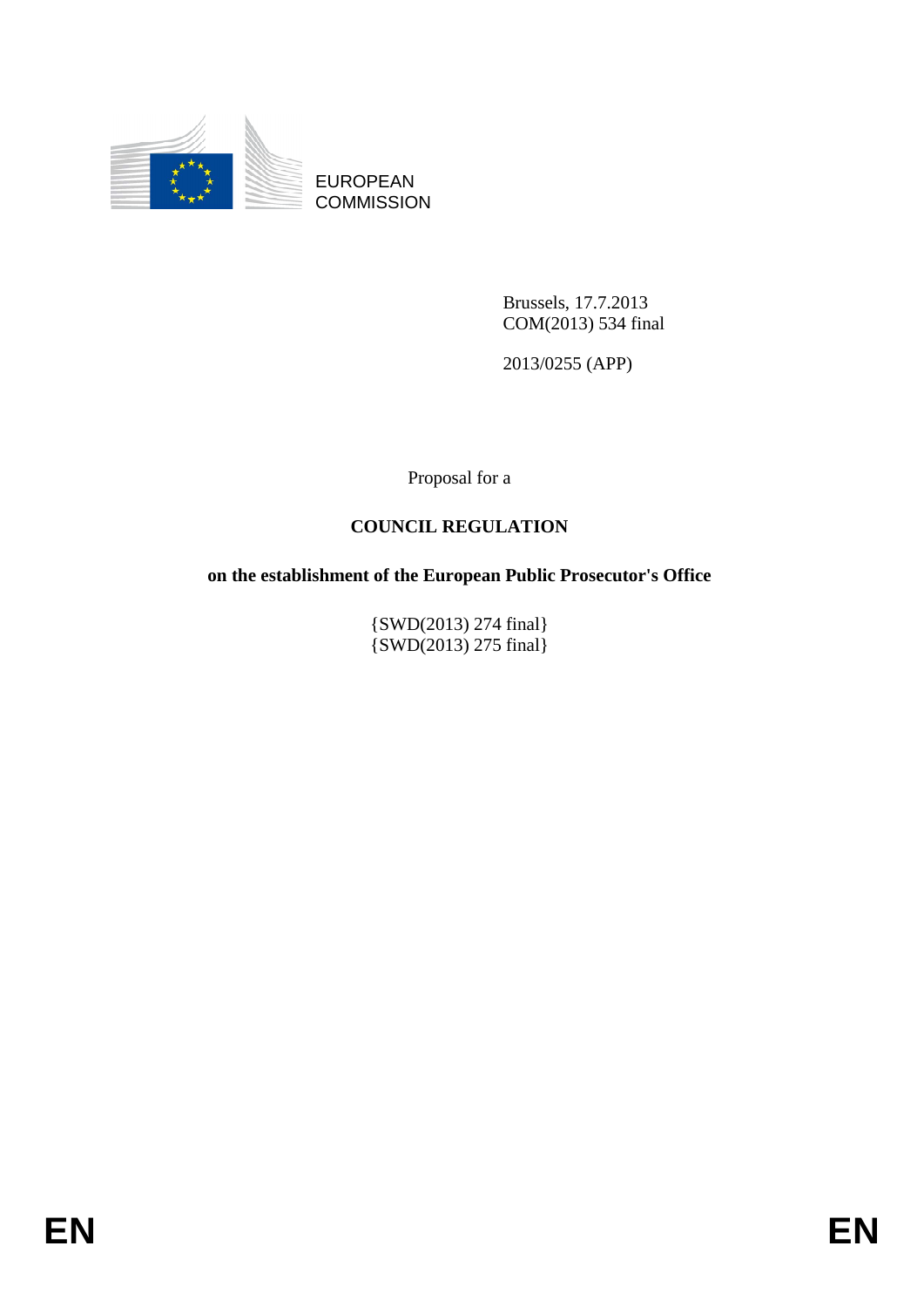# **EXPLANATORY MEMORANDUM**

## **1. CONTEXT OF THE PROPOSAL**

Prosecuting offences against the EU budget is currently within the exclusive competence of Member States and no Union authority exists in this area. While their potential damage is very significant, these offences are not always investigated and prosecuted by the relevant national authorities, as law enforcement resources are limited. As a result, national law enforcement efforts remain often fragmented in this area and the cross-border dimension of these offences usually escapes the attention of the authorities.

Whereas tackling cross-border fraud cases would require closely coordinated and effective investigations and prosecutions at European level, the current levels of information exchange and coordination are not sufficient to achieve this, despite the intensified efforts of Union bodies, such as Eurojust, Europol and the European Anti-Fraud Office (OLAF). Coordination, cooperation and information exchange face numerous problems and limitations owing to a split of responsibilities between authorities belonging to diverse territorial and functional jurisdictions. Gaps in the judicial action to fight fraud occur daily at different levels and between different authorities and are a major impediment to the effective investigation and prosecution of offences affecting the Union's financial interests.

Eurojust and Europol have a general mandate to facilitate exchange of information and coordinate national criminal investigations and prosecutions, but lack the power to carry out acts of investigation or prosecution themselves. The European Anti-Fraud Office (OLAF) has a mandate to investigate fraud and illegal activities affecting the EU, but its powers are limited to administrative investigations. Action by national judicial authorities remains often slow, prosecution rates on the average low and results obtained in the different Member States over the Union as a whole unequal. Based on this track record the judicial action undertaken by Member States against fraud may currently not be considered as effective, equivalent and deterrent as required under the Treaty.

As Member States' criminal investigation and prosecution authorities are currently unable to achieve an equivalent level of protection and enforcement, the Union not only has the competence but also the obligation to act. Article 325 of the Treaty so requires from a legal perspective, but taking into account the specific Union rules which apply in this field the Union is also best placed to protect its own financial interests, including via the prosecution of offences against these interests. Article 86 of the Treaty provides the necessary legal basis for such a new Union-level prosecution system, the purpose of which is to correct the deficiencies of the current enforcement regime exclusively based on national efforts and add consistency and coordination to these efforts.

The current proposal seeks to set up the European Public Prosecutor's Office and define its  $\alpha$  competences and procedures. It complements an earlier legislative proposal<sup>1</sup> which defines the criminal offences as well as the applicable sanctions.

This proposal is part of a legislative package as it will be accompanied by a proposal concerning the reform of Eurojust.

<sup>1</sup> 1

Proposal for a Directive of the European Parliament and of the Council on the fight against fraud to the Union's financial interests by means of criminal law, 11 July 2012 COM (2012) 363 final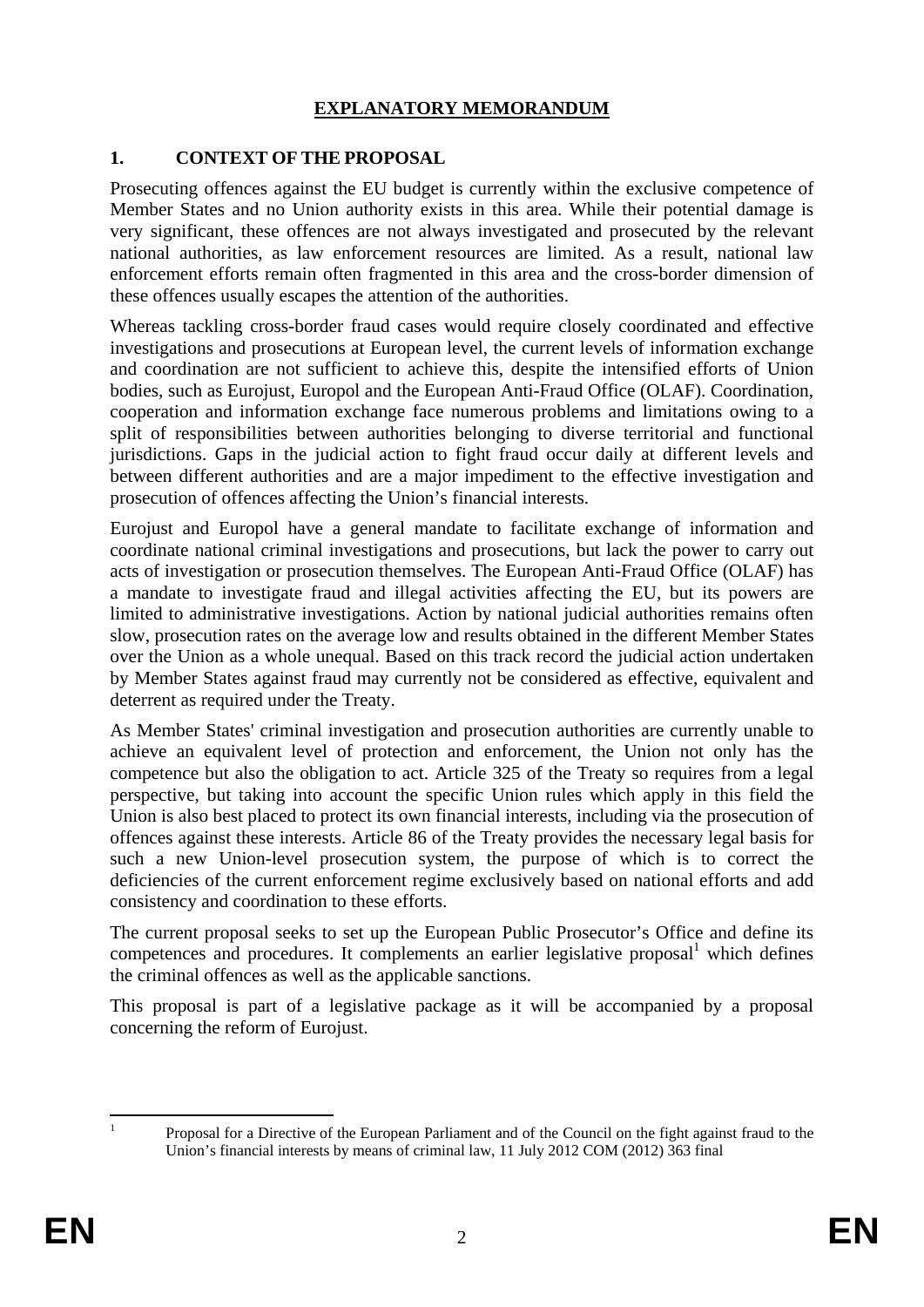## **2. RESULTS OF CONSULTATIONS WITH THE INTERESTED PARTIES AND IMPACT ASSESSMENTS**

In order to prepare this Regulation, the Commission has consulted widely with stakeholders, on a number of occasions, also building on earlier discussions related to the European Public Prosecutor's Office, which have been going on for more than a decade.<sup>2</sup> Preparatory consultations in view of the present proposal have covered the main issues addressed in this Regulation, including various options with regard to the institutional, legal, organisational and operational set-up of a European system for the investigation and prosecution of the relevant offences.

Early in 2012, two questionnaires were published and distributed on-line, one to justice professionals and another to the general public, respectively. In general, the replies were positive towards taking new actions to strengthen the material and procedural framework to counter offences affecting the EU's financial interests, and most also expressed support for the idea to set up a European Public Prosecutor's Office. A number of more detailed suggestions, concerns and questions were also voiced, in particular on the relationship between such the European Public Prosecutor's Office and national prosecution authorities, the competence of the European Public Prosecutor's Office to direct and coordinate investigations at national level, or the possible difficulties with any harmonised European rules of procedure in the European Public Prosecutor's Office's proceedings. In parallel, field research has been conducted in a number of Member States, as part of the external study in support of this report. In addition, throughout 2012 and at the beginning of 2013, a number of discussions or meetings took place at European level:

- The network of Public Prosecutors or equivalent institutions at the Supreme Judicial Courts of the Member States, Budapest, 25-26 May 2012.
- Conference: A Blueprint for the European Public Prosecutor's Office? Luxembourg, 13-15 June 2012. The conference gathered experts and high level representatives from academia, EU institutions and Member States.
- Vice-President Reding's consultation meeting with Prosecutors General and Directors of Public Prosecution from Member States, Brussels, 26 June 2012. The meeting permitted an open discussion on specific issues regarding the protection of the Union's financial interests.
- On 18 October 2012, the Commission organised a consultation meeting on issues relating to a possible reform of Eurojust, in which questions related to the setting up of a European Public Prosecutor's Office were also discussed with representatives of Member States. The meeting generally supported establishing a close link between Eurojust and the European Public Prosecutor's Office.
- The 10th OLAF Conference of Fraud Prosecutors, Berlin, 8-9 November 2012, was an opportunity to explore the ways in which national prosecutors would interact with the European Public Prosecutor's Office, if set up.
- The informal consultation held on 26 November 2012 with defence lawyers (CCBE and ECBA) looked at procedural safeguards for suspects and made useful recommendations in that regard.

 $\frac{1}{2}$  See Green Paper on criminal law protection of the financial interests of the Community and the establishment of a European Public Prosecutor, 11 December 2001 COM (2001)715 final and its follow up report, 19 March 2003 COM (2003)128 final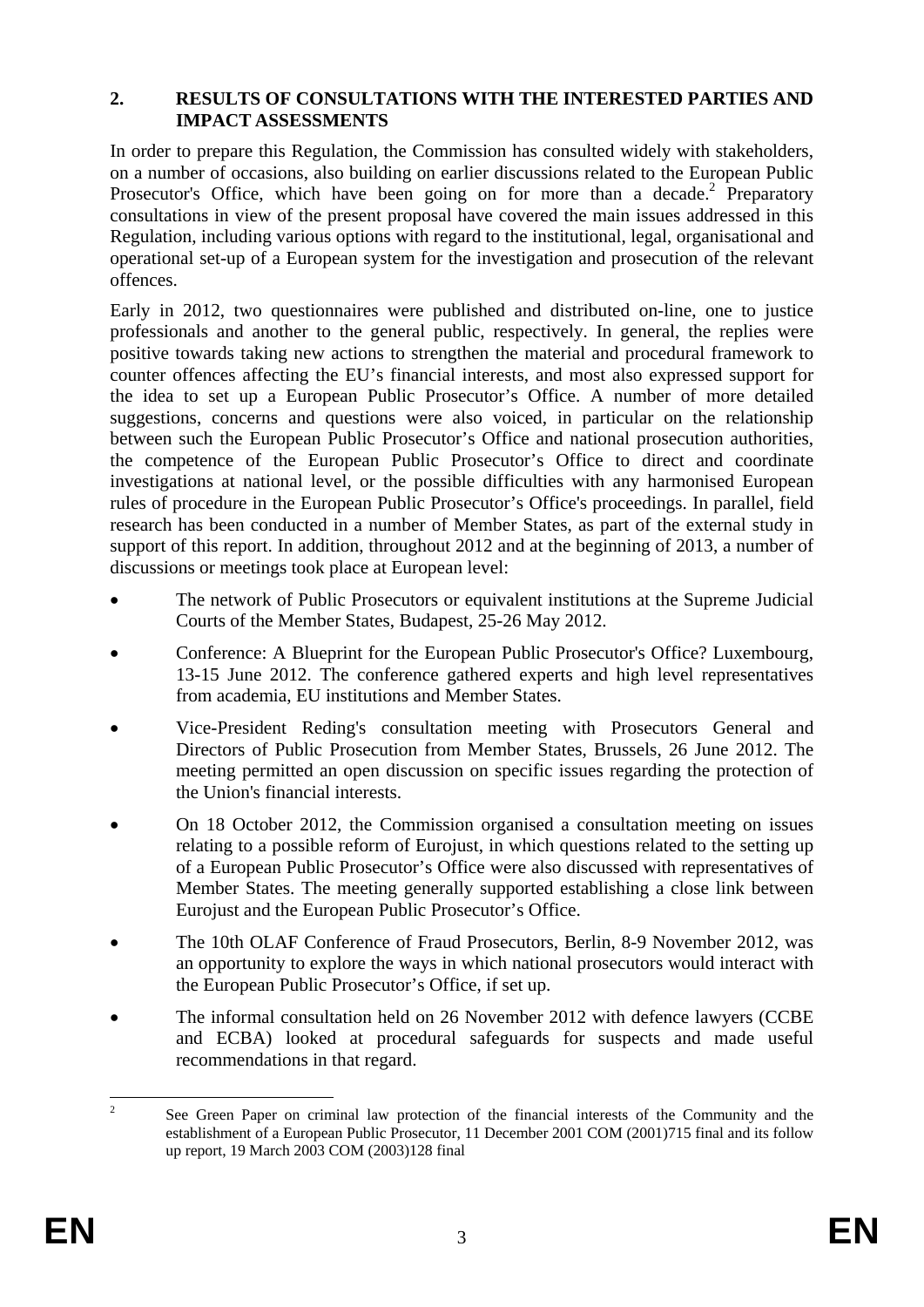- ERA seminar "Towards the European Public Prosecutor's Office (EPPO)", 17 and 18 January 2013.
- Meeting of the Commission Expert Group on European Criminal Policy, Brussels, 23 January 2013.
- Further consultation meeting with ECBA and CCBE, Brussels, 9 April 2013.

Also, numerous bilateral consultation meetings with Member States' authorities have taken place over the second half of 2012 and the beginning of 2013.

The Commission conducted an Impact Assessment of policy alternatives taking account *inter alia* an external study (Specific contract No. JUST/2011/JPEN/FW/0030.A4) which has considered various options involving the establishment of a European Public Prosecutor's Office. According to the analysis of the Impact Assessment, setting up the European Public Prosecutor's Office as a decentralised integrated office of the Union, which relies on national judicial systems, offers the most benefits and generates the lowest costs.

# **3. LEGAL ELEMENTS OF THE PROPOSAL**

# **3.1. The legal basis**

The legal basis of the proposal is Article 86 of the Treaty. According to the first paragraph of that provision, "[i]n order to combat crimes affecting the financial interests of the Union, the Council, by means of regulations adopted in accordance with a special legislative procedure, may establish a European Public Prosecutor's Office from Eurojust. The Council shall act unanimously after obtaining the consent of the European Parliament". The second paragraph of that provision defines the responsibility of the European Public Prosecutor's Office as follows: "[t]he European Public Prosecutor's Office shall be responsible for investigating, prosecuting and bringing to judgment, where appropriate in liaison with Europol, the perpetrators of, and accomplices in, offences against the Union's financial interests, as determined by the regulation provided for in paragraph 1. It shall exercise the functions of prosecutor in the competent courts of the Member States in relation to such offences". Finally, the third paragraph of Article 86 of the Treaty defines the substantive scope of the regulations to be adopted pursuant to it: "[t]he regulations referred to in paragraph 1 shall determine the general rules applicable to the European Public Prosecutor's Office, the conditions governing the performance of its functions, the rules of procedure applicable to its activities, as well as those governing the admissibility of evidence, and the rules applicable to the judicial review of procedural measures taken by it in the performance of its functions".

# **3.2. Subsidiarity and proportionality**

There is a need for the Union to act because the foreseen action has an intrinsic Union dimension. It implies Union-level steering and coordination of investigations and prosecutions of criminal offences affecting its own financial interests, the protection of which is required both from the Union and the Member States by Articles 310 (6) and 325 TFEU. In accordance with the subsidiarity principle, this objective can only be achieved at Union level by reason of its scale and effects. As stated above, the present situation, in which the prosecution of offences against the Union's financial interests is exclusively in the hands of the authorities of the Member States is not satisfactory and does not sufficiently achieve the objective of fighting effectively against offences affecting the Union budget.

In accordance with the principle of proportionality, this Regulation does not go beyond what is necessary to achieve this objective. Throughout the proposed text, the options chosen are those that are least intrusive for the legal orders and the institutional structures of the Member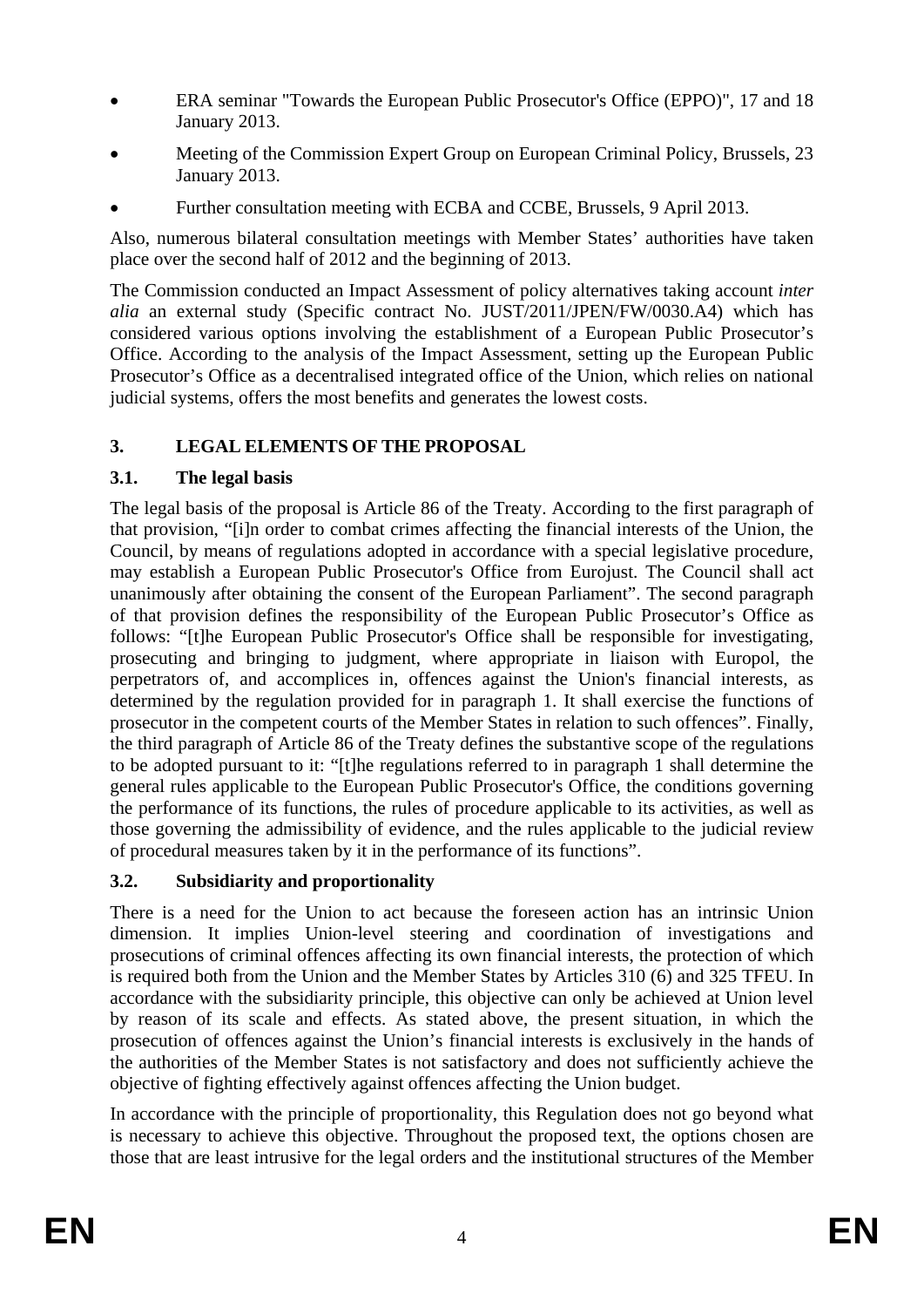States. Key features of the proposal, such as the choice of the law that applies to investigative measures, the figure of Delegated Prosecutors, the decentralised character of the European Public Prosecutor's Office and the system of judicial review, were designed in order not to go beyond what was necessary to achieve the main objectives of the proposal.

The Union's competence to counter fraud and other offences affecting its financial interests is unambiguously stipulated by Articles 86 and 325 of the Treaty. As this Union competence is not accessory to that of Member States and exercising it has become necessary to achieve a more effective protection of the Union's financial interests, the proposed package complies with the requirement of subsidiarity.

# **3.3. Explanation of the proposal by chapters**

The main objectives of the proposal are:

- To contribute to the strengthening of the protection of the Union's financial interests and further development of an area of justice, and to enhance the trust of EU businesses and citizens in the Union's institutions, while respecting all fundamental rights enshrined in the Charter of Fundamental Rights of the European Union.
- To establish a coherent European system for the investigation and prosecution of offences affecting the Union's financial interests.
- To ensure a more efficient and effective investigation and prosecution of offences affecting the EU's financial interests.
- To increase the number of prosecutions, leading to more convictions and recovery of fraudulently obtained Union funds.
- To ensure close cooperation and effective information exchange between the European and national competent authorities.
- To enhance deterrence of committing offences affecting the Union's financial interests.

# *3.3.1. Chapter I: Subject matter and definitions*

This Chapter sets out the subject matter of the Regulation, which is the setting up of the European Public Prosecutor's Office. In addition, it defines a certain number of terms used in the text, such as the "financial interests of the Union".

### *3.3.2. Chapter II: General rules*

This Chapter regulates the fundamental features of the European Public Prosecutor's Office, its status and structure as a new Union office with investigation and prosecution functions. In doing so, it provides specific rules on the appointment and dismissal of the European Public Prosecutor and his/her delegates. It also sets out the basic principles of its functioning.

Section 1 (Status, organisation and structure of the European Public Prosecutor's Office) clarifies how the European Public Prosecutor's Office is set up and what functions will be entrusted to it. The text provides for its establishment as a new Union body with legal personality and sets out its relationship with Eurojust. Among the key features of the European Public Prosecutor's Office, the text refers to independence and accountability, which should guarantee that it is able to exercise its functions and use its powers in a way that makes it immune from any improper influence. The main characteristics of the structure of the European Public Prosecutor's Office are also described in the text.

Section 2 (Appointment and dismissal of the members of the European Public Prosecutor's Office) provides the rules applicable to the appointment and dismissal procedure of the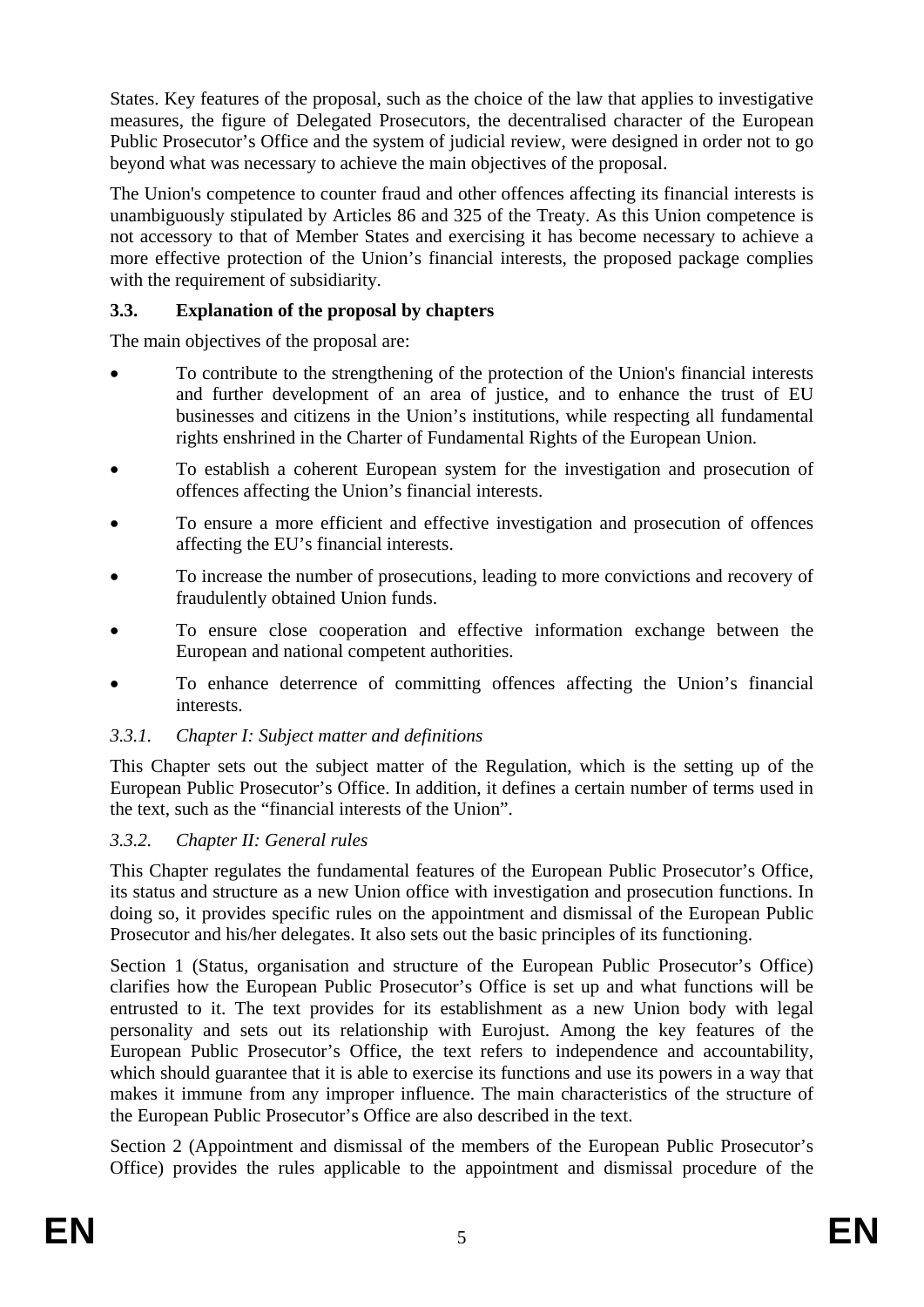European Public Prosecutor, his/her Deputies and staff. The appointment procedure for the European Public Prosecutor is designed in a way that guarantees his independence and accountability towards Union institutions, whereas his/her dismissal procedure rests with the Court of Justice of the European Union. For the European Delegated Prosecutors, who will be appointed and dismissed by the European Public Prosecutor, the procedure ensures their integration into national prosecution systems.

Section 3 (Basic principles) describes the main legal principles that will govern the activities of the European Public Prosecutor's Office, including conformity with the Charter of Fundamental Rights of the European Union, proportionality, national law being applicable to implement the Regulation, procedural neutrality, legality and celerity of investigations, Member States' duty to assist the investigations and prosecutions of the European Public Prosecutor's Office.

Section 4 (Competence of the European Public Prosecutor's Office) clarifies the criminal offences which fall within the material competence of the European Public Prosecutor's Office. These offences are to be defined by reference to national law implementing Union law (Directive 2013/xx/EU). The text distinguishes between two categories of offences, the first of which falls automatically within the competence of the European Public Prosecutor's Office (Article 12) and the second (Article 13) which requires to establish its competence where there are certain connecting links with offences of the first category. The Section also describes how the European Public Prosecutor's Office will exercise its competence over these offences.

# *3.3.3. Chapter III: Rules of procedure on investigations, prosecutions and trial proceedings*

This Chapter covers the essential features of the investigations and prosecutions of the European Public Prosecutor's Office, including provisions on how they should be controlled by national courts, what decisions the European Public Prosecutor's Office could take once the investigation is completed, how it would exercise its prosecution functions and how the evidence collected would be used in trial courts.

Section 1 (Conduct of the investigation) provides the general rules that apply to the investigations of the European Public Prosecutor's Office, including the sources of information used, how investigations are initiated and conducted and how the European Public Prosecutor's Office may obtain further information from databases or data collected at its request.

Section 2 (Processing of information) explains the functioning of the Case Management System.

Section 3 (Investigation measures) sets out the types and conditions of the individual investigation measures which the European Public Prosecutor's Office will be able to use. The text does not regulate in detail each of these measures but requires the application of national law.

Section 4 (Termination of the investigation and powers of prosecution) stipulates the different types of decisions which the European Public Prosecutor's Office may take at the end of the investigation, including indictments and dismissals.

Section 5 (Admissibility of evidence) regulates the admissibility of evidence collected and presented by the European Public Prosecutor's Office in trial courts.

Section 6 (Confiscation) regulates the disposition of the assets confiscated by national courts as a result of the prosecution conducted by the European Public Prosecutor's Office.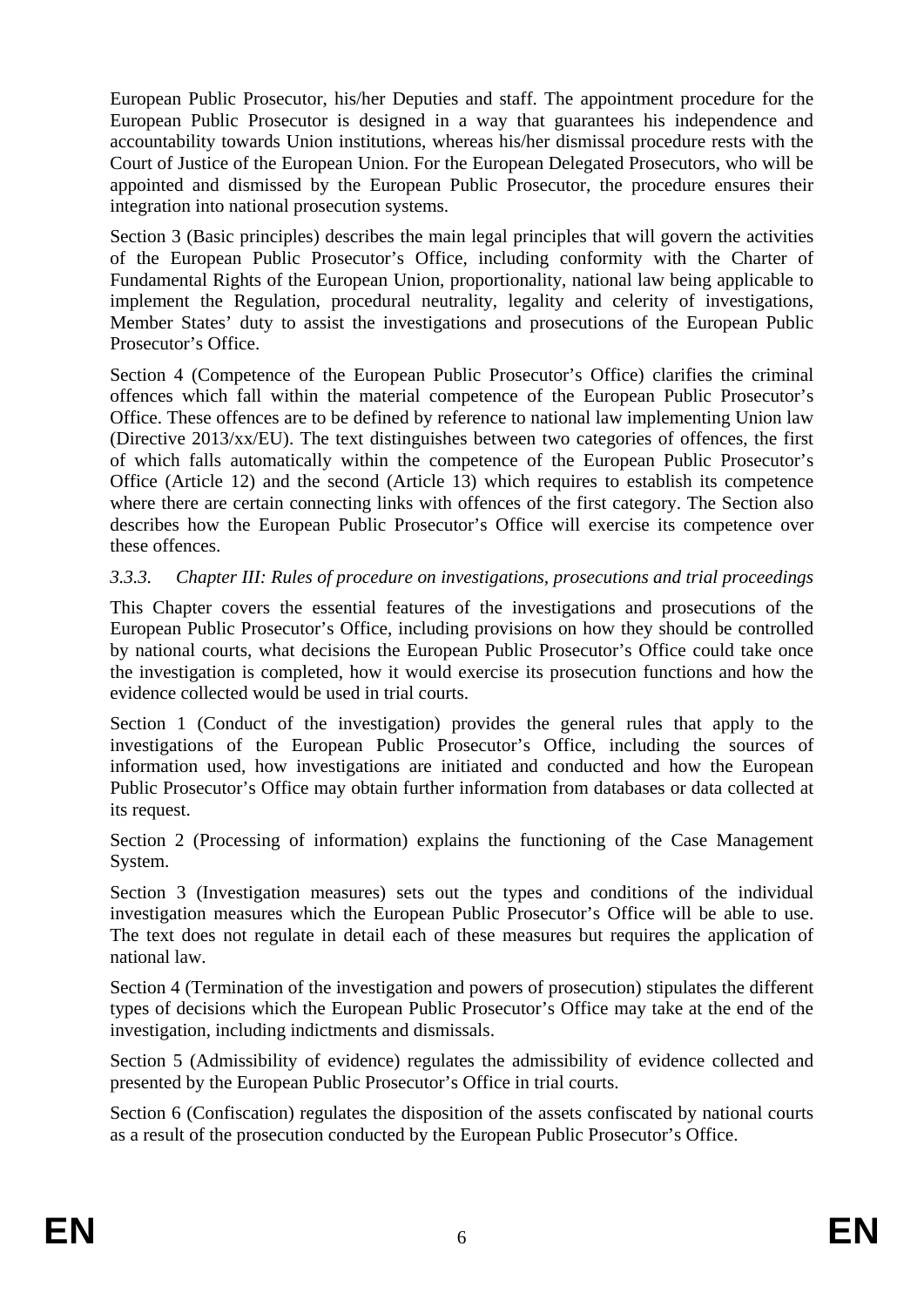# *3.3.4. Chapter IV: Procedural safeguards*

The rules of this Chapter provide safeguards for suspects and other persons involved in the proceedings of the European Public Prosecutor's Office, which will need to comply with the relevant standards, in particular the Charter of Fundamental Rights of the European Union. The rules refer to Union legislation (Directives on various procedural rights in criminal proceedings) with regard to certain rights but also define autonomously other rights which have not yet been regulated in Union legislation. As such, these rules provide an additional layer of protection compared to national law so that suspects and other persons may benefit directly from a Union-level protection.

# *3.3.5. Chapter V: Judicial review*

Article 86(3) of the Treaty prescribes the Union legislator to determine the rules applicable to the judicial review of procedural measures taken by the European Public Prosecutor's Office in the performance of its functions. This possibility reflects the specific nature of the European Public Prosecutor's Office, which is different from that of all other Union bodies and agencies and requires special rules regarding judicial review.

Article 86(2) of the Treaty requires that the European Public Prosecutor's Office exercise its functions of prosecutor in the competent courts of the Member States. The acts of investigation of the European Public Prosecutor's Office are also closely related to an eventual prosecution and will mainly deploy their effects in the legal orders of the Member States. In most cases they will also be carried out by national law enforcement authorities acting under the instructions of the European Public Prosecutor's Office, and sometimes also after having obtained the authorisation of a national court. The European Public Prosecutor's Office is therefore a Union body whose action will mainly be relevant in the national legal orders. It is therefore appropriate to consider the European Public Prosecutor's Office as a national authority for the purpose of the judicial review of its acts of investigation and prosecution. As a result, national courts should be entrusted with the judicial review of all the challengeable acts of investigation and prosecution of the European Public Prosecutor's Office, and the Union courts should not be directly competent with regard to those acts pursuant to Articles 263, 265 and 268 of the Treaty, since such acts should not be considered as acts of an office of the Union for the purpose of judicial review.

In accordance with Article 267 of the Treaty, national courts are able or, in certain circumstances, bound to refer to the Court of Justice questions for preliminary rulings on the interpretation or the validity of provisions of Union law which are relevant for the judicial review of acts of investigation and prosecution of the European Public Prosecutor's Office. This may include questions on the interpretation of this Regulation. Since the European Public Prosecutor's Office will be considered a national authority for the purpose of judicial review, national courts will only be able to refer questions on interpretation to the Court of Justice regarding its acts. The preliminary rulings procedure will thus ensure that this Regulation is applied uniformly throughout the Union, whereas the validity of the acts of the European Public Prosecutor's Office may be challenged before national courts in accordance with national law.

# *3.3.6. Chapter VI: Data protection*

This Chapter provides for rules governing the data protection regime which in the specific context of the European Public Prosecutor's Office particularise and complement the Union legislation applicable to processing of personal data by EU bodies (in particular Regulation (EC) No 45/2001 of the European Parliament and of the Council of 18 December 2000 on the protection of individuals with regard to the processing of personal data by the Community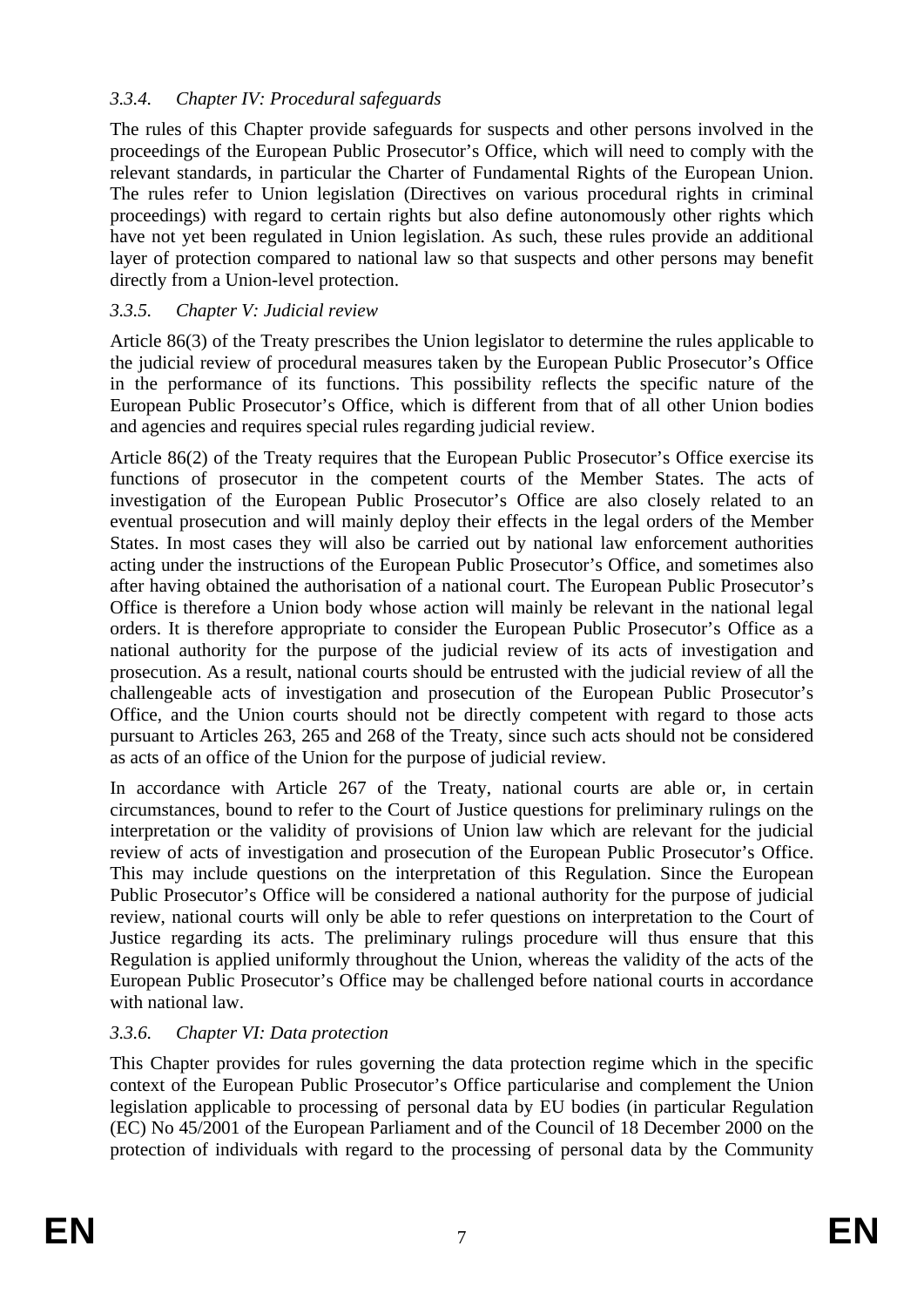institutions and bodies and on the free movement of such data). The supervision of all personal data processing in the context of the activities of the European Public Prosecutor's Office has been entrusted to the European Data Protection Supervisor (EDPS).

# *3.3.7. Chapter VII: Financial and staff provisions*

The rules of this Chapter regulate how the European Public Prosecutor's Office shall handle its budget and staff. They are based on the applicable Union legislation, i.e. for budget matters on Regulation (EU, Euratom) No 966/2012 of the European Parliament and of the Council of 25 October 2012 on the financial rules applicable to the general budget of the Union and repealing Council Regulation (EC, Euratom) No 1605/2002, and for staff matters on Regulation 31 (EEC), as amended.

# *3.3.8. Chapter VIII: Provisions on the relations of the European Public Prosecutor's Office*

This Chapter regulates the relationship of the European Public Prosecutor's Office with Union institutions or other bodies as well as actors outside the Union. Special rules apply to the relationship of the European Public Prosecutor's Office with Eurojust, given the special links that tie them together in the area of operational activities, administration and management.

# *3.3.9. Chapter IX: General provisions*

These provisions address institutional matters which arise with the setting up of any new Union office or agency. They are largely inspired by the "Common Approach on decentralised agencies" but take into account the specific (judicial) nature of the European Public Prosecutor's Office. The provisions covers matters such as legal status and operating conditions, language arrangements, transparency requirements, rules on the prevention of fraud, handling classified information, administrative enquiries and liability rules.

# *3.3.10. Chapter X: Final provisions*

These provisions deal with the implementation of the Regulation and provide for the adoption of implementing provisions, transitional provisions, administrative rules and entry into force.

# **4. BUDGETARY IMPLICATION**

The proposal seeks to be cost-efficient for the EU budget: part of OLAF's current resources will be used for setting up the central headquarters of the European Public Prosecutor's Office, which in turn will rely on the administrative support of Eurojust.

Limited additional costs will arise in relation to the position of the European Delegated Prosecutors who will be located in the Member States and will be an integral part of the European Public Prosecutor's Office. Given their dual status as both Union and national prosecutors, they will receive remuneration from the EU budget and will be covered by the Staff Regulations.

As the set-up phase of the European Public Prosecutor's Office will probably take several years, staff members will be gradually transferred from OLAF to the European Public Prosecutor's Office. The equivalent number of the staff transferred and the corresponding credits to finance this staff will be reduced in the establishment plan and budget of OLAF. The European Public Prosecutor's Office will reach cruising speed once the full staff levels are achieved. The full staff level will be achieved in 2023 with 235 staff, of which 180 establishment plan posts and 55 external staff. The estimated cost for 2023 with this staff level is approximately 35 million EUR.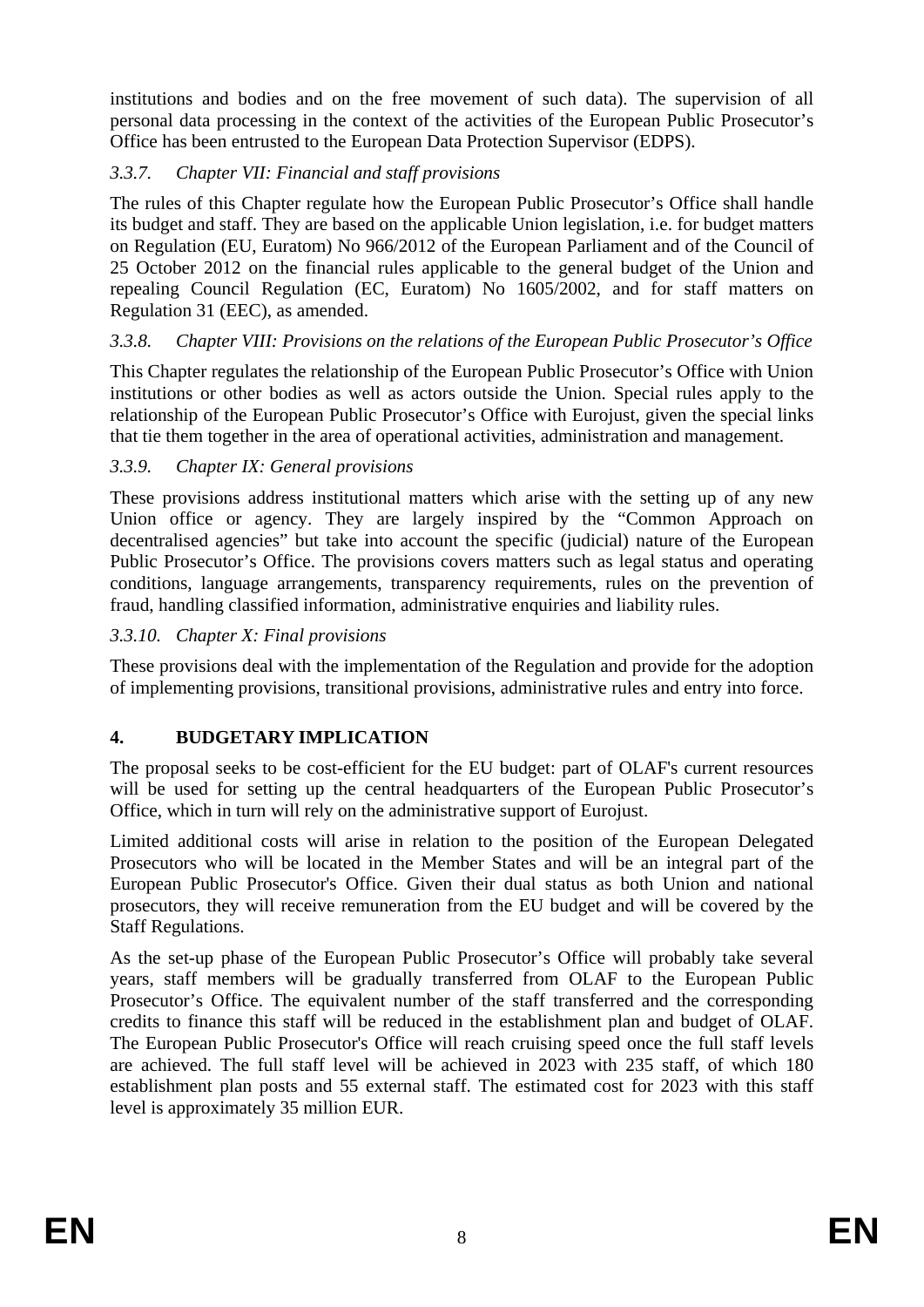### 2013/0255 (APP)

## Proposal for a

# **COUNCIL REGULATION**

## **on the establishment of the European Public Prosecutor's Office**

# THE COUNCIL OF THE EUROPEAN UNION,

Having regard to the Treaty on the Functioning of the European Union, and in particular Article 86 thereof,

Having regard to the proposal from the European Commission,

After transmission of the draft legislative act to the national Parliaments,

Having regard to the consent of the European Parliament,

After consulting the European Data Protection Supervisor,

Acting in accordance with a special legislative procedure,

Whereas:

- (1) Both the Union and the Member States have an obligation to protect the Union's financial interests against criminal offences, which generate significant financial damages every year. Yet, these offences are currently not sufficiently investigated and prosecuted by the relevant national authorities.
- (2) The setting up of the European Public Prosecutor's Office is foreseen by the Treaty on the Functioning of the European Union (TFEU) in the context of the area of freedom, security and justice.
- (3) The Treaty expressly requires that the European Public Prosecutor's Office be established from Eurojust, which implies that this Regulation should establish links between them.
- (4) The Treaty provides that the mandate of the European Public Prosecutor's Office is to combat crime affecting the Union's financial interests.
- (5) In accordance with the principle of subsidiarity, combatting crimes affecting the financial interests of the Union can be better achieved at Union level by reason of its scale and effects. The present situation, in which the prosecution of offences against the Union's financial interests is exclusively in the hands of the authorities of the Member States does not sufficiently achieve that objective. Since the objectives of this Regulation, namely the setting up of the European Public Prosecutor's Office, cannot be achieved by the Member States given the fragmentation of national prosecutions in the area of offences committed against the Union's financial interests and can therefore, by reason of the fact that the European Public Prosecutor's Office is to have exclusive competence to prosecute such offences, be better achieved at Union level, the Union may adopt measures, in accordance with the principle of subsidiarity as set out in Article 5 of the Treaty on European Union.
- (6) In accordance with the principle of proportionality, as set out in Article 5 of the Treaty on European Union, this Regulation does not go beyond what is necessary in order to achieve these objectives and ensures that its impact on the legal orders and the institutional structures of the Member States is the least intrusive possible.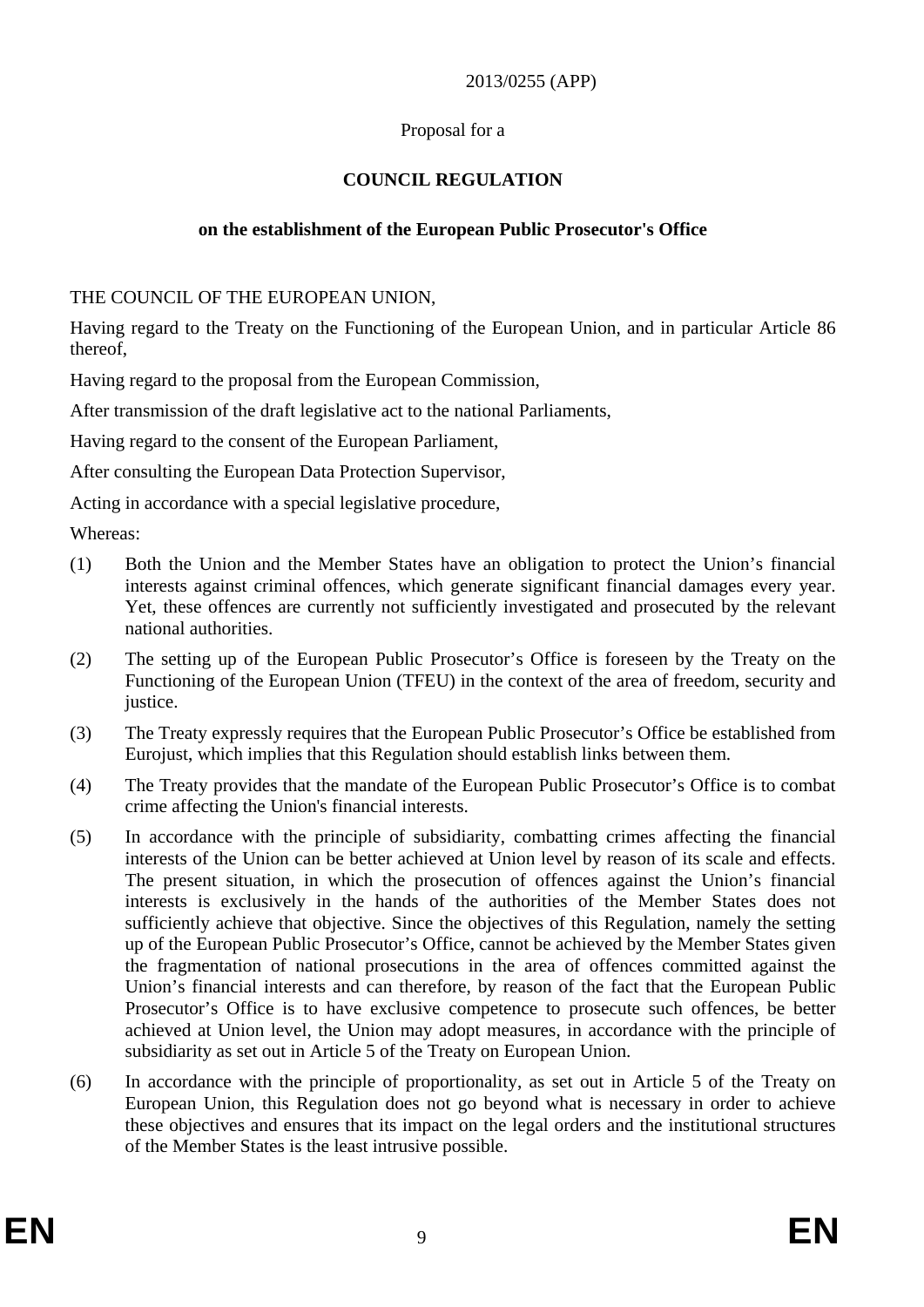- (7) The mandate of the European Public Prosecutor's Office should be to investigate, prosecute and bring to judgment the perpetrators of offences against the Union's financial interests. This requires autonomous powers of investigation and prosecution, including the ability to carry out investigations in cross-border or complex cases.
- (8) The organisational structure of the European Public Prosecutor's Office should also allow quick and efficient decision-making in the conduct of criminal investigations and prosecutions, whether they involve one or several Member States.
- (9) As a rule, the investigations of the European Public Prosecutor's Office should be carried out by European Delegated Prosecutors in the Member States. In cases involving several Member States or cases which are of particular complexity, the efficient investigation and prosecution may require that the European Public Prosecutor also exercise his powers by instructing national law enforcement authorities.
- (10) Since the European Public Prosecutor's Office is to be granted powers of investigation and prosecution, institutional safeguards should be put in place to ensure its independence as well as its accountability towards the Union institutions.
- (11) Strict accountability is a complement to the independence and the powers granted to it under this Regulation. The European Public Prosecutor is fully accountable for the performance of his/her duties as the head of the European Public Prosecutor's Office and as such he/she carries an overall institutional accountability for its general activities before the Union institutions. As a result, any of the Union institutions can apply to the Court of Justice of the European Union with a view to his/her removal under certain circumstances, including in cases of serious misconduct. This accountability should be combined with a strict regime of judicial control whereby the European Public Prosecutor's Office can only use coercive investigation powers subject to prior judicial authorisation and the evidence presented to the trial court should be subject to verification by that court as to its compliance with the Charter of Fundamental Rights of the European Union.
- (12) To ensure consistency in its action and thus an equivalent protection of the Union's financial interests, the organisational structure of the European Public Prosecutor's Office should enable central coordination and steering of all investigations and prosecutions within its competence. The European Public Prosecutor's Office should therefore have a central structure where decisions are taken by the European Public Prosecutor.
- (13) To maximise efficiency and mimimise costs, the European Public Prosecutor's Office should respect the principle of decentralisation whereby it should in principle have recourse to European Delegated Prosecutors located in the Member States to carry out investigations and prosecutions. The European Public Prosecutor's Office should rely on national authorities, including police authorities, in particular for the execution of coercive measures. Under the principle of loyal cooperation, all national authorities and the relevant Union bodies, including Europol, Eurojust and OLAF, are obliged to actively support the investigations and prosecutions of the European Public Prosecutor's Office as well as to cooperate with it to the fullest extent possible.
- (14) The operational activities of the European Public Prosecutor's Office should be carried out under the instruction and on behalf of the European Public Prosecutor by the designated European Delegated Prosecutors or their national staff in the Member States. The European Public Prosecutor and the Deputies should have the staff necessary to carry out their functions under this Regulation. The European Public Prosecutor's Office should be considered indivisible.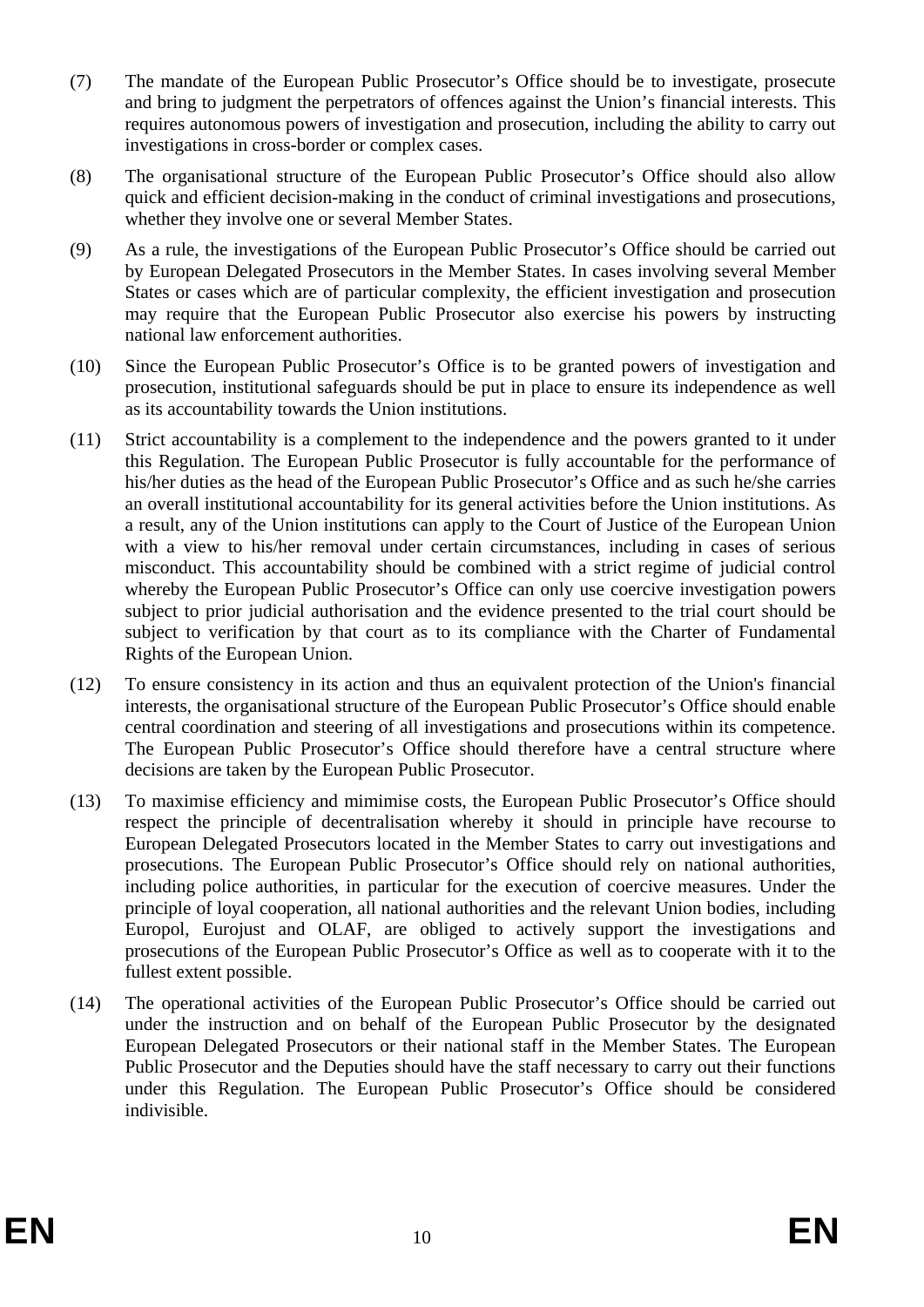- (15) The procedure for the appointment of the European Public Prosecutor should ensure his/her independence and his/her legitimacy should be drawn from Union institutions. The Deputies of the European Public Prosecutor should be appointed by the same procedure.
- (16) The procedure for the appointment of the European Delegated Prosecutors should ensure that they are an integral part of the European Public Prosecutor's Office, and that they are integrated at both an operational and functional level into the national legal systems and prosecution structures.
- (17) The Charter of Fundamental Rights of the European Union constitutes the common basis for the protection of rights of suspected persons in criminal proceedings during the pre-trial and trial phase. The activities of the European Public Prosecutor's Office should in all instances be carried out in full respect of those rights.
- (18) The investigations and prosecutions of the European Public Prosecutor's Office should be guided by the principles of proportionality, impartiality and fairness towards the suspect. This includes the obligation to seek all types of evidence, inculpatory as well as exculpatory.
- (19) It is necessary to determine the rules of procedure applicable to the activities of the European Public Prosecutor's Office. As it would be disproportionate to provide detailed provisions on the conduct of its investigations and prosecutions, this Regulation should only list the measures of investigation that the European Public Prosecutor's Office may need to use and leave the other matters, in particular rules related to their execution, to national law.
- (20) In order to ensure legal certainty and zero tolerance towards offences affecting the Union's financial interests, the investigation and prosecution activities of the European Public Prosecutor's Office should be based on the principle of mandatory prosecution, whereby it should initiate investigations and, subject to further conditions, prosecute every offence within its competence.
- (21) The material scope of competence of the European Public Prosecutor's Office should be limited to criminal offences affecting the financial interests of the Union. Any extension of this competence to include serious crimes having a cross-border dimension would require a unanimous decision of the European Council.
- (22) Offences against the Union's financial interests are often closely connected to other offences. In the interest of procedural efficiency and to avoid a possible breach of the principle *ne bis in idem*, the competence of European Public Prosecutor's Office should also cover offences which are not technically defined under national law as offences affecting the Union's financial interests where their constituent facts are identical and inextricably linked with those of the offences affecting the financial interests of the Union. In such mixed cases, where the offence affecting the Union's financial interests is preponderant, the competence of the European Public Prosecutor's Office should be exercised after consultation with the competent authorities of the Member State concerned. Preponderance should be established on the basis of criteria such as the offences' financial impact for the Union, for national budgets, the number of victims or other circumstances related to the offences' gravity, or the applicable penalties.
- (23) The competence of the European Public Prosecutor's Office regarding offences affecting the financial interests of the Union should take priority over national claims of jurisdiction so that it can ensure consistency and provide steering of investigations and prosecutions at Union level. With regard to these offences the authorities of Member States should only act at the request of the European Public Prosecutor's Office, unless urgent measures are required.
- (24) As the European Public Prosecutor's Office should bring prosecutions before national courts, its competence should be defined by reference to the criminal law of the Member States, which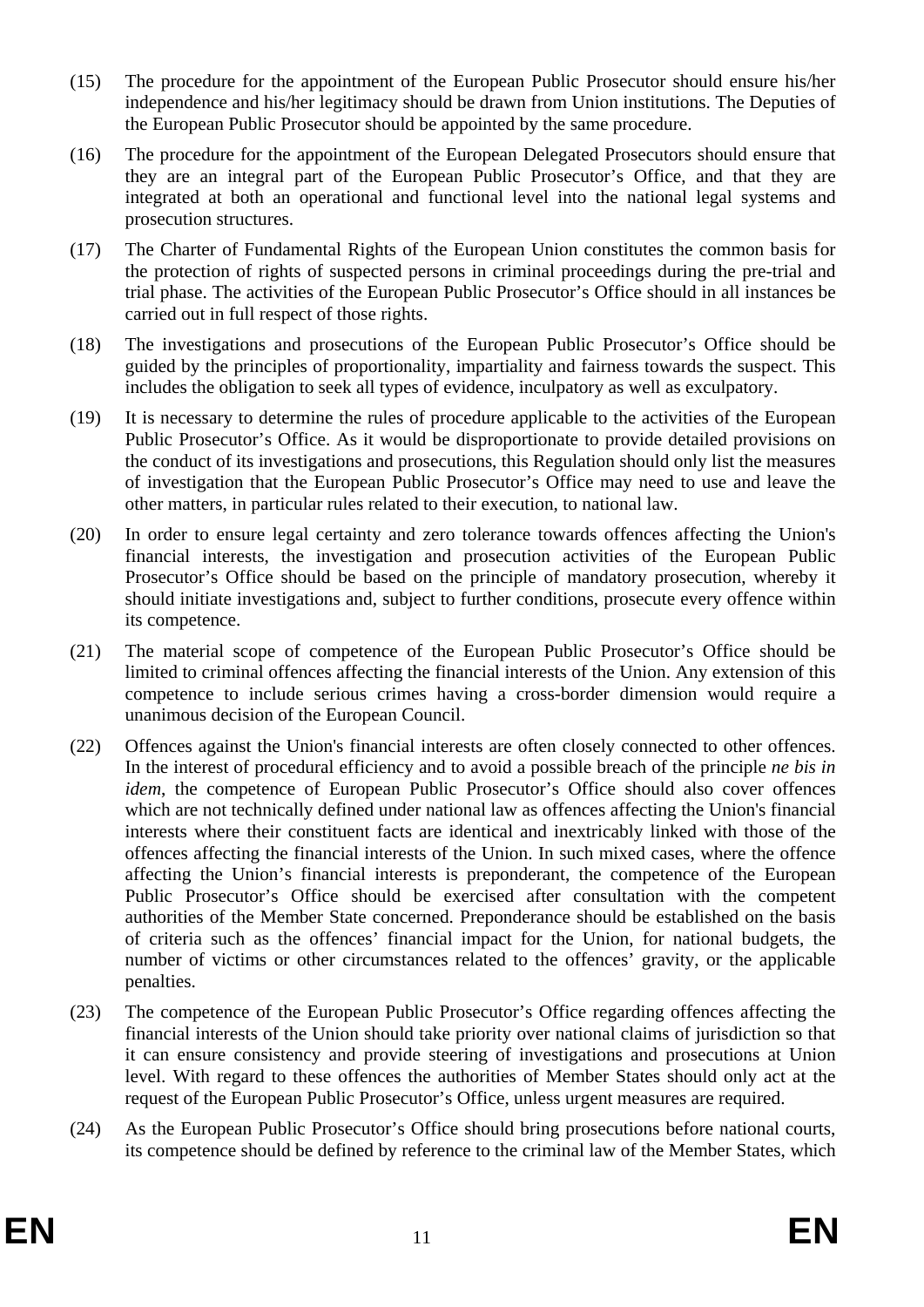criminalises acts or omissions affecting the Union's financial interests and determines the applicable penalties by implementing the relevant Union legislation, in particular [*Directive*   $2013$ /*xx*/ $E\overline{U}^3$ ], in national legal systems.

- (25) The European Public Prosecutor's Office should exercise its competence as broadly as possible so that its investigations and prosecutions may extend to offences committed outside the territory of the Member States. The exercise of its competence should therefore be aligned with the rules pursuant to [*Directive 2013/xx/EU*].
- (26) Since the European Public Prosecutor's Office has exclusive competence to deal with offences affecting the Union's financial interests, the investigations it conducts on the territory of Member States should be facilitated by the competent national authorities and the relevant Union bodies, including Eurojust, Europol and OLAF, from the moment a suspected offence is reported to the European Public Prosecutor's Office until it determines whether to prosecute or otherwise dispose of the case.
- (27) In order to comply fully with their obligation to inform the European Public Prosecutor's Office where a suspicion of an offence within its competence is identified, the national authorities of the Member States as well as all institutions, bodies, offices and agencies of the Union should follow the existing reporting procedures and have in place efficient mechanisms for a preliminary evaluation of allegations reported to them. The institutions, bodies, offices and agencies of the Union may make use of OLAF to that effect.
- (28) It is essential for the effective investigation and prosecution of offences affecting the Union's financial interests that the European Public Prosecutor's Office can gather evidence throughout the Union by using a comprehensive set of investigative measures, while bearing in the mind the principle of proportionality and the need to obtain judicial authorisation for certain investigative measures. These measures should be available with regard to the offences within the mandate of the European Public Prosecutor's Office for the purpose of its investigations and prosecutions. Once ordered by the European Public Prosecutor's Office or by the competent judicial authority at its request, they should be carried out in accordance with national law. In addition, the European Public Prosecutor's Office should have access to all relevant data sources, including public and private registers.
- (29) The use of the investigative measures provided for by this Regulation should comply with the conditions set out in it, including the need to obtain judicial authorisation for certain coercive investigative measures. Other investigative measures may be subject to judicial authorisation if this is required by the national law of the Member State where the investigation measure is to be carried out. The general requirements of proportionality and necessity should apply to the ordering of the measures by the European Public Prosecutor's Office and to their authorisation by the competent national judicial authority pursuant to this Regulation.
- (30) Article 86 of the Treaty requires the European Public Prosecutor's Office to exercise the functions of the prosecutor, which includes taking decisions on a suspect's indictment and the choice of jurisdiction. The decision whether to indict the suspect should be made by the European Public Prosecutor so that there is a common prosecution policy. The jurisdiction of trial should be chosen by the European Public Prosecutor on the basis of a set of transparent criteria.
- (31) Taking into account the principle of mandatory prosecution, the investigations of the European Public Prosecutor's Office should normally lead to prosecution in the competent national courts in cases where there is solid evidence and no legal ground bars prosecution. In the

 $\frac{1}{3}$  Proposal for a Directive of the European Parliament and of the Council on the fight against fraud to the Union's financial interests by means of criminal law, 11 July 2012 COM (2012) 363 final.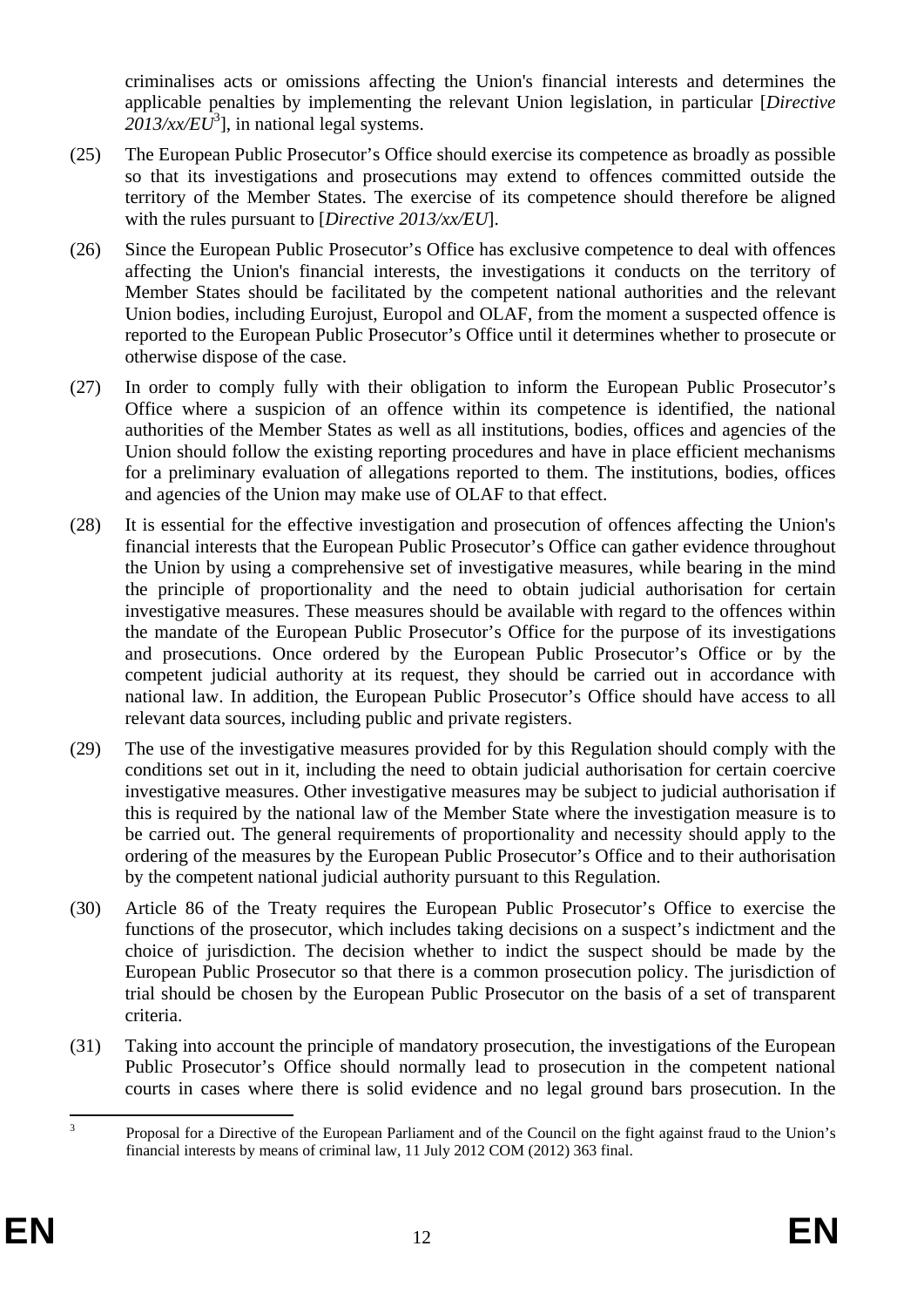absence of such evidence and where there is no high prospect that the required evidence could be produced in trial the case can be dismissed. Additionally the European Public Prosecutor's Office should have the possibility to dismiss the case where the offence is a minor one. Where the case is not dismissed on such grounds but prosecution is not justified either, the European Public Prosecutor's Office should have the possibility of proposing a transaction to the suspect, if this would be in the interest of the proper administration of justice. The rules applicable to transactions, and those which apply to the calculation of the fines to be imposed, should be clarified in the administrative rules of the European Public Prosecutor's Office. The closure of a case through a transaction in accordance with this Regulation should not affect the application of administrative measures by the competent authorities, as far as those measures do not refer to penalties that could be equated to criminal penalties.

- (32) The evidence presented by the European Public Prosecutor's Office to the trial court should be recognised as admissible evidence, and thus presumed to meet any relevant evidentiary requirements under the national law of the Member State where the trial court is located, provided that court considers it to respect the fairness of the procedure and the suspect's rights of defence under the Charter of Fundamental Rights of the European Union. The trial court cannot exclude the evidence presented by the European Public Prosecutor's Office as inadmissible on the ground that the conditions and rules for gathering that type of evidence are different under the national law applicable to it.
- (33) This Regulation respects fundamental rights and observes the principles recognised by the Charter of Fundamental Rights of the European Union. It requires the European Public Prosecutor's Office to respect, in particular, the right to a fair trial, the rights of the defence and the presumption of innocence, as enshrined in Articles 47 and 48 of the Charter. Article 50 of the Charter, which protects the right not to be tried or punished twice in criminal proceedings for the same offence (*ne bis in idem*), ensures that there will be no double jeopardy as a result of the prosecutions brought by European Public Prosecutor's Office. The activities of the European Public Prosecutor's Office shall thus be exercised in full compliance with these rights and the Regulation shall be applied and interpreted accordingly.
- (34) Article 82(2) of the Treaty allows the Union to establish minimum rules on rights of individuals in criminal proceedings, in order to ensure that the rights of defence and the fairness of the proceedings are respected. Although the Union has already established a significant acquis, some of these rights have not yet been harmonised under Union law. In respect of those rights, this Regulation should lay down rules which would apply exclusively for the purposes of this Regulation.
- (35) The rights of defence already provided for in the relevant Union legislation, such as Directive 2010/64/EU of the European Parliament and of the Council of 20 October 2010 on the right to interpretation and translation in criminal proceedings<sup>4</sup>, Directive 2012/13/EU of the European Parliament and of the Council of 22 May 2012 on the right to information in criminal proceedings<sup>5</sup>, and *[Directive 2013/xx/EU of the European Parliament and of the Council of xx xxxx 2013 on the right of access to a lawyer in criminal proceedings and on the right to communicate upon arrest]*, as implemented by national law, should apply to the activities of the European Public Prosecutor's Office. Any suspected person in respect of whom the European Public Prosecutor's Office initiates an investigation should benefit from them.
- (36) Article 86(3) of the Treaty allows the Union legislator to determine the rules applicable to the judicial review of procedural measures taken by the European Public Prosecutor's Office in the performance of its functions. This competence granted to the legislator reflects the specific

 $\frac{1}{4}$ OJ L 280, 26.10.2010, p.1.

<sup>5</sup> OJ L 142, 1.6.2012, p. 1.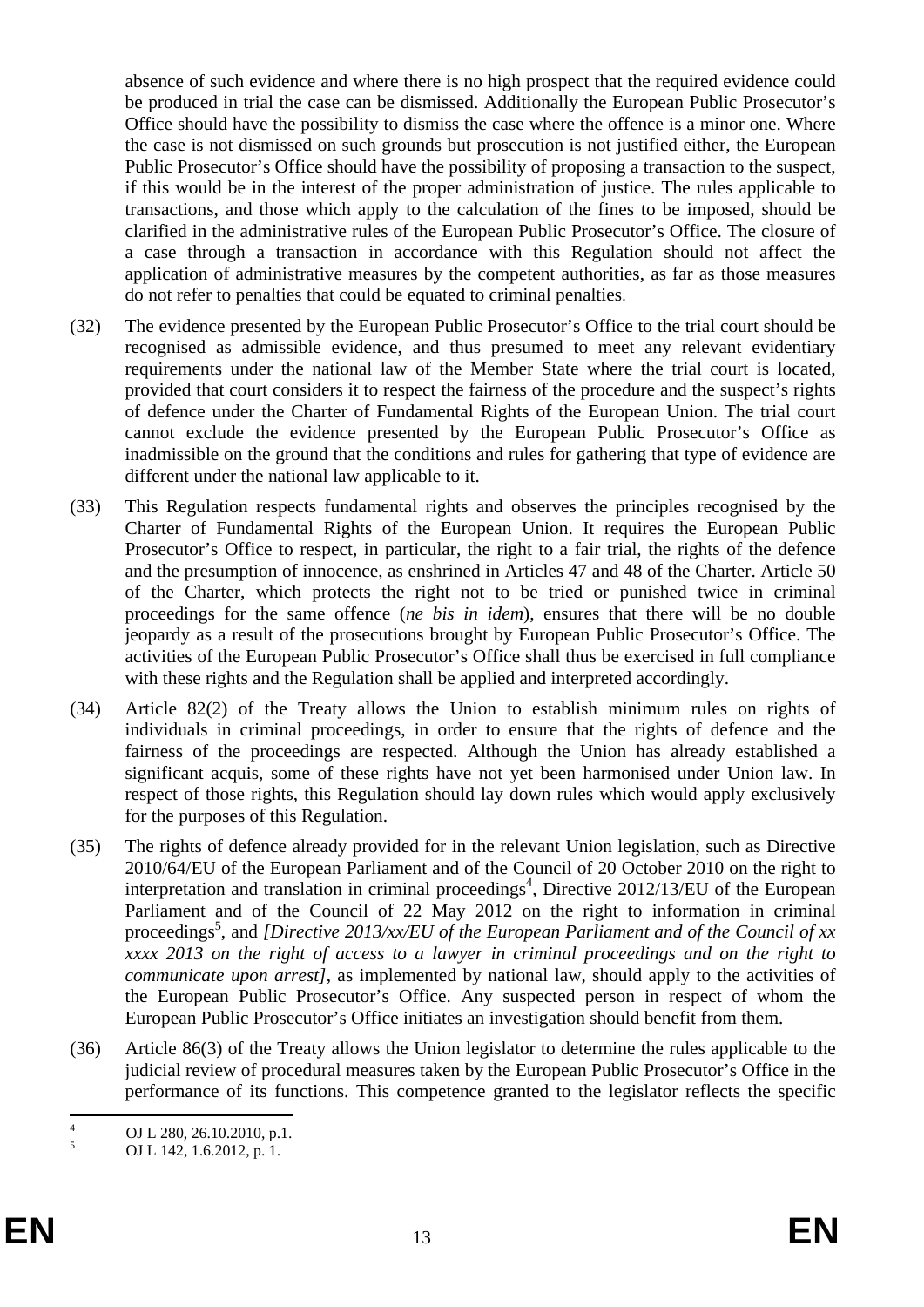nature of the European Public Prosecutor's Office, which is different from that of all other Union bodies and agencies and requires special rules regarding judicial review.

- (37) Article 86(2) of the Treaty requires that the European Public Prosecutor's Office exercise its functions of prosecutor in the competent courts of the Member States. Acts undertaken by the European Public Prosecutor's Office in the course of its investigations are closely related to the prosecution which may result therefrom and have effects in the legal order of the Member States. In most cases they will be carried out by national law enforcement authorities acting under the instructions of European Public Prosecutor's Office, sometimes after having obtained the authorisation of a national court. It is therefore appropriate to consider the European Public Prosecutor's Office as a national authority for the purpose of the judicial review of its acts of investigation and prosecution. As a result, national courts should be entrusted with the judicial review of all acts of investigation and prosecution of the European Public Prosecutor's Office which may be challenged, and the Court of Justice of the European Union should not be directly competent with regard to those acts pursuant to Articles 263, 265 and 268 of the Treaty, since such acts should not be considered as acts of a body of the Union for the purpose of judicial review.
- (38) In accordance with Article 267 of the Treaty, national courts are able or, in certain circumstances, bound to refer to the Court of Justice questions for preliminary rulings on the interpretation or the validity of provisions of Union law, including this Regulation, which are relevant for the judicial review of the acts of investigation and prosecution of the European Public Prosecutor's Office. National courts should not be able to refer questions on the validity of the acts of the European Public Prosecutor's Office to the Court of Justice, since those acts should not be considered acts of a body of the Union for the purpose of judicial review.
- (39) It should also be clarified that issues concerning the interpretation of provisions of national law which are rendered applicable by this Regulation should be dealt with by national courts alone. In consequence, those courts may not refer questions to the Court of Justice relating to the interpretation of national law to which this Regulation refers.
- (40) As the Treaty prescribes that the European Public Prosecutor's Office is to be set up from Eurojust, they should organically, operationally and administratively co-exist, co-operate and complement each other.
- (41) The European Public Prosecutor's Office should also work closely with other Union institutions and agencies in order to facilitate the exercise of its functions under this Regulation and establish, where necessary, formal arrangements on detailed rules relating to exchange of information and cooperation. Cooperation with Europol and OLAF should be of particular importance to avoid duplication and enable the European Public Prosecutor's Office to obtain the relevant information at their disposal as well as to draw on their analyis in specific investigations.
- (42) Regulation (EC) 45/2001 of the European Parliament and of the Council of 18 December 2000 on the protection of individuals with regard to the processing of personal data by the Community institutions and bodies and on the free movement of such data<sup>6</sup> applies to the processing of personal data performed by the European Public Prosecutor's Office. This concerns the processing of personal data in the framework of the objectives and tasks of the European Public Prosecutor's Office, personal data related to staff members as well as administrative personal data held by it. The European Data Protection Supervisor should monitor the processing of personal data by the European Public Prosecutor's Office. The principles set out in (EC) No Regulation 45/2001 should be particularised and complemented

 $\frac{1}{6}$ OJ L 8, 12.1.2001, p. 1.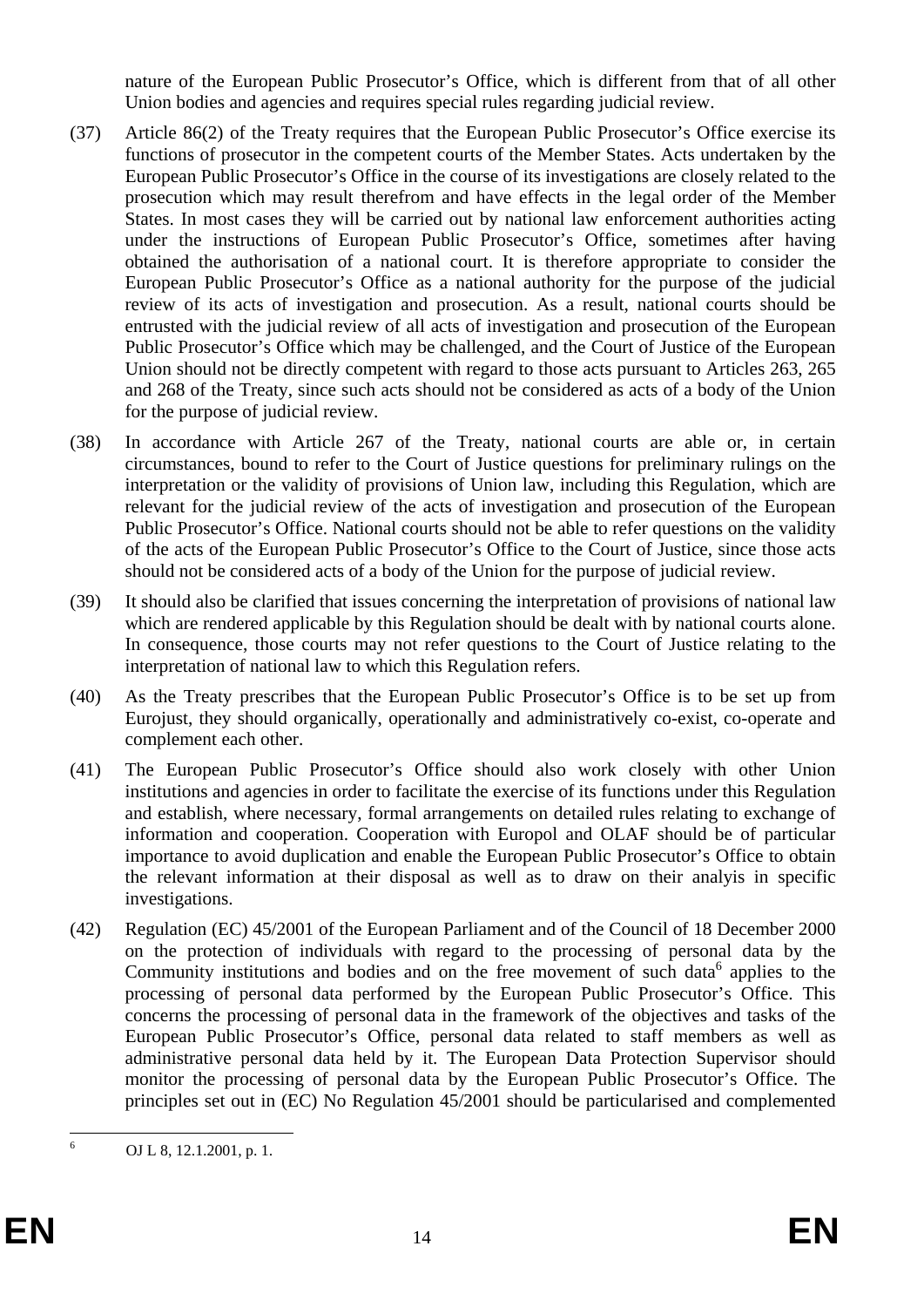as regards the processing of operational personal data by the European Public Prosecutor's Office when necessary. When the European Public Prosecutor's Office transfers operational personal data to an authority of a third country or to an international organisation or Interpol by virtue of an international agreement concluded pursuant to Article 218 of the Treaty, the adequate safeguards adduced with respect to the protection of privacy and fundamental rights and freedoms of individuals should ensure that the data protection provisions of this Regulation are complied with.

- (43) [Directive 2013/xx/EU on the protection of individuals with regard to the processing of personal data and on the free movement of such data] applies to the processing of personal data by Member States competent authorities for the purposes of the prevention, investigation, detection or prosecution of criminal offences or the execution of criminal penalties.
- (44) The data processing system of the European Public Prosecutor's Office should build on the Case Management System of Eurojust, but its temporary work files should be considered casefiles from the time an investigation is initiated.
- (45) The financial, budgetary and staff regime of the European Public Prosecutor's Office should follow the relevant Union standards applicable to bodies referred to in Article 208 of Regulation (EU, EURATOM) No 966/2012 of the European Parliament and of the Council<sup>7</sup>, with due regard, however, to the fact that the competence of the European Public Prosecutor's Office to carry out investigations and prosecutions at Union-level is unique. The European Public Prosecutor's Office should be subject to an annual reporting obligation.
- (46) The general rules of transparency applicable to Union agencies should also apply to the European Public Prosecutor's Office but only with regard to its administrative tasks so as not to jeopardise in any manner the requirement of confidentiality in its operational work. In the same manner, administrative inquiries conducted by the European Ombudsman should respect the requirement of confidentiality of the European Public Prosecutor's Office.
- (47) In accordance with Article 3 of Protocol (No 21) on the position of the United Kingdom and Ireland in respect of the Area of Freedom, Security and Justice, annexed to the Treaty on European Union and to the Treaty on the Functioning of the European Union, those Member States have notified their wish [not] [to take part] in the adoption and application of this Regulation.
- (48) In accordance with Articles 1 and 2 of Protocol (No 22) on the position of Denmark, annexed to the Treaty on European Union and to the Treaty on the Functioning of the European Union, Denmark is not taking part in the adoption of this Regulation and is not bound by it or subject to its application,
- (49) The Representatives of the Member States, meeting at Head of State or Government level in Brussels on 13 December 2003 have determined the seat of the European Public Prosecutor's Office,

<sup>-&</sup>lt;br>7

Regulation (EU, EURATOM) No 966/2012 of the European Parliament and of the Council of 25 October 2012 on the financial rules applicable to the general budget of the Union and repealing Council Regulation (EC, Euratom) No 1605/2002, OJ L 298, 26.10.2012, p. 1.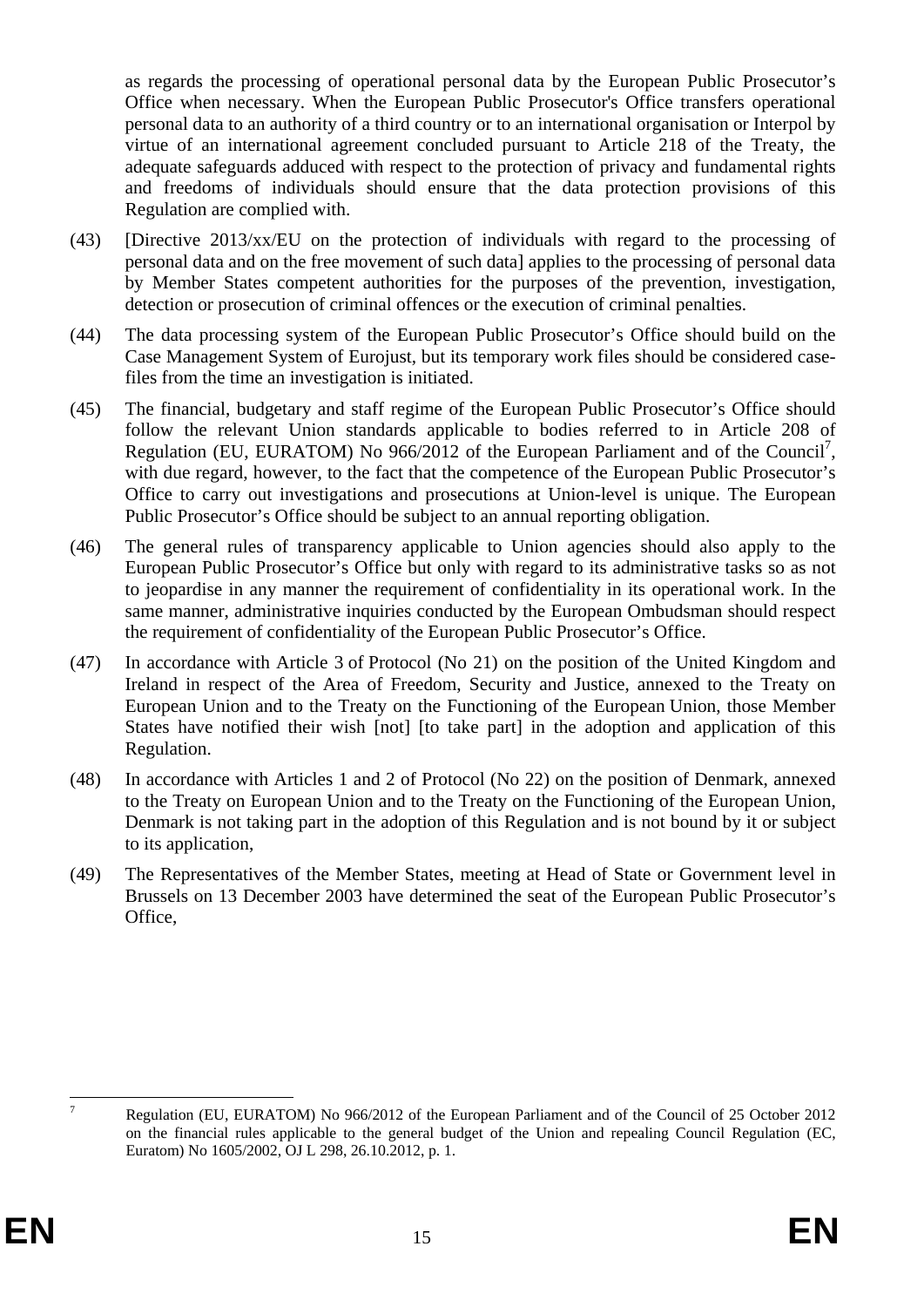# **CHAPTER I SUBJECT MATTER AND DEFINITIONS**

# *Article 1*

# **Subject matter**

This Regulation establishes the European Public Prosecutor's Office and sets out rules concerning its functioning.

# *Article 2*

# **Definitions**

For the purposes of this Regulation, the following definitions apply:

- a) 'person' means any natural or legal person;
- b) 'criminal offences affecting the financial interests of the Union' means the offences provided for by Directive 2013/xx/EU, as implemented by national law;
- c) 'financial interests of the Union' means all revenues, expenditures and assets covered by, acquired through, or due to the Union budget and the budgets of institutions, bodies, offices and agencies established under the Treaties and budgets managed and monitored by them;
- d) 'administrative personal data' means all personal data processed by the European Public Prosecutor's Office except for operational personal data;
- e) 'operational personal data' means all personal data processed by the European Public Prosecutor's Office to meet the purposes laid down in Article 37.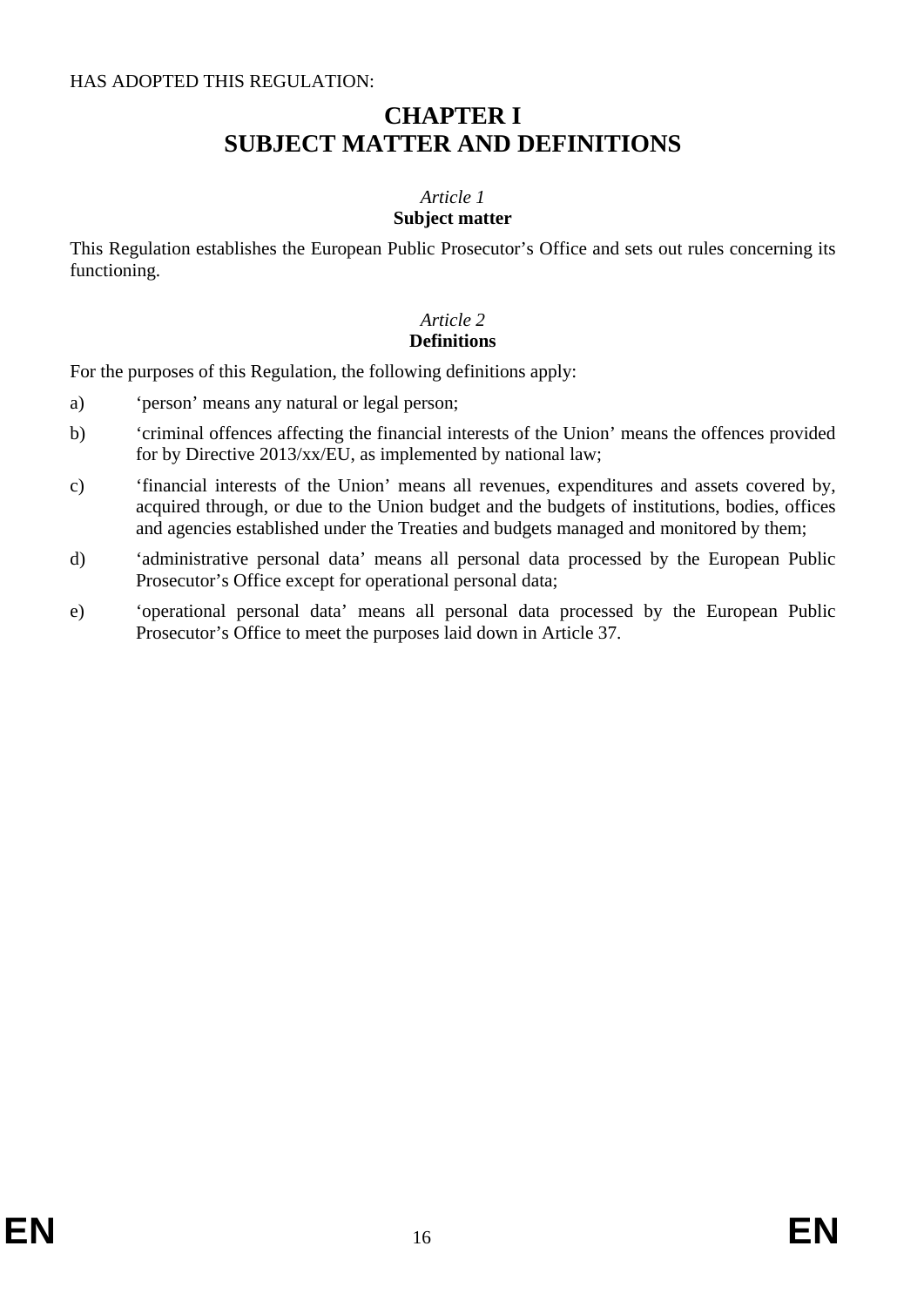# **CHAPTER II GENERAL RULES**

# **SECTION 1 STATUS, ORGANISATION AND STRUCTURE OF THE EUROPEAN PUBLIC PROSECUTOR'S OFFICE**

### *Article 3*

### **Establishment**

- 1. The European Public Prosecutor's Office is established as a body of the Union with a decentralised structure.
- 2. The European Public Prosecutor's Office shall have legal personality.
- 3. The European Public Prosecutor's Office shall cooperate with Eurojust and rely on its administrative support in accordance with Article 57.

# *Article 4*

### **Tasks**

- 1. The task of the European Public Prosecutor's Office shall be to combat criminal offences affecting the financial interests of the Union.
- 2. The European Public Prosecutor's Office shall be responsible for investigating, prosecuting and bringing to judgment the perpetrators of, and accomplices in the criminal offences referred to in paragraph 1. In that respect the European Public Prosecutor's Office shall direct and supervise investigations, and carry out acts of prosecution, including the dismissal of the case.
- 3. The European Public Prosecutor's Office shall exercise the functions of prosecutor in the competent courts of the Member States in respect of the offences referred to in paragraph 1, including lodging the indictment and any appeals until the case has been finally disposed of.

### *Article 5*

## **Independence and accountability**

- 1. The European Public Prosecutor's Office shall be independent.
- 2. The European Public Prosecutor's Office, including the European Public Prosecutor, his/her Deputies and the staff, the European Delegated Prosecutors and their national staff, shall neither seek nor take instructions from any person, any Member State or any institution, body, office or agency of the Union in the performance of their duties. The Union institutions, bodies, offices or agencies and the Member States shall respect the independence of the European Public Prosecutor's Office and shall not seek to influence it in the exercise of its tasks.
- 3. The European Public Prosecutor shall be accountable to the European Parliament, the Council and the European Commission for the general activities of the European Public Prosecutor's Office, in particular by giving an annual report in accordance with Article 70.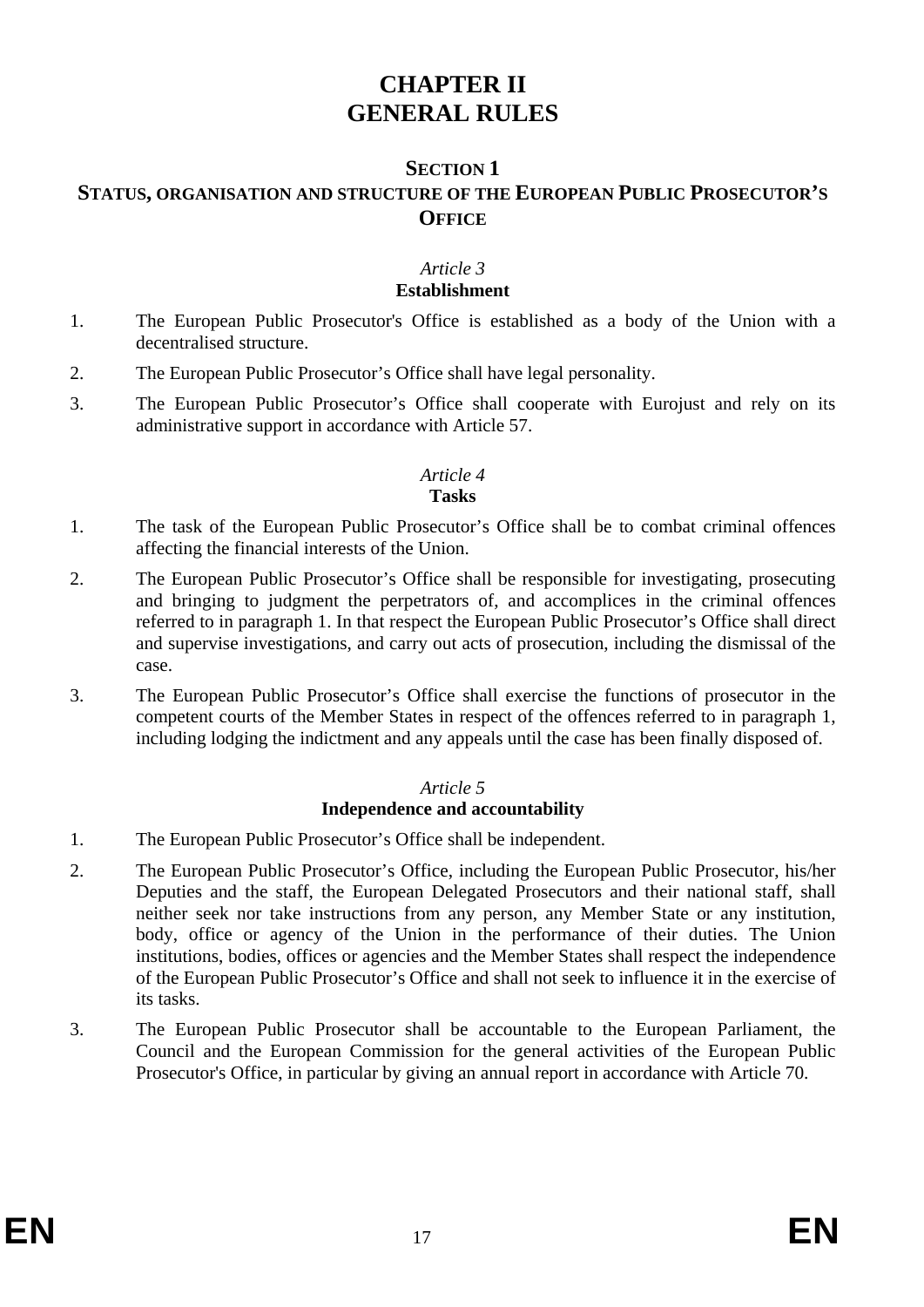#### *Article 6*

### **Structure and organisation of the European Public Prosecutor's Office**

- 1. The structure of the European Public Prosecutor's Office shall comprise a European Public Prosecutor, his/her Deputies, the staff supporting them in the execution of their tasks under this Regulation, as well as European Delegated Prosecutors located in the Member States.
- 2. The European Public Prosecutor's Office shall be headed by the European Public Prosecutor, who shall direct its activities and organise its work. The European Public Prosecutor shall be assisted by four Deputies.
- 3. The Deputies shall assist the European Public Prosecutor in all his/her duties and act as a replacement, in accordance with the rules adopted pursuant to Article 72(d), when he/she is absent or prevented from attending to them. One of the Deputies shall be responsible for the implementation of the budget.
- 4. The investigations and prosecutions of the European Public Prosecutor's Office shall be carried out by the European Delegated Prosecutors under the direction and supervision of the European Public Prosecutor. Where it is deemed necessary in the interest of the investigation or prosecution, the European Public Prosecutor may also exercise his/her authority directly in accordance with Article 18(5).
- 5. There shall be at least one European Delegated Prosecutor in each Member State, who shall be an integral part of the European Public Prosecutor's Office. The European Delegated Prosecutors shall act under the exclusive authority of the European Public Prosecutor and follow only his/her instructions, guidelines and decisions when they carry out investigations and prosecutions assigned to them. When they act within their mandate under this Regulation, they shall be fully independent from the national prosecution bodies and have no obligations with regard to them.
- 6. The European Delegated Prosecutors may also exercise their function as national prosecutors. In the event of conflicting assignments, the European Delegated Prosecutors shall notify the European Public Prosecutor, who may, after consultation with the competent national prosecution authorities, instruct them in the interest of the investigations and prosecutions of the European Public Prosecutor's Office to give priority to their functions deriving from this Regulation. In such cases, the European Public Prosecutor shall immediately inform the competent national prosecution authorities thereof.
- 7. Acts performed by the European Public Prosecutor, European Delegated Prosecutors, any of the staff members of the European Public Prosecutor's Office or any other person acting on behalf of it in the performance of their duties shall be attributed to the European Public Prosecutor's Office. The European Public Prosecutor shall represent the European Public Prosecutor's Office towards the Union Institutions, the Member States and third parties.
- 8. Where necessary for the purpose of an investigation or prosecution, the European Public Prosecutor may temporarily allocate resources and staff to European Delegated Prosecutors.

#### *Article 7*

### **Internal rules of procedure of the European Public Prosecutor's Office**

1. The internal rules of procedure of the European Public Prosecutor's Office shall be adopted by a decision of the European Public Prosecutor, his/her four Deputies and five European Delegated Prosecutors, who shall be chosen by the European Public Prosecutor on the basis of a system of strictly equal rotation, reflecting the demographic and geographical range of all the Member States. The decision shall be taken by simple majority, all members having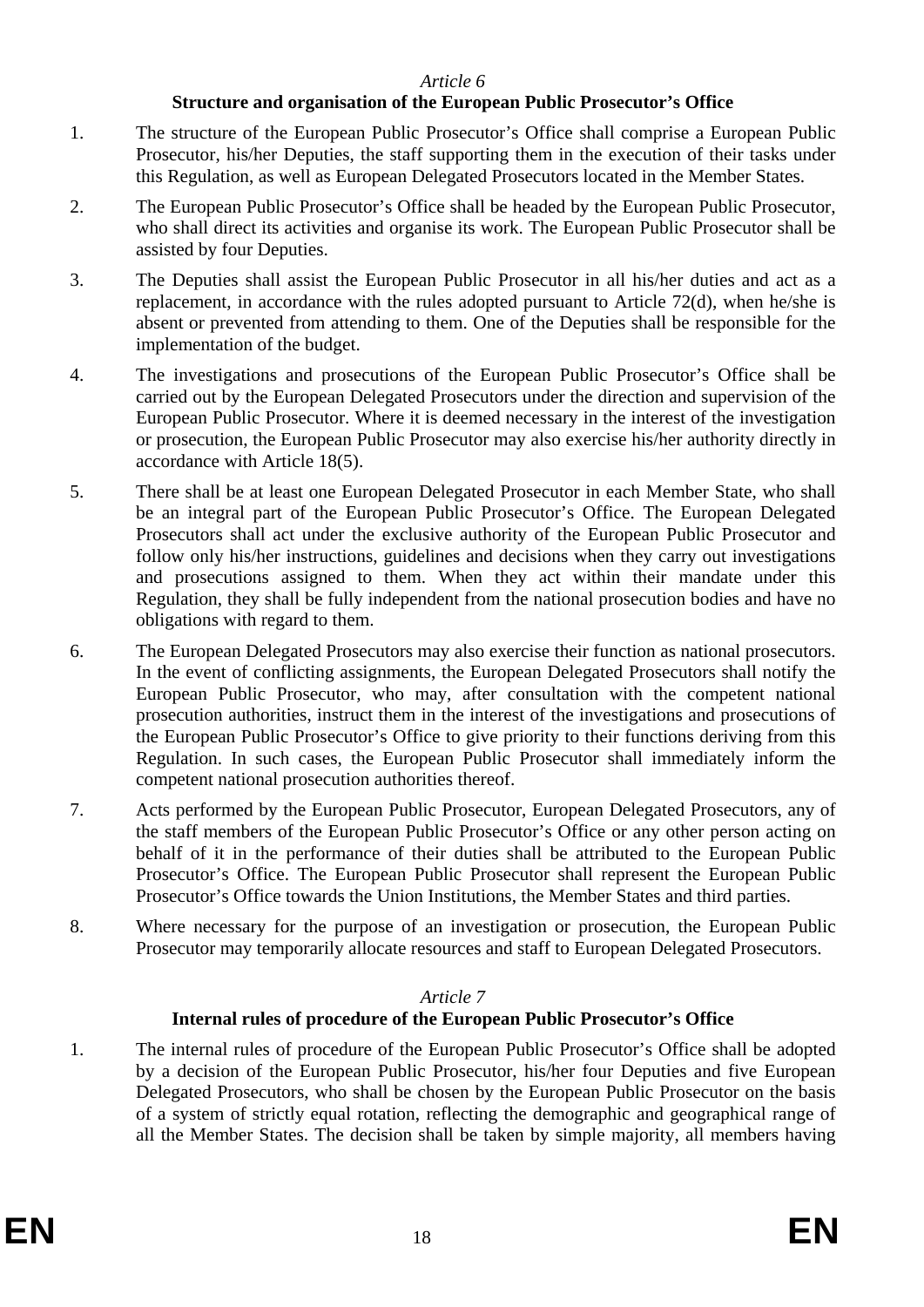one vote. Where the votes are equally divided, the European Public Prosecutor shall have a casting vote.

2. The internal rules of procedure shall govern the organisation of the work of the European Public Prosecutor's Office and shall include general rules on the allocation of cases.

### **SECTION 2**

# **APPOINTMENT AND DISMISSAL OF THE MEMBERS OF THE EUROPEAN PUBLIC PROSECUTOR'S OFFICE**

#### *Article 8*

#### **Appointment and dismissal of the European Public Prosecutor**

- 1. The European Public Prosecutor shall be appointed by the Council with the consent of the European Parliament for a term of eight years, which shall not be renewable. The Council shall act by simple majority.
- 2. The European Public Prosecutor shall be chosen from persons whose independence is beyond doubt and who possess the qualifications required for appointment to high judicial office and relevant prosecutorial experience.
- 3. The selection shall be based on an open call for candidates, to be published in the Official Journal of the European Union, following which the Commission shall draw up and submit a shortlist to the European Parliament and the Council. Before the shortlist is submitted, the Commission shall seek the opinion of a panel set up by it and composed of seven persons chosen from among former members of the Court of Justice, members of national supreme courts, national public prosecution services and/or lawyers of recognised competence, one of whom shall be proposed by the European Parliament, as well as the President of Eurojust as an observer.
- 4. If the European Public Prosecutor no longer fulfils the conditions required for the performance of his/her duties or if he/she has been guilty of serious misconduct, the Court of Justice of the European Union may, on application by the European Parliament, the Council, or the Commission dismiss him/her.

#### *Article 9*

### **Appointment and dismissal of the Deputies of the European Public Prosecutor**

- 1. The Deputies of the European Public Prosecutor shall be appointed in accordance with the rules set out in Article 8(1).
- 2. The Deputies of the European Public Prosecutor shall be chosen from persons whose independence is beyond doubt and who possess the qualifications required for appointment to high judicial office and relevant prosecutorial experience.
- 3. The selection shall be based on an open call for candidates, to be published in the Official Journal, following which the European Commission shall draw up and submit, in agreement with the European Public Prosecutor, a shortlist to the European Parliament and the Council, reflecting the demographic balance and geographical range of the Member States.
- 4. The Deputies may be dismissed in accordance with the rules set out in Article 8(4), on the initiative of the European Public Prosecutor.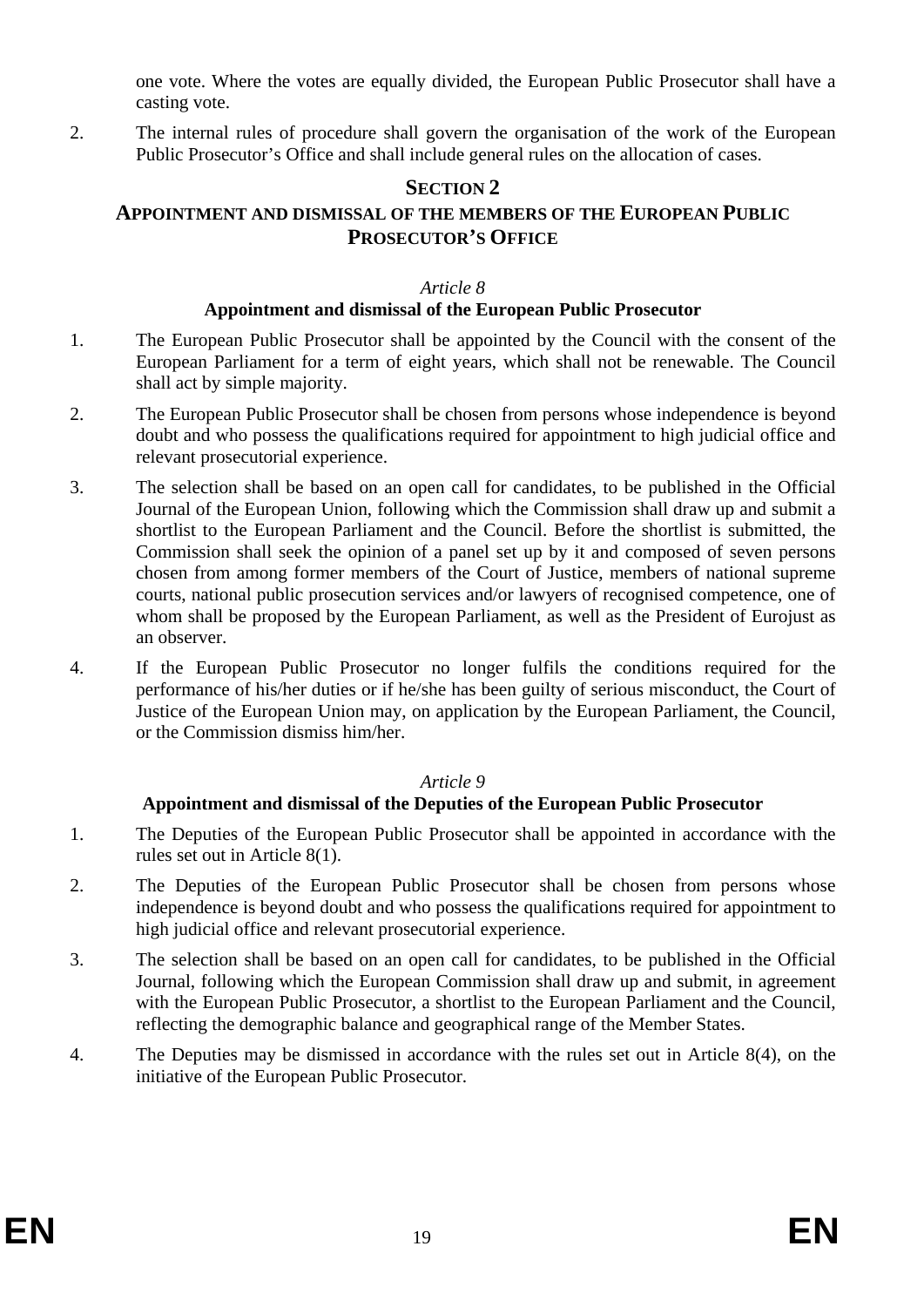### *Article 10*

### **Appointment and dismissal of the European Delegated Prosecutors**

- 1. The European Delegated Prosecutors shall be appointed by the European Public Prosecutor from a list of at least three candidates, who comply with the requirements set out in paragraph 2, submitted by the Member State(s) concerned. They shall be appointed for a term of five years, which shall be renewable.
- 2. The European Delegated Prosecutors shall possess the qualifications required for appointment to high judicial office and have relevant prosecutorial experience. Their independence should be beyond doubt. Member States shall appoint the European Delegated Prosecutor as a prosecutor under national law, if at the time of his/her appointment as a European Delegated Prosecutor, he/she did not have this status already.
- 3. European Delegated Prosecutors may be dismissed by the European Public Prosecutor if they no longer fulfil the requirements set out in paragraph 2, or the criteria applicable to the performance of their duties, or if they have been found guilty of serious misconduct. European Delegated Prosecutors shall not be dismissed as national prosecutors by the competent national authorities without the consent of the European Public Prosecutor during the exercise of their functions on behalf of the European Public Prosecutor's Office.

# **SECTION 3 BASIC PRINCIPLES**

#### *Article 11*

### **Basic principles of the activities of the European Public Prosecutor's Office**

- 1. The European Public Prosecutor's Office shall ensure that its activities respect the rights enshrined in the Charter of Fundamental Rights of the European Union.
- 2. The actions of the European Public Prosecutor's Office shall be guided by the principle of proportionality as referred to in Article 26(3).
- 3. The investigations and prosecutions of the European Public Prosecutor's Office shall be governed by this Regulation. National law shall apply to the extent that a matter is not regulated by this Regulation. The applicable national law shall be the law of the Member State where the investigation or prosecution is conducted. Where a matter is governed by national law and this Regulation, the latter shall prevail.
- 4. The European Public Prosecutor's Office shall have exclusive competence to investigate and prosecute criminal offences against the Union's financial interests.
- 5. The European Public Prosecutor's Office shall conduct its investigations in an impartial manner and seek all relevant evidence, whether inculpatory or exculpatory.
- 6. The European Public Prosecutor's Office shall initiate investigations without undue delay and ensure that investigations and prosecutions are conducted speedily.
- 7. The competent authorities of the Member States shall actively assist and support the investigations and prosecutions of the European Public Prosecutor's Office at its request and shall refrain from any action, policy or procedure which may delay or hamper their progress.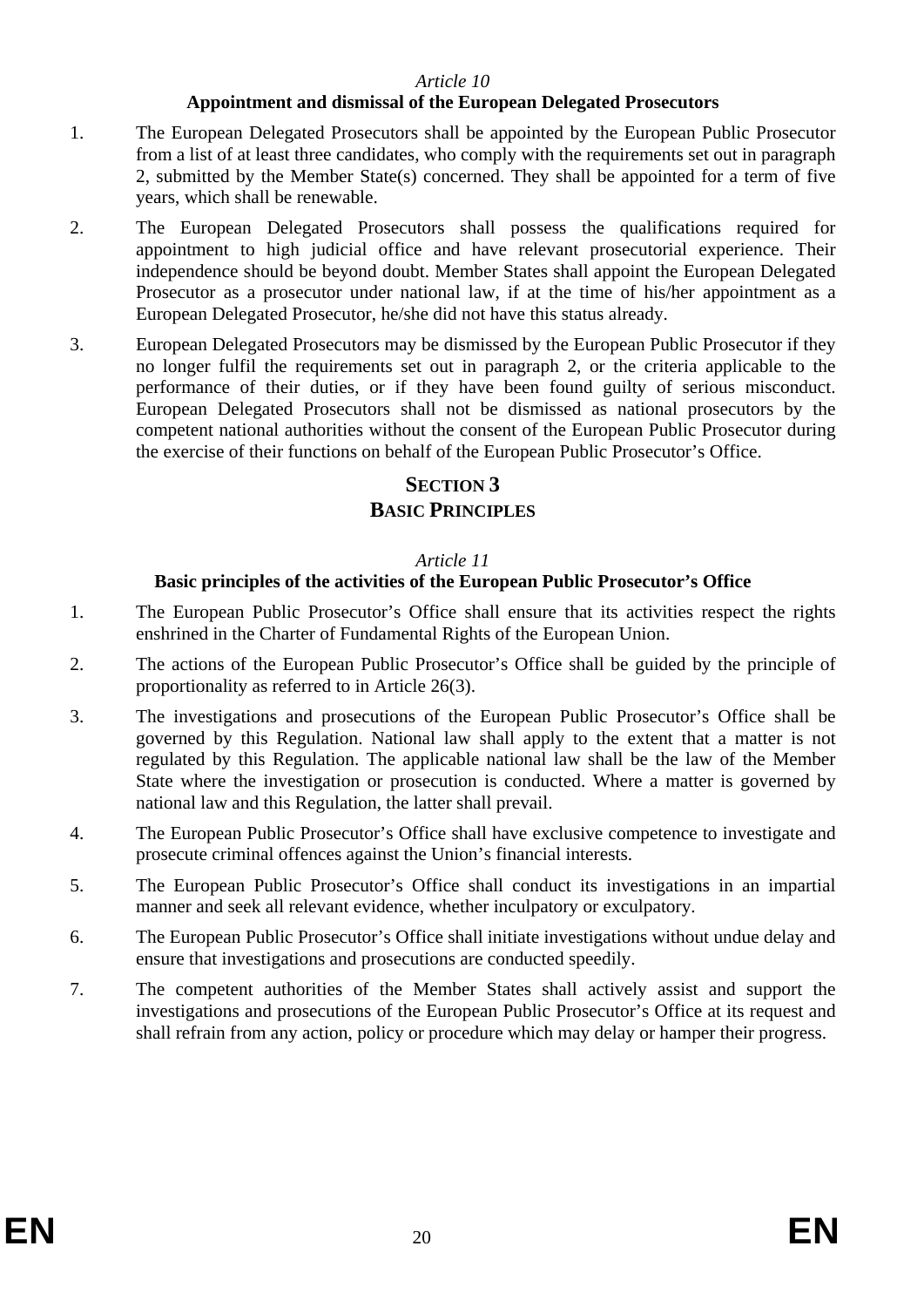# **SECTION 4 COMPETENCE OF THE EUROPEAN PUBLIC PROSECUTOR'S OFFICE**

## *Article 12*

## **Criminal offences within the competence of the European Public Prosecutor's Office**

The European Public Prosecutor's Office shall have competence in respect of the criminal offences affecting the financial interests of the Union, as provided for by Directive 2013/xx/EU and implemented by national law.

## *Article 13*

### **Ancillary competence**

1. Where the offences referred to in Article 12 are inextricably linked with criminal offences other than those referred to in Article 12 and their joint investigation and prosecution are in the interest of a good administration of justice the European Public Prosecutor's Office shall also be competent for those other criminal offences, under the conditions that the offences referred to in Article 12 are preponderant and the other criminal offences are based on identical facts.

 If those conditions are not met, the Member State that is competent for the other offences shall also be competent for the offences referred to in Article 12.

- 2. The European Public Prosecutor's Office and the national prosecution authorities shall consult each other in order to determine which authority has competence pursuant to paragraph 1. Where appropriate to facilitate the determination of such competence Eurojust may be associated in accordance with Article 57.
- 3. In case of disagreement between the European Public Prosecutor's Office and the national prosecution authorities over competence pursuant to in paragraph 1, the national judicial authority competent to decide on the attribution of competences concerning prosecution at national level shall decide on ancillary competence.
- 4. The determination of competence pursuant to this Article shall not be subject to review.

### *Article 14*

### **Exercise of the competence of the European Public Prosecutor's Office**

The European Public Prosecutor's Office shall exercise its exclusive competence to investigate and prosecute any criminal offence referred to in Articles 12 and 13, where such offence was wholly or partly committed

- a) on the territory of one or several Member States, or
- b) by one of their nationals, or by Union staff members or members of the Institutions.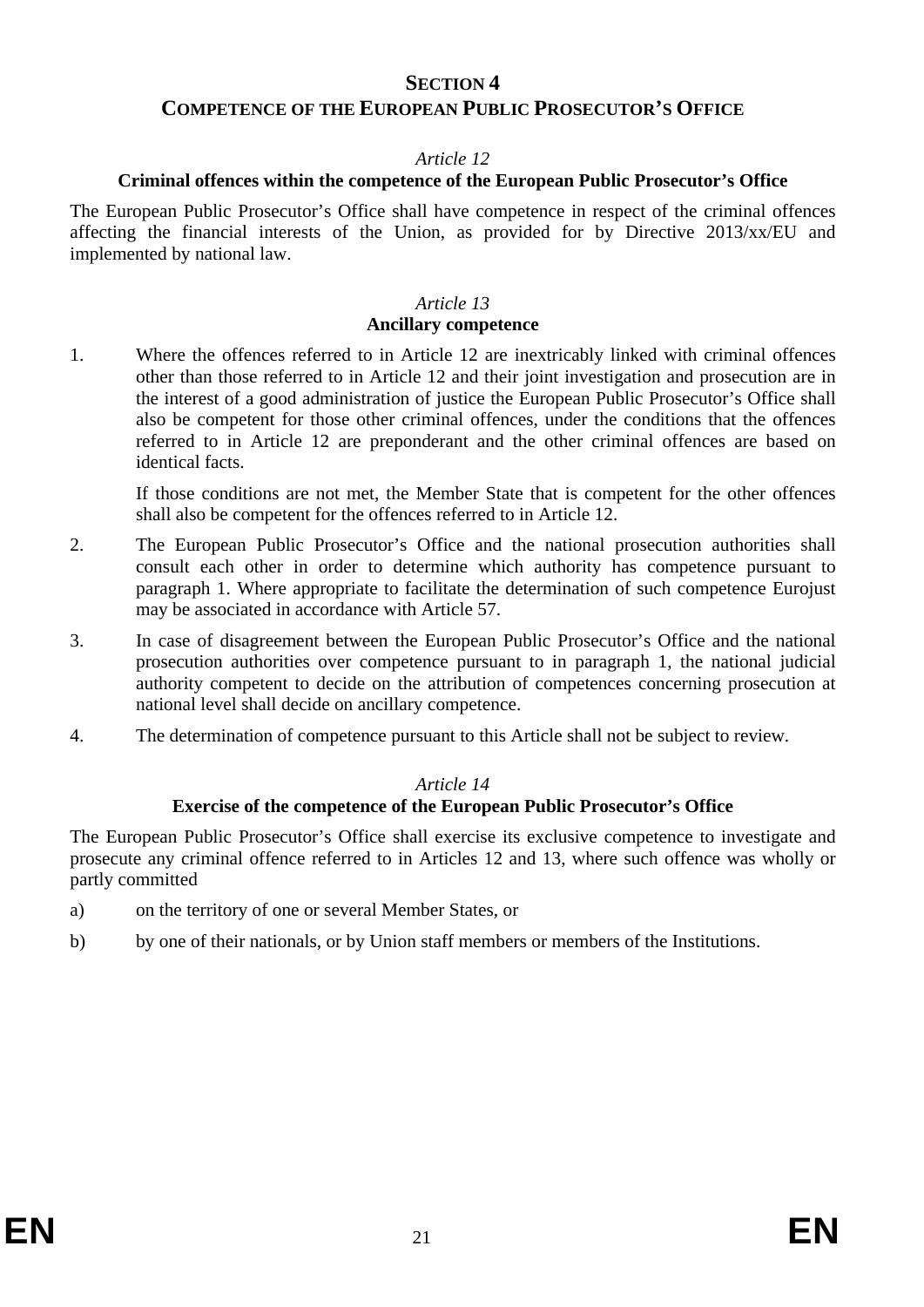# **CHAPTER III RULES OF PROCEDURE ON INVESTIGATIONS, PROSECUTIONS AND TRIAL PROCEEDINGS**

# **SECTION 1 CONDUCT OF INVESTIGATIONS**

# *Article 15*  **Sources of investigation**

- 1. All national authorities of the Member States and all institutions, bodies, offices and agencies of the Union shall immediately inform the European Public Prosecutor's Office of any conduct which might constitute an offence within its competence.
- 2. Where European Delegated Prosecutors become aware of any conduct which might constitute an offence within the competence of the European Public Prosecutor's Office, they shall immediately inform the European Public Prosecutor.
- 3. The European Public Prosecutor's Office may collect or receive information from any person on conduct which might constitute an offence within its competence.
- 4. Any information brought to the attention of the European Public Prosecutor's Office shall be registered and verified by the European Public Prosecutor or the European Delegated Prosecutors. Where they decide, upon verification, not to initiate an investigation, they shall close the case and note the reasons in the Case Management System. They shall inform the national authority, the Union institution, body, office or agency, which provided the information, thereof, and at their request, where appropriate, the persons who provided the information.

#### *Article 16*

### **Initiation of investigations**

- 1. The European Public Prosecutor or, on his/her behalf, the European Delegated Prosecutors shall initiate an investigation by written decision where there are reasonable grounds to believe that an offence within the competence of the European Public Prosecutor's Office is being or has been committed.
- 2. Where the investigation is initiated by the European Public Prosecutor, he/she shall assign the case to a European Delegated Prosecutor unless he/she wishes to conduct the investigation himself/herself in accordance with the criteria set out in Article 18(5). Where the investigation is initiated by a European Delegated Prosecutor, he/she shall inform the European Public Prosecutor immediately. Upon receipt of such notification, the European Public Prosecutor shall verify that an investigation has not already been initiated by him/her or another European Delegated Prosecutor. In the interest of the efficiency of the investigation the European Public Prosecutor may allocate the case to another European Delegated Prosecutor or decide to take over the case himself/herself in accordance with the criteria set out in Article 18(5).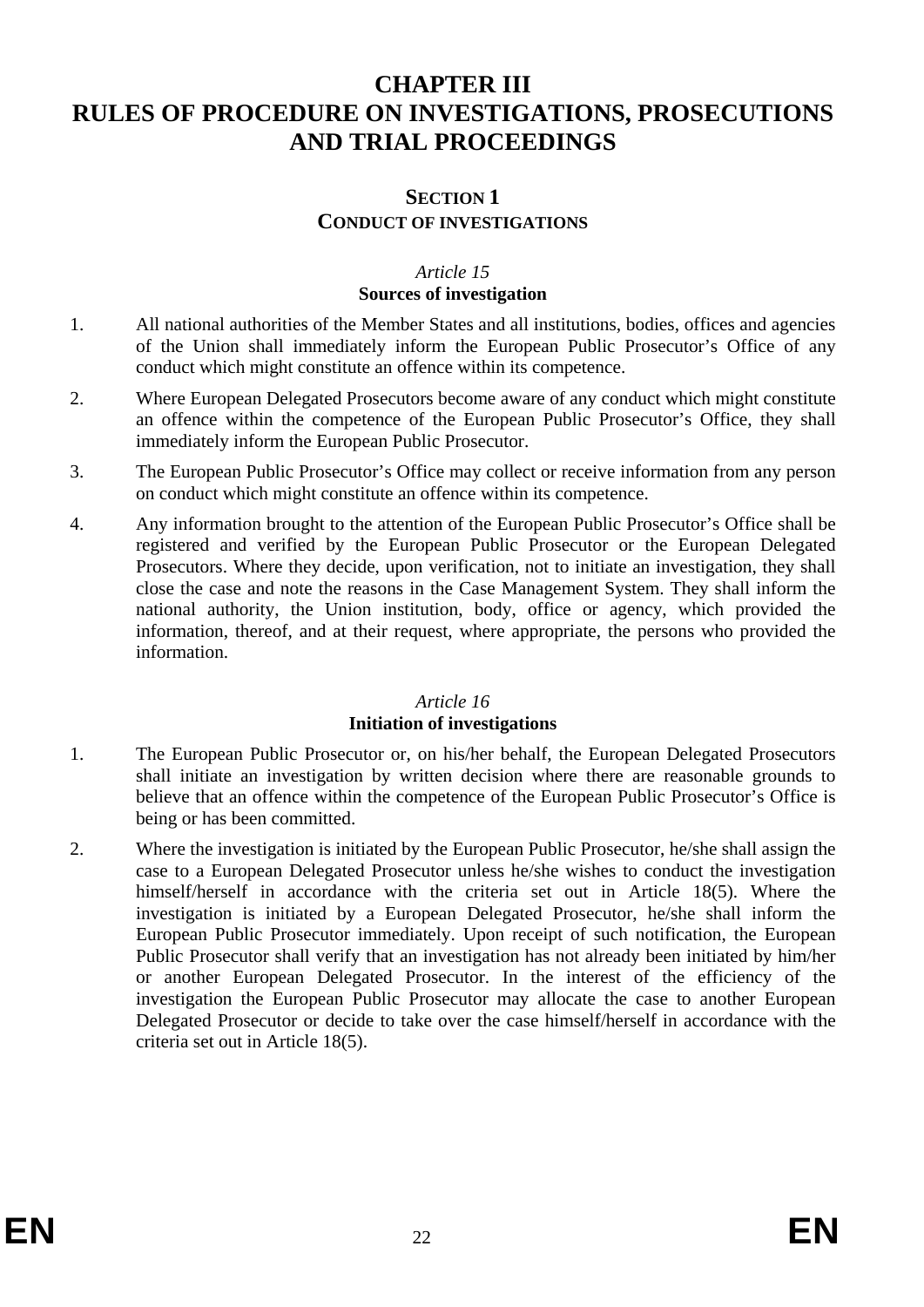#### *Article 17*  **Urgent measures and referrals**

- 1. Where immediate action with regard to an offence within the competence of the European Public Prosecutor's Office is required, the national authorities shall take any urgent measures necessary to ensure effective investigation and prosecution. The national authorities shall subsequently refer the case without delay to the European Public Prosecutor's Office. In that case, the European Public Prosecutor's Office shall confirm, if possible within 48 hours from the initiation of its investigation, the measures taken by the national authorities, even if such measures have been undertaken and executed under rules other than those of this Regulation.
- 2. At any stage of the investigation, where the case gives rise to doubts as to its competence, the European Public Prosecutor's Office may consult the national prosecution authorities to determine which authority is competent. Pending a decision on competence, the European Public Prosecutor's Office shall take any urgent measures necessary to ensure effective investigation and prosecution of the case. Where the competence of the national authority is established, the national authority shall confirm within 48 hours from the initiation of the national investigation the urgent measures taken by the European Public Prosecutor's Office.
- 3. Where an investigation initiated by the European Public Prosecutor's Office reveals that the conduct subject to investigation constitutes a criminal offence, which is not within its competence, the European Public Prosecutor's Office shall refer the case without delay to the competent national law enforcement and judicial authorities.
- 4. Where an investigation initiated by national authorities subsequently reveals that the conduct constitutes an offence within the competence of the European Public Prosecutor's Office, the national authorities shall refer the case without delay to the European Public Prosecutor's Office. In that case, the European Public Prosecutor's Office shall confirm, if possible within 48 hours from the initiation of its investigation, the measures taken by the national authorities, even if such measures have been undertaken and executed under rules other than those of this Regulation.

# *Article 18*  **Conducting the investigation**

- 1. The designated European Delegated Prosecutor shall lead the investigation on behalf of and under the instructions of the European Public Prosecutor. The designated European Delegated Prosecutor may either undertake the investigation measures on his/her own or instruct the competent law enforcement authorities in the Member State where he/she is located. These authorities shall comply with the instructions of the European Delegated Prosecutor and execute the investigation measures assigned to them.
- 2. In cross-border cases, where investigation measures need to be executed in a Member State other than the one where the investigation was initiated, the European Delegated Prosecutor who initiated it, or to whom the case was assigned by the European Public Prosecutor, shall act in close consultation with the European Delegated Prosecutor where the investigation measure needs to be carried out. That European Delegated Prosecutor shall either undertake the investigation measures himself/herself or instruct the competent national authorities to execute them.
- 3. In cross-border cases the European Public Prosecutor may associate several European Delegated Prosecutors with the investigation and set up joint teams. He/she may instruct any European Delegated Prosecutor to collect relevant information or undertake specific investigation measures on his/her behalf.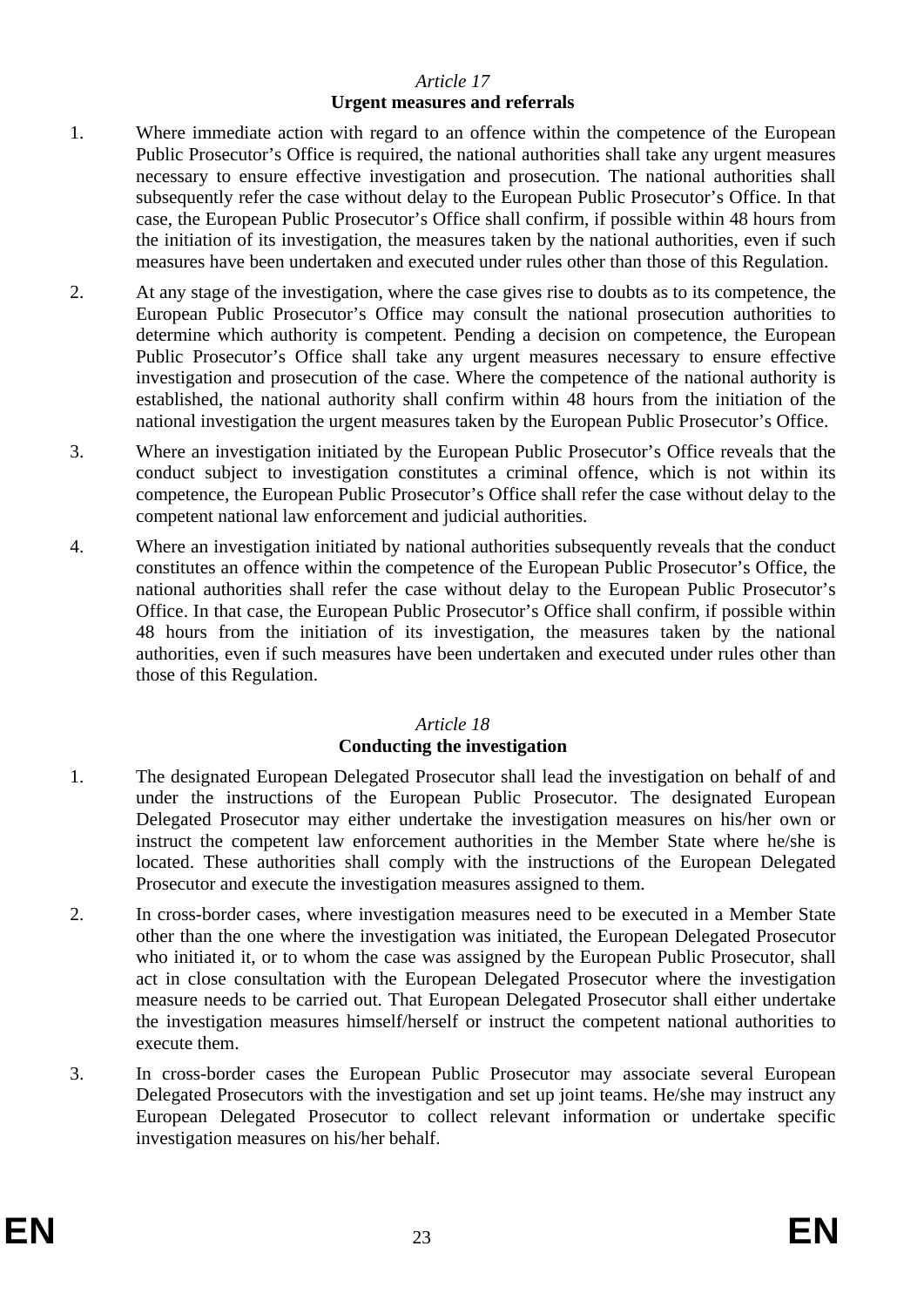- 4. The European Public Prosecutor shall monitor the investigations conducted by the European Delegated Prosecutors and ensure their coordination. He/she shall instruct them where necessary.
- 5. The European Public Prosecutor may reallocate the case to another European Delegated Prosecutor or himself/herself lead the investigation if this appears necessary in the interest of the efficiency of the investigation or prosecution on the grounds of one or more of the following criteria:
	- a) the seriousness of the offence;
	- b) specific circumstances related to the status of the alleged offender;
	- c) specific circumstances related to the cross-border dimension of the investigation;
	- d) the unavailability of national investigation authorities; or
	- e) a request of the competent authorities of the relevant Member State.
- 6. Where the investigation is undertaken by the European Public Prosecutor directly, he/she shall inform the European Delegated Prosecutor in the Member State where the investigation measures need to be carried out. Any investigation measure conducted by the European Public Prosecutor shall be carried out in liaison with the authorities of the Member State whose territory is concerned. Coercive measures shall be carried out by the competent national authorities.
- 7. Investigations carried out under the authority of the European Public Prosecutor's Office shall be protected by the rules concerning professional secrecy under the applicable Union legislation. Authorities participating in the investigations of the European Public Prosecutor's Office are also bound to respect professional secrecy as provided under the applicable national law.

#### *Article 19*

# **Lifting privileges or immunities**

- 1. Where the investigations of the European Public Prosecutor's Office involve persons protected by privileges or immunities under national law, and such privilege or immunity presents an obstacle to a specific investigation being conducted, the European Public Prosecutor's Office shall make a reasoned written request for its lifting in accordance with the procedures laid down by that national law.
- 2. Where the investigations of the European Public Prosecutor's Office involve persons protected by privileges or immunities under Union law, in particular the Protocol on the privileges and immunities of the European Union, and such privilege or immunity presents an obstacle to a specific investigation being conducted, the European Public Prosecutor's Office shall make a reasoned written request for its lifting in accordance with the procedures laid down by Union law.

# **SECTION 2 PROCESSING OF INFORMATION**

### *Article 20*

### **Access to information by the European Public Prosecutor's Office**

From the moment it registers a case, the European Public Prosecutor's Office shall be able to obtain any relevant information stored in national criminal investigation and law enforcement databases, as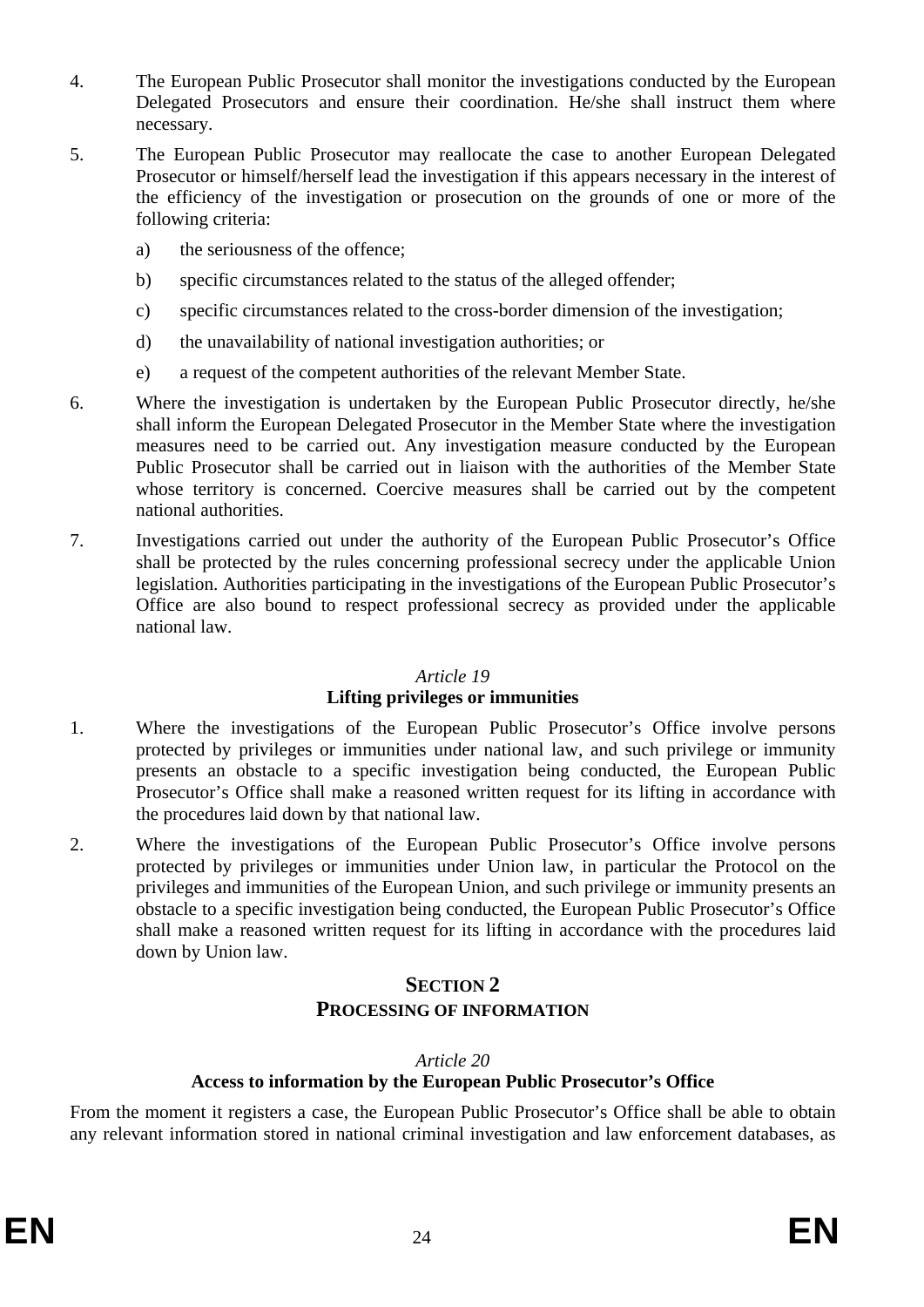well as other relevant registers of public authorities, or have access to such information through European Delegated Prosecutors.

### *Article 21*

### **Collection of information**

- 1. Where necessary for the purpose of its investigations, the European Public Prosecutor's Office shall obtain, at its request, from Eurojust and Europol, any relevant information concerning an offence within its competence, and may also ask Europol to provide analytical support to a specific investigation conducted by the European Public Prosecutor's Office.
- 2. The institutions, bodies, offices and agencies of the Union and Member States' authorities shall provide the necessary assistance and information to the European Public Prosecutor's Office upon its request.

### *Article 22*

### **Case Management System, index and temporary work files**

- 1. The European Public Prosecutor's Office shall establish a Case Management System composed of temporary work files and of an index which contain personal data as referred to in the Annex and non-personal data.
- 2. The purpose of the Case Management System shall be to:
	- a) support the management of investigations and prosecutions conducted by the European Public Prosecutor's Office, in particular by the cross-referencing of information;
	- b) facilitate access to information on on-going investigations and prosecutions;
	- c) facilitate the monitoring of lawfulness and compliance with the provisions of this Regulation concerning the processing of personal data.
- 3. The Case Management System may be linked to the secure telecommunications connection referred to in Article 9 of Decision 2008/976/JHA<sup>8</sup>.
- 4. The index shall contain references to temporary work files processed within the framework of the work of the European Public Prosecutor's Office and may contain no personal data other than those referred to in points (a) to (i), (k) and (m) of point (1) and in point 2 of the Annex.
- 5. In the performance of its duties under this Regulation, the European Public Prosecutor's Office may process data on the individual cases on which it is working in a temporary work file. The European Public Prosecutor's Office shall allow the Data Protection Officer provided for in Article 41 to have access to the temporary work file. The European Public Prosecutor's Office shall inform the Data Protection Officer each time a new temporary work file containing personal data is opened.
- 6. For the processing of case related personal data, the European Public Prosecutor's Office may not establish any automated data file other than the Case Management System or a temporary work file.

8 OJ L 348, 24.12.2008, p.130.

 $\overline{a}$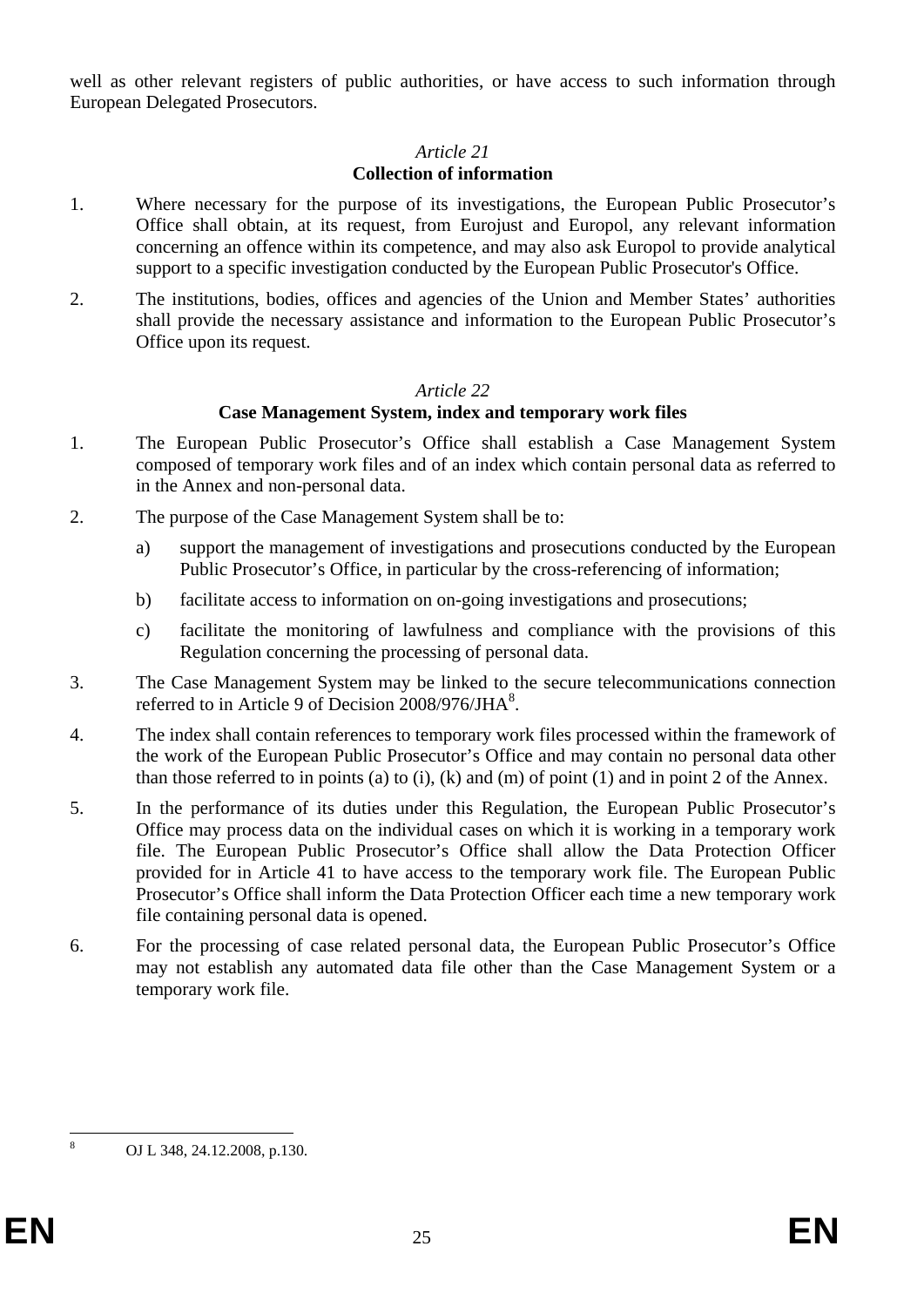#### *Article 23*

### **Functioning of temporary work files and the index**

- 1. A temporary work file shall be opened by the European Public Prosecutor's Office for every case with respect to which information is transmitted to it in so far as this transmission is in accordance with this Regulation or other applicable legal instruments. The European Public Prosecutor's Office shall be responsible for the management of the temporary work files which it has opened.
- 2. The European Public Prosecutor's Office shall decide, on a case-by-case basis, whether to keep the temporary work file restricted or to give access to it or to parts of it to members of its staff, where necessary to enable such staff to carry out its tasks.
- 3. The European Public Prosecutor's Office shall decide which information related to a temporary work file shall be introduced in the index. Unless otherwise decided by the European Public Prosecutor, information registered and subject to verification in accordance with Article 15(4) shall not be introduced in the index.

### *Article 24*

# **Access to the Case Management System**

European Delegated Prosecutors and their staff, in so far as they are connected to the Case Management System, may only have access to:

- a) the index, unless such access has been expressly denied;
- b) temporary work files opened by the European Public Prosecutor's Office related to investigations or prosecutions taking place in their Member State;
- c) temporary work files opened by the European Public Prosecutor's Office related to investigations or prosecutions taking place in another Member State in as far as they relate to investigations or prosecutions taking place in their Member State.

# **SECTION 3**

# **INVESTIGATION MEASURES**

### *Article 25*

# **The European Public Prosecutor's Office's authority to investigate**

- 1. For the purpose of investigations and prosecutions conducted by the European Public Prosecutor's Office, the territory of the Union's Member States shall be considered a single legal area in which the European Public Prosecutor's Office may exercise its competence.
- 2. Where the European Public Prosecutor's Office decides to exercise its competence over an offence which was partly or wholly committed outside the territory of the Member States by one of their nationals, by Union staff members or by members of the Institutions, it shall seek assistance to obtain the cooperation of the third country concerned pursuant to the instruments and procedures referred to in Article 59.

#### *Article 26*  **Investigation measures**

- 1. The European Public Prosecutor's Office shall have the power to request or to order the following investigative measures when exercising its competence:
	- a) search any premises, land, means of transport, private home, clothes and any other personal property or computer system;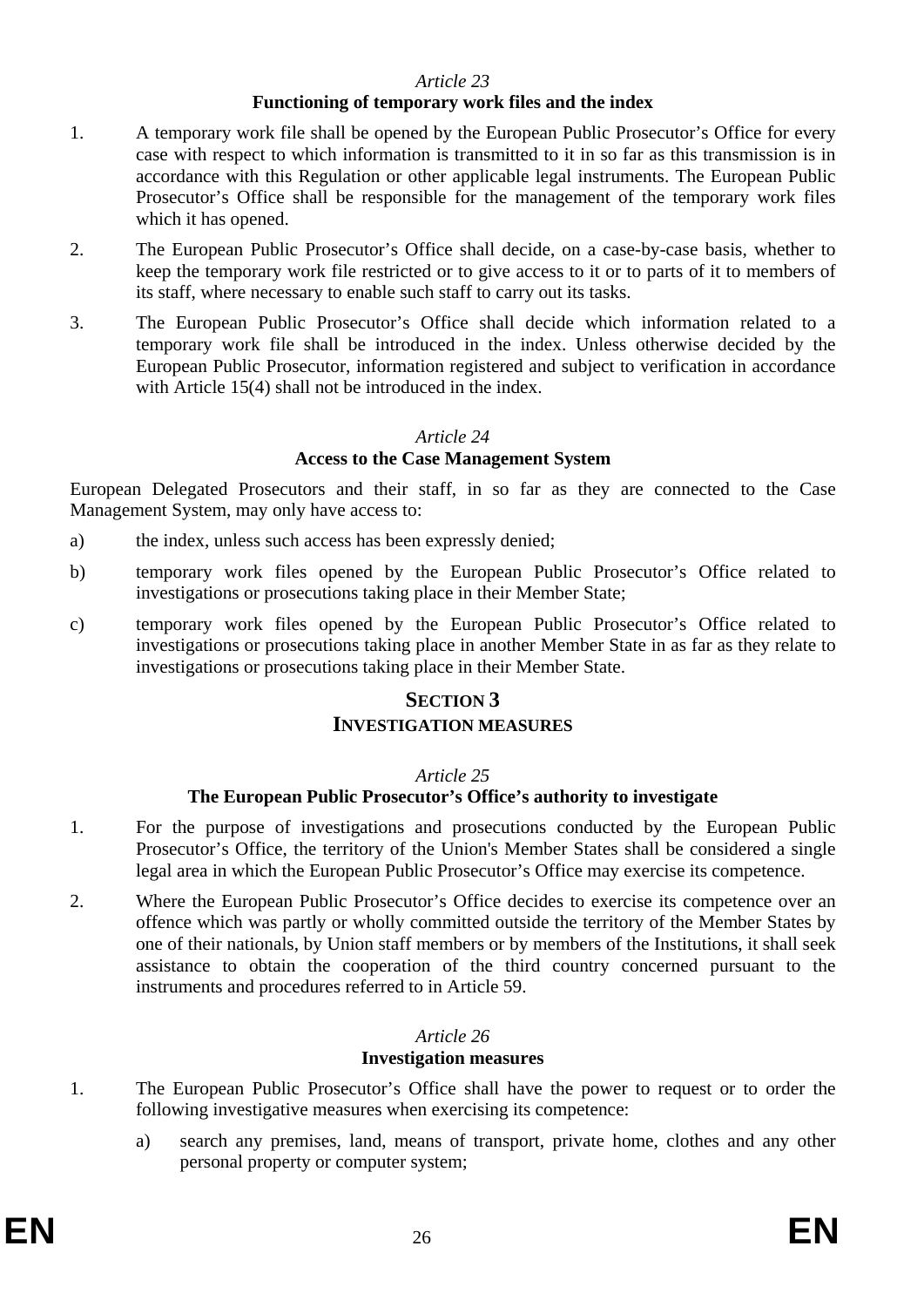- b) obtain the production of any relevant object or document, or of stored computer data, including traffic data and banking account data, encrypted or decrypted, either in original or in some other specified form;
- c) seal premises and means of transport and freezing of data, in order to preserve their integrity, to avoid the loss or contamination of evidence or to secure the possibility of confiscation;
- d) freeze instrumentalities or proceeds of crime, including freezing of assets, if they are expected to be subject to confiscation by the trial court and there is reason to believe that the owner, possessor or controller will seek to frustrate the judgement ordering confiscation;
- e) intercept telecommunications, including e-mails, to and from the suspected person, on any telecommunication connection that the suspected person is using;
- f) undertake real-time surveillance of telecommunications by ordering instant transmission of telecommunications traffic data to locate the suspected person and to identify the persons who have been in contact with him at a specific moment in time;
- g) monitor financial transactions, by ordering any financial or credit institution to inform the European Public Prosecutor's Office in real time of any financial transaction carried out through any specific account held or controlled by the suspected person or any other accounts which are reasonably believed to be used in connection with the offence;
- h) freeze future financial transactions, by ordering any financial or credit institution to refrain from carrying out any financial transaction involving any specified account or accounts held or controlled by the suspected person;
- i) undertake surveillance measures in non-public places, by ordering the covert video and audio surveillance of non-public places, excluded video surveillance of private homes, and the recording of its results;
- j) undertake covert investigations, by ordering an officer to act covertly or under a false identity;
- k) summon suspected persons and witnesses, where there are reasonable grounds to believe that they might provide information useful to the investigation;
- l) undertake identification measures, by ordering the taking of photos, visual recording of persons and the recording of a person's biometric features;
- m) seize objects which are needed as evidence;
- n) access premises and take samples of goods;
- o) inspect means of transport, where reasonable grounds exist to believe that goods related to the investigation are being transported;
- p) undertake measures to track and control persons, in order to establish the whereabouts of a person;
- q) track and trace any object by technical means, including controlled deliveries of goods and controlled financial transactions;
- r) undertake targeted surveillance in public places of the suspected and third persons;
- s) obtain access to national or European public registers and registers kept by private entities in a public interest;
- t) question the suspected person and witnesses;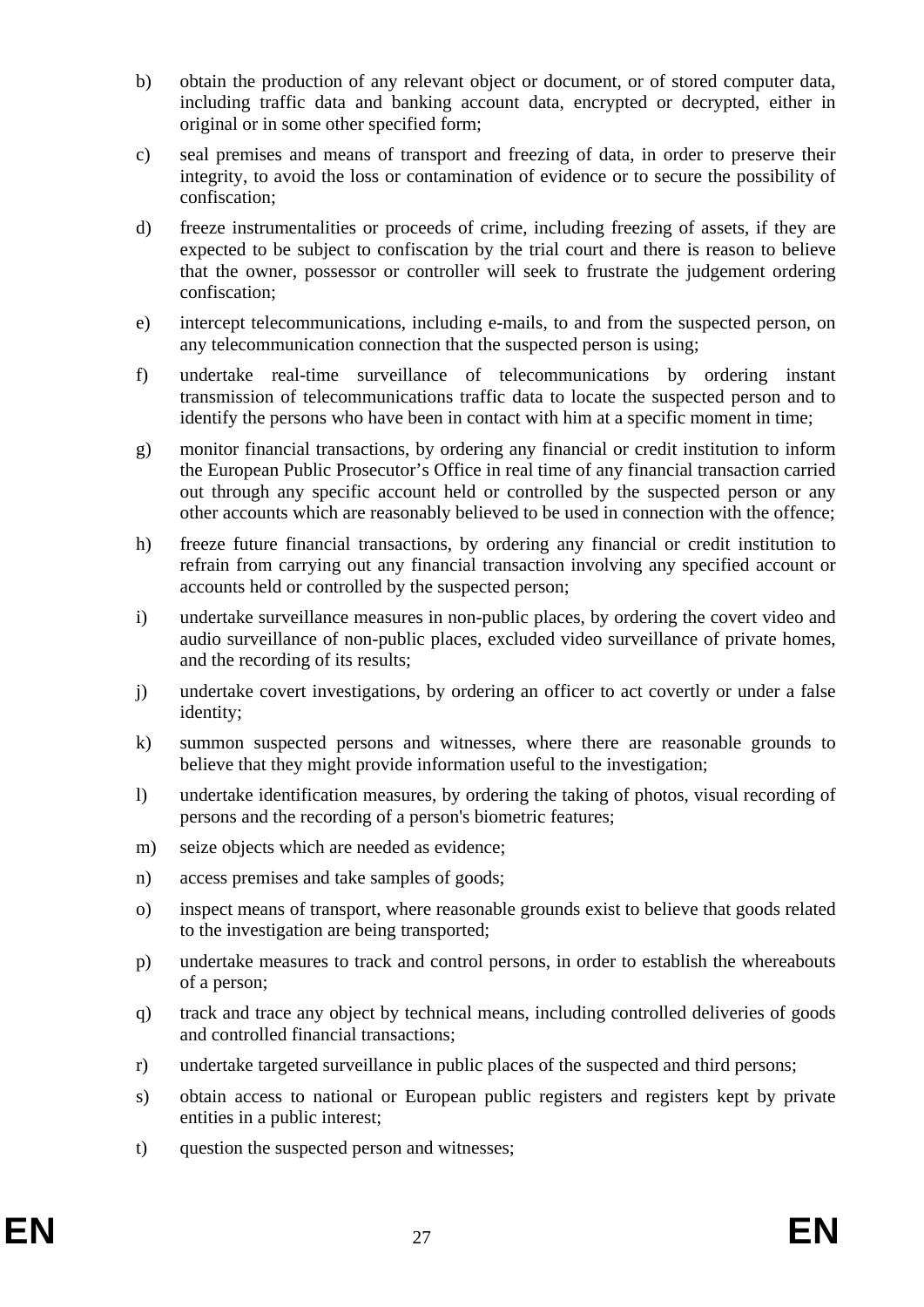- u) appoint experts, ex officio or at the request of the suspected person, where specialised knowledge is required.
- 2. Member States shall ensure that the measures referred to in paragraph 1 may be used in the investigations and prosecutions conducted by the European Public Prosecutor's Office. Such measures shall be subject to the conditions provided for in this Article and those set out in national law. Investigation measures other than those referred to in paragraph 1 may only be ordered or requested by the European Public Prosecutor's Office if available under the law of the Member State where the measure is to be carried out.
- 3. The individual investigative measures referred to in paragraph 1 shall not be ordered without reasonable grounds and if less intrusive means can achieve the same objective.
- 4. Member States shall ensure that the investigative measures referred to in points (a) (j) of paragraph 1 are subject to authorisation by the competent judicial authority of the Member State where they are to be carried out.
- 5. The investigative measures referred to in points  $(k) (u)$  of paragraph 1 shall be subject to judicial authorisation if required by the national law of the Member State where the investigation measure is to be carried out.
- 6. If the conditions set out in this Article as well as those applicable under national law for authorising the measure subject to the request are met, the authorisation shall be given within 48 hours in the form of a written and reasoned decision by the competent judicial authority.
- 7. The European Public Prosecutor's Office may request from the competent judicial authority the arrest or pre-trial detention of the suspected person in accordance with national law.

# **SECTION 4**

# **TERMINATION OF THE INVESTIGATION AND POWERS OF PROSECUTION**

### *Article 27*

# **Prosecution before national courts**

- 1. The European Public Prosecutor and the European Delegated Prosecutors shall have the same powers as national public prosecutors in respect of prosecution and bringing a case to judgement, in particular the power to present trial pleas, participate in evidence taking and exercise the available remedies.
- 2. When the competent European Delegated Prosecutor considers the investigation to be completed, he/she shall submit a summary of the case with a draft indictment and the list of evidence to the European Public Prosecutor for review. Where he/she does not instruct to dismiss the case pursuant to Article 28, the European Public Prosecutor shall instruct the European Delegated Prosecutor to bring the case before the competent national court with an indictment, or refer it back for further investigations. The European Public Prosecutor may also bring the case to the competent national court himself/herself.
- 3. The indictment submitted to the competent national court shall list the evidence to be adduced in trial.
- 4. The European Public Prosecutor shall choose, in close consultation with the European Delegated Prosecutor submitting the case and bearing in mind the proper administration of justice, the jurisdiction of trial and determine the competent national court taking into account the following criteria:
	- a) the place where the offence, or in case of several offences, the majority of the offences was committed;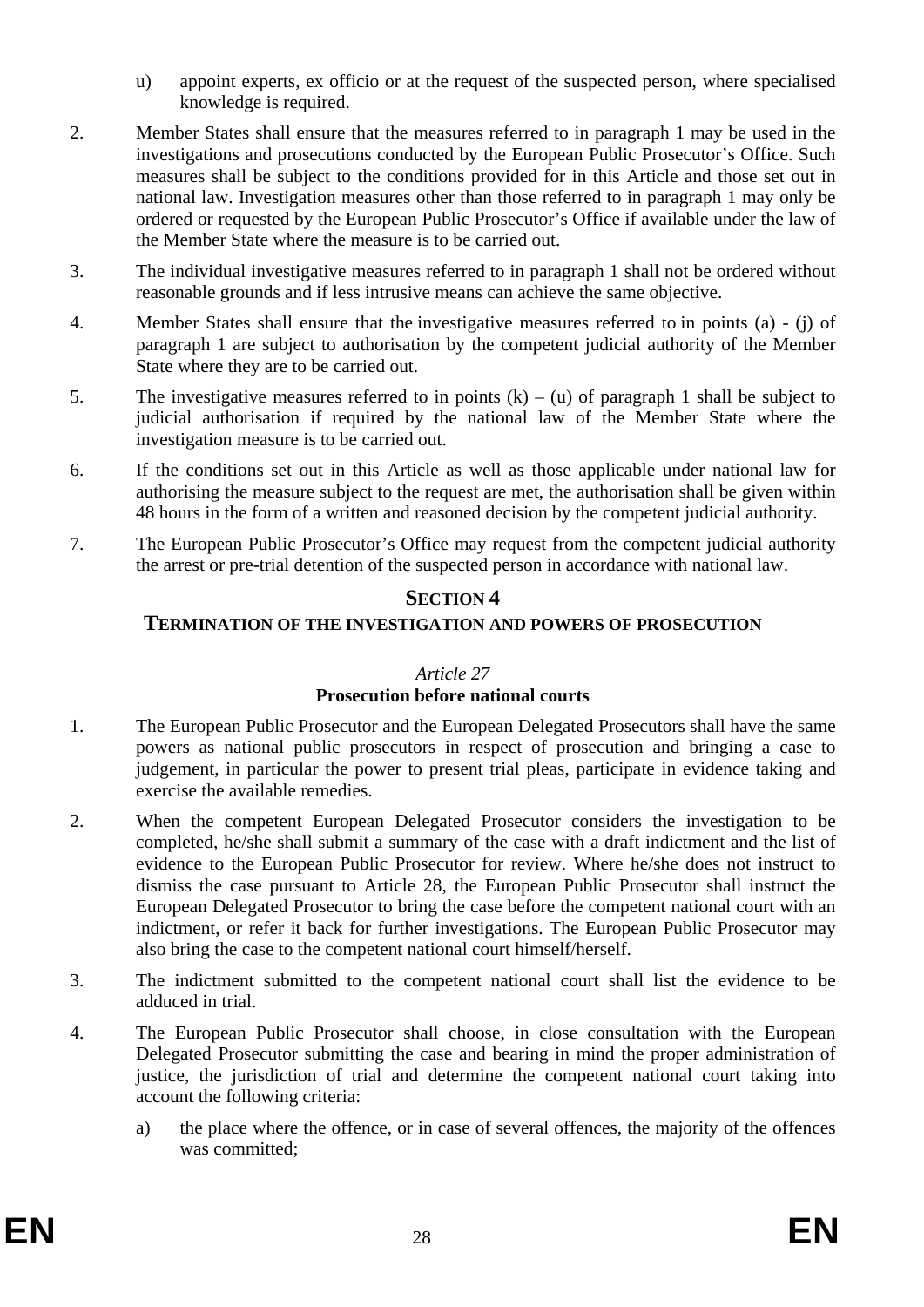- b) the place where the accused person has his/her habitual residence;
- c) the place where the evidence is located;
- d) the place where the direct victims have their habitual residence.
- 5. Where necessary for the purposes of recovery, administrative follow-up or monitoring, the European Public Prosecutor shall notify the competent national authorities, the interested persons and the relevant Union institutions, bodies, agencies of the indictment.

# *Article 28*

# **Dismissal of the case**

- 1. The European Public Prosecutor shall dismiss the case where prosecution has become impossible on account of any of the following grounds:
	- a) death of the suspected person;
	- b) the conduct subject to investigation does not amount to a criminal offence;
	- c) amnesty or immunity granted to the suspect;
	- d) expiry of the national statutory limitation to prosecute;
	- e) the suspected person has already been finally acquitted or convicted of the same facts within the Union or the case has been dealt with in accordance with Article 29.
- 2. The European Public Prosecutor may dismiss the case on any of the following grounds:
	- a) the offence is a minor offence according to national law implementing *Directive 2013/XX/EU on the fight against fraud to the Union's financial interests by means of criminal law*;
	- b) lack of relevant evidence.
- 3. The European Public Prosecutor's Office may refer cases dismissed by it to OLAF or to the competent national administrative or judicial authorities for recovery, other administrative follow-up or monitoring.
- 4. Where the investigation was initiated on the basis of information provided by the injured party, the European Public Prosecutor's Office shall inform that party thereof.

# *Article 29*

# **Transaction**

- 1. Where the case is not dismissed and it would serve the purpose of proper administration of justice, the European Public Prosecutor's Office may, after the damage has been compensated, propose to the suspected person to pay a lump-sum fine which, once paid, entails the final dismissal of the case (transaction). If the suspected person agrees, he/she shall pay the lump sum fine to the Union.
- 2. The European Public Prosecutor's Office shall supervise the collection of the financial payment involved in the transaction.
- 3. Where the transaction is accepted and paid by the suspected person, the European Public Prosecutor shall finally dismiss the case and officially notify the competent national law enforcement and judicial authorities and shall inform the relevant Union institutions, bodies, agencies thereof.
- 4. The dismissal referred to in paragraph 3 shall not be subject to judicial review.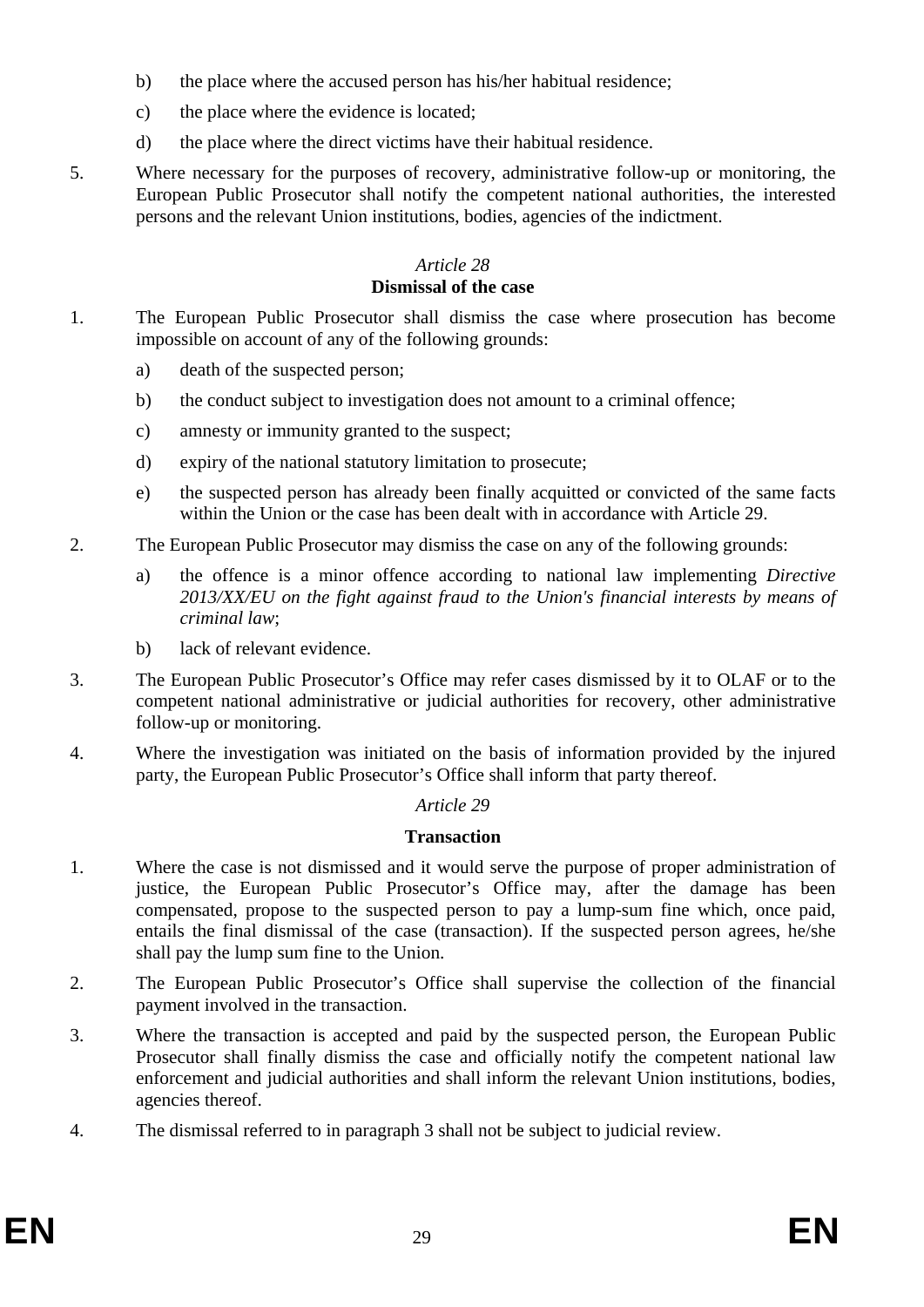# **SECTION 5 ADMISSIBILITY OF EVIDENCE**

#### *Article 30*  **Admissibility of evidence**

- 1. Evidence presented by the European Public Prosecutor's Office to the trial court, where the court considers that its admission would not adversely affect the fairness of the procedure or the rights of defence as enshrined in Articles 47 and 48 of the Charter of Fundamental Rights of the European Union, shall be admitted in the trial without any validation or similar legal process even if the national law of the Member State where the court is located provides for different rules on the collection or presentation of such evidence.
- 2. Once the evidence is admitted, the competence of national courts to assess freely the evidence presented by the European Public Prosecutor's Office at trial shall not be affected.

# **SECTION 6 CONFISCATION**

#### *Article 31*

### **Disposition of the confiscated assets**

Where at the request of the European Public Prosecutor's Office the competent national court has decided by a final ruling to confiscate any property related to, or proceeds derived from, an offence within the competence of the European Public Prosecutor's Office, the monetary value of such property or proceeds shall be transferred to the Union's budget, to the extent necessary to compensate the prejudice caused to the Union.

# **CHAPTER IV PROCEDURAL SAFEGUARDS**

### *Article 32*

#### **Scope of the rights of the suspects and accused persons as well as other persons involved**

- 1. The activities of the European Public Prosecutor's Office shall be carried out in full compliance with the rights of suspected persons enshrined in the Charter of Fundamental Rights of the European Union, including the right to a fair trial and the rights of defence.
- 2. Any suspect and accused person involved in the proceedings of the European Public Prosecutor's Office shall, as a minimum, have the following procedural rights as they are provided for in Union legislation and the national law of the Member State:
	- (a) the right to interpretation and translation, as provided for in Directive 2010/64/EU of the European Parliament and of the Council,
	- (b) the right to information and access to the case materials, as provided for in Directive 2012/13/EU of the European Parliament and of the Council,
	- (c) the right of access to a lawyer and the right to communicate with and have third persons informed in case of detention, as provided for in [*Directive 2013/xx/EU of the European Parliament and of the Council of xx xxxx 2013 on the right of access to a lawyer in criminal proceedings and on the right to communicate upon arrest*],
	- (d) the right to remain silent and the right to be presumed innocent,
	- (e) the right to legal aid,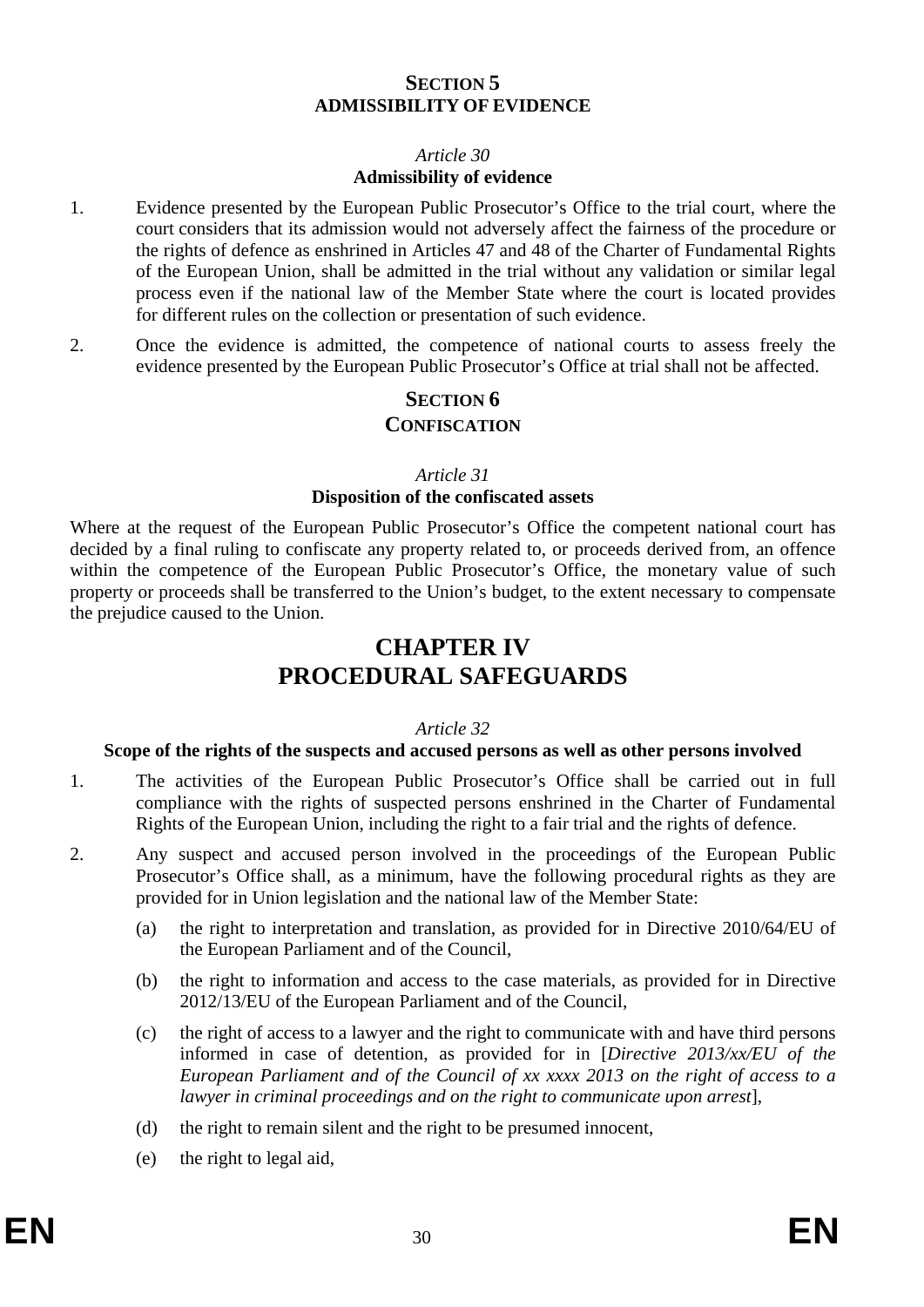- (f) the right to present evidence, appoint experts and hear witnesses.
- 3. Suspects and accused persons shall have the rights listed in paragraph 2 from the time that they are suspected of having committed an offence. Once the indictment has been acknowledged by the competent national court, the suspect and accused person's procedural rights shall be based on the national regime applicable in the relevant case.
- 4. The rights listed in paragraph 2 shall also apply to any person other than a suspect or accused person who is heard by the European Public Prosecutor's Office if, in the course of questioning, interrogation or hearing, he/she becomes suspected of having committed a criminal offence.
- 5. Without prejudice to the rights provided in this Chapter, suspects and accused persons as well as other persons involved in the proceedings of the European Public Prosecutor's Office shall have all the procedural rights available to them under the applicable national law.

### *Article 33*

# **Right to remain silent and to be presumed innocent**

- 1. The suspect and accused person involved in the proceedings of the European Public Prosecutor's Office shall have, in accordance with national law, the right to remain silent when questioned, in relation to the facts that he/she is suspected of having committed, and shall be informed that he/she is not obliged to incriminate himself/herself.
- 2. The suspect and accused person shall be presumed innocent until proven guilty according to national law.

# *Article 34*

# **Right to legal aid**

Any person suspected or accused of an offence within the scope of the competence of the European Public Prosecutor's Office shall have, in accordance with national law, the right to be given legal assistance free or partially free of charge by national authorities if he/she has insufficient means to pay for it.

### *Article 35*

### **Rights concerning evidence**

- 1. The suspect and accused person shall have, in accordance with national law, the right to present evidence to the consideration of the European Public Prosecutor's Office.
- 2. The suspect and accused person shall have, in accordance with national law, the right to request the European Public Prosecutor's Office to gather any evidence relevant to the investigation, including appointing experts and hearing witnesses.

# **CHAPTER V JUDICIAL REVIEW**

### *Article 36*  **Judicial review**

1. When adopting procedural measures in the performance of its functions, the European Public Prosecutor's Office shall be considered as a national authority for the purpose of judicial review.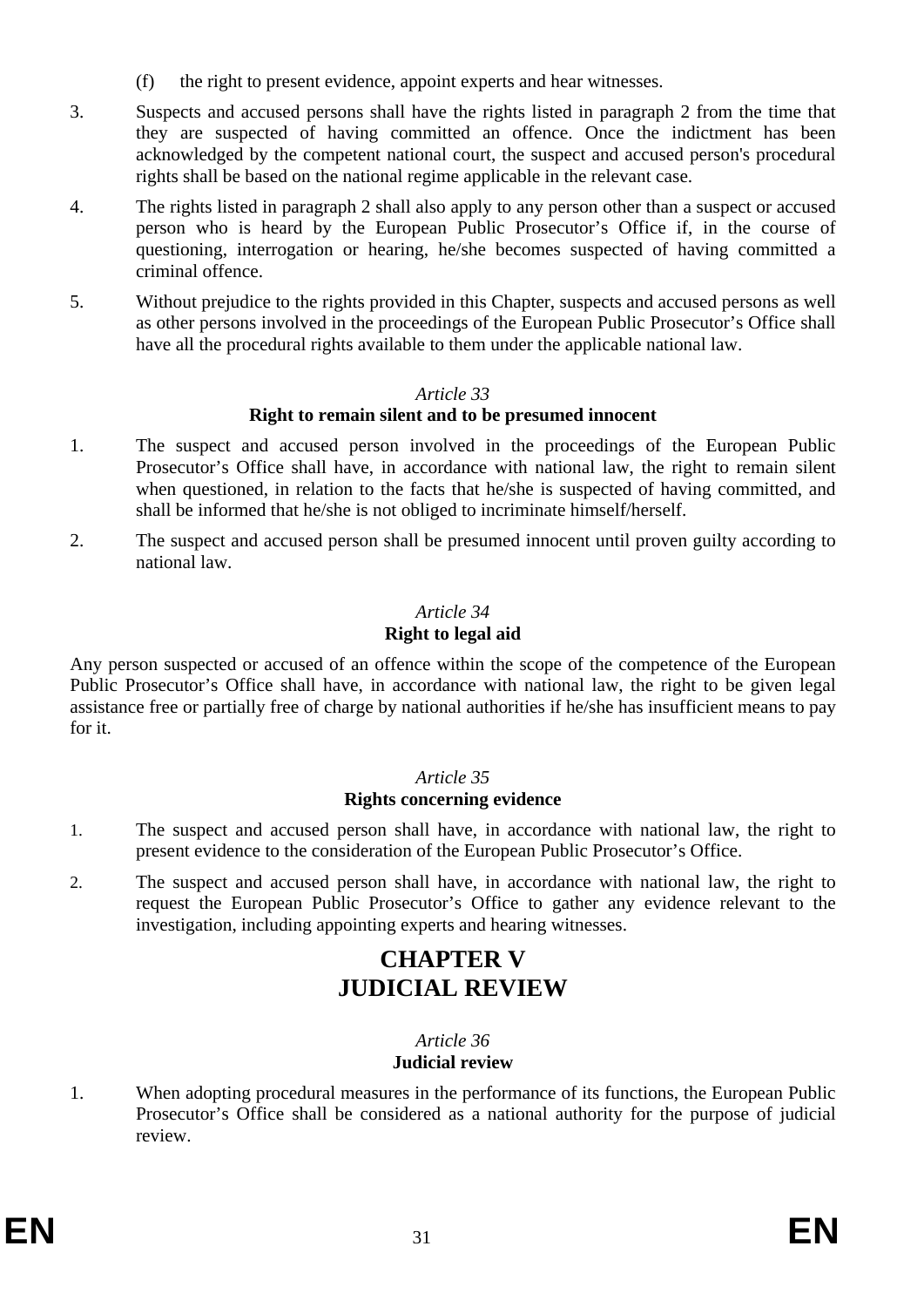2. Where provisions of national law are rendered applicable by this Regulation, such provisions shall not be considered as provisions of Union law for the purpose of Article 267 of the Treaty.

# **CHAPTER VI DATA PROTECTION**

# *Article 37*

# **Processing of personal data**

- 1. The European Public Prosecutor's Office may process by automated means or in structured manual files in accordance with this Regulation only the personal data listed in point 1 of the Annex, on persons who, under the national legislation of the Member States concerned are suspected of having committed or having taken part in an offence in respect of which the European Public Prosecutor's Office is competent, or who have been convicted of such an offence, for the following purposes:
	- criminal investigations and prosecutions undertaken in accordance with the present Regulation;
	- information exchange with the competent authorities of Member States and other Union bodies in accordance with the present Regulation;
	- co-operation with third countries in accordance with the present Regulation.
- 2. The European Public Prosecutor's Office may process only the personal data listed in point 2 of the Annex, on persons who, under the national legislation of the Member States concerned, are regarded as witnesses or victims in a criminal investigation or prosecution regarding one or more of the types of offence for which the European Public Prosecutor's Office is competent, or persons under the age of 18. The processing of such personal data may only take place if it is strictly necessary for the purposes specified in paragraph 1.
- 3. In exceptional cases, the European Public Prosecutor's Office may also, for a limited period of time which shall not exceed the time needed for the conclusion of the case related to which the data are processed, process personal data other than those referred to in paragraphs 1 and 2 relating to the circumstances of an offence where they are immediately relevant to and included in on-going investigations which the European Public Prosecutor's Office is pursuing and when their processing is strictly necessary for the purposes specified in paragraph 1, provided that the processing of such specific data takes place in accordance with this Regulation. The Data Protection Officer referred to in Article 41 shall be informed immediately of recourse to this paragraph.
- 4. Personal data, processed by automated or other means, revealing racial or ethnic origin, political opinions, religious or philosophical beliefs, trade union membership, and data concerning health or sex life may be processed by the European Public Prosecutor's Office only when such data are strictly necessary for his investigations and if they supplement other personal data already processed. The Data Protection Officer shall be informed immediately of recourse to this paragraph. Such data may not be processed in the Index referred to in Article 22(4). Where such other data refer to witnesses or victims within the meaning of paragraph 2, the decision to process them shall be taken by the European Public Prosecutor.
- 5. Regulation (EC) No 45/2001 shall apply to the processing of personal data by the EPPO in the context of its activities. This Regulation particularises and complements Regulation (EC) No 45/2001 in as far as operational personal data are concerned.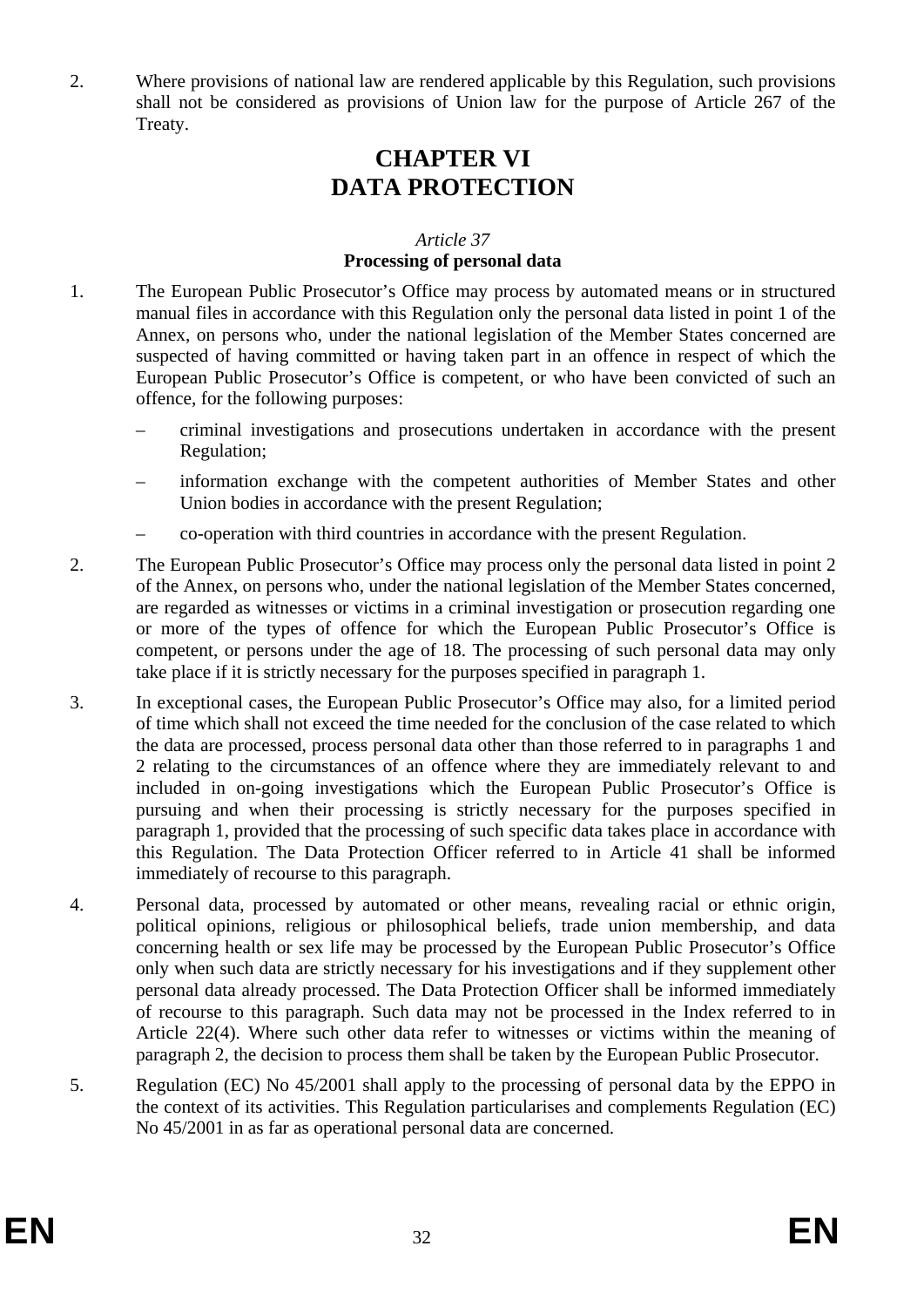#### *Article 38*

### **Time limits for the storage of personal data**

- 1. Personal data processed by the European Public Prosecutor's Office may not be stored beyond the first applicable among the following dates:
	- a) the date on which prosecution is barred under the statute of limitations of all the Member States concerned by the investigation and prosecutions;
	- b) the date on which the person has been acquitted and the judicial decision became final;
	- c) three years after the date on which the judicial decision of the last of the Member States concerned by the investigation or prosecutions became final;
	- d) the date on which the European Public Prosecutor's Office established that it was no longer necessary for it to continue the investigation or prosecution.
- 2. Observance of the storage deadlines referred to in paragraph 1 shall be reviewed constantly by appropriate automated processing. Nevertheless, a review of the need to store the data shall be carried out every three years after they were entered. If data concerning persons referred to in the Annex are stored for a period exceeding five years, the European Data Protection Supervisor shall be informed accordingly.
- 3. When one of the storage deadlines referred to in paragraph 1 has expired, the European Public Prosecutor's Office shall review the need to store the data longer in order to enable it to perform its tasks and it may decide by way of derogation to store those data until the following review. The reasons for the continued storage shall be justified and recorded. If no decision is taken on the continued storage of personal data, those data shall be deleted automatically after three years.
- 4. Where, in accordance with paragraph 3, data has been stored beyond the dates referred to in paragraph 1, a review of the need to store those data shall take place every three years by the European Data Protection Supervisor.
- 5. Where a file exists containing non-automated and unstructured data, once the deadline for storage of the last item of automated data from the file has elapsed all documents in the file and any copies shall be destroyed.

### *Article 39*

### **Logging and documentation**

- 1. For the purposes of verification of the lawfulness of the data processing, self-monitoring and ensuring proper data integrity and security, the European Public Prosecutor's Office shall keep records of any collection, alteration, access, disclosure, combination or erasure of personal data used for operational purposes. Such logs or documentation shall be deleted after 18 months, unless the data are further required for on-going control.
- 2. Logs or documentation prepared under paragraph 1 shall be communicated on request to the European Data Protection Supervisor. The European Data Protection Supervisor shall use this information only for the purpose of data protection supervision, ensuring proper data processing, and data integrity and security.

### *Article 40*

# **Authorised access to personal data**

Only the European Public Prosecutor, the European Delegated Prosecutors and authorised members of their staff may, for the purpose of achieving their tasks and within the limits provided for in this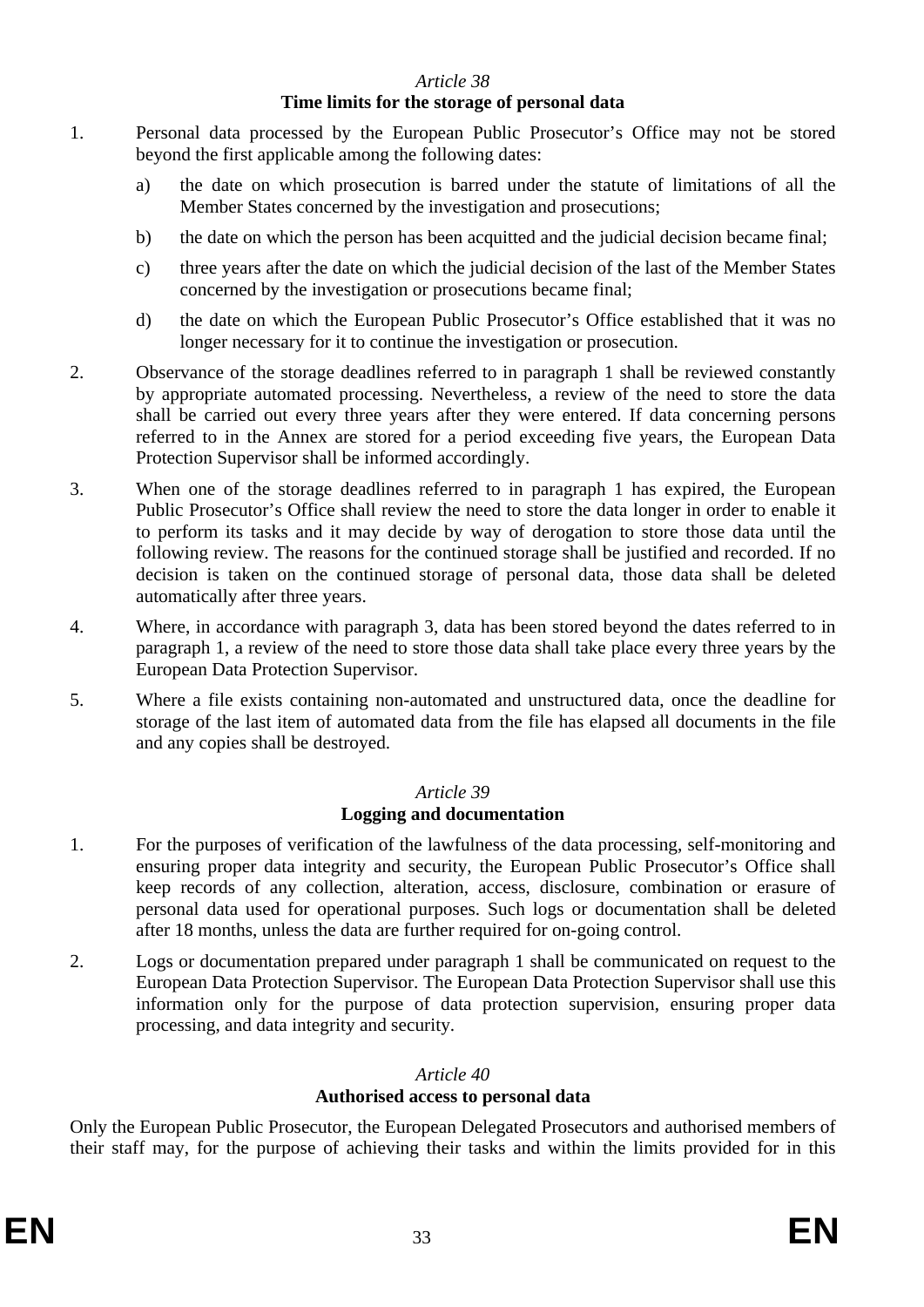Regulation, have access to personal data processed by the European Public Prosecutor's Office for its operational tasks.

# *Article 41*  **Data protection officer**

- 1. The European Public Prosecutor shall appoint a Data Protection Officer in accordance with Article 24 of Regulation (EC) No 45/2001.
- 2. When complying with the obligations set out in Article 24 of Regulation (EC) No 45/2001, the Data Protection Officer shall:
	- a) ensure that a written record of the transfer of personal data is kept;
	- b) cooperate with the staff of the European Public Prosecutor's Office responsible for procedures, training and advice on data processing;
	- c) prepare an annual report and communicate that report to the European Public Prosecutor and to the European Data Protection Supervisor.
- 3. In the performance of his tasks, the Data Protection Officer shall have access to all the data processed by the European Public Prosecutor's Office and to all of the Office's premises.
- 4. The staff members of the European Public Prosecutor's Office assisting the Data Protection Officer in the performance of his/her duties shall have access to the personal data processed by it and to its premises to the extent necessary for the performance of their tasks.
- 5. If the Data Protection Officer considers that the provisions of Regulation (EC) No 45/2001 or this Regulation related to the processing of personal data have not been complied with, he/she shall inform the European Public Prosecutor, requiring him/her to resolve the noncompliance within a specified time. If the European Public Prosecutor does not resolve the non-compliance of the processing within the specified time, the Data Protection Officer shall refer the matter to the European Data Protection Supervisor.
- 6. The European Public Prosecutor shall adopt the implementing rules referred to in Article 24(8) of Regulation (EC) No 45/2001.

# *Article 42*

# **Modalities regarding the exercise of the right of access**

- 1. Any data subject may exercise the right of access to personal data in accordance with Regulation (EC) No 45/2001 and in particular Article 13 thereof.
- 2. When the right of access is restricted in accordance with Article 20 paragraph 1 of Regulation (EC) No 45/2001, the European Public Prosecutor's Office shall inform the data subject in accordance with Article 20(3) in writing. The information about the principal reasons on which the application of the restriction is based may be omitted where the provision of such information would deprive the restriction of its effect. The data subject shall at least be informed that all necessary verifications by the European Data Protection Supervisor have taken place.
- 3. The European Public Prosecutor's Office shall document the grounds for omitting the communication of the principal reasons on which the restriction referred to in paragraph 2 is based.
- 4. When in application of Articles 46 and 47 of Regulation (EC) No 45/2001, the European Data Protection Supervisor checks the lawfulness of the processing performed by the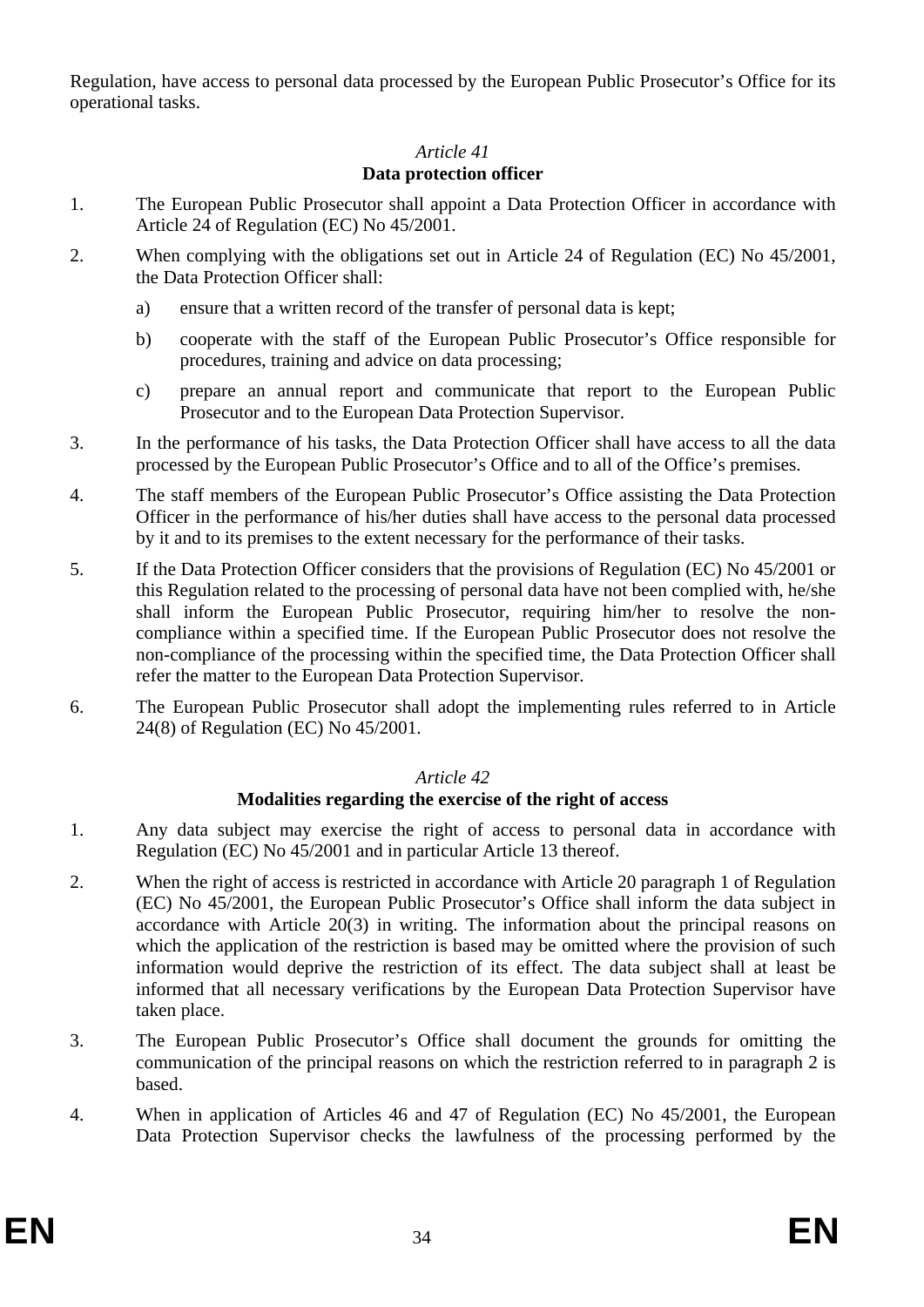European Public Prosecutor's Office, he/she shall inform the data subject at least that all necessary verifications by the European Data Protection Supervisor have taken place.

### *Article 43*

### **Right to rectification, erasure and restrictions on processing**

- 1. If personal data processed by the European Public Prosecutor's Office have to be rectified, erased or whose processing has to be restricted in accordance with Articles 14, 15 or 16 of Regulation (EC) No 45/2001 the European Public Prosecutor's Office shall rectify, erase or restrict the processing of such data.
- 2. In the cases referred to in Articles 14, 15 or 16 of Regulation (EC) No 45/2001, all addressees of such data shall be notified forthwith in accordance with Article 17 of Regulation (EC) No 45/2001. In accordance with rules applicable to them, the addressees shall then rectify, erase or restrict the processing of those data in their systems.
- 3. The European Public Prosecutor's Office shall inform the data subject in writing without undue delay and in any case within three months of the receipt of the request that data concerning him or her have been rectified, erased or their processing restricted.
- 4. The European Public Prosecutor's Office shall inform the data subject in writing on any refusal of rectification, of erasure or of restrictions to the processing, and the possibility of lodging a complaint with the European Data Protection Supervisor and seeking a judicial remedy.

### *Article 44*

### **Responsibility in data protection matters**

- 1. The European Public Prosecutor's Office shall process personal data in such a way that that it can be established which authority provided the data or where the personal data has been retrieved from.
- 2. The responsibility for compliance with Regulation (EC) No 45/2001 and this Regulation shall lie with the European Public Prosecutor. The responsibility for the legality of transfer of personal data provided to the European Public Prosecutor's Office shall lie with the provider of the personal data, and with the European Public Prosecutor's Office for the personal data provided to Member States, Union bodies and third countries or organisations.
- 3. Subject to other provisions in this Regulation, the European Public Prosecutor's Office shall be responsible for all data processed by it.

### *Article 45*

### **Cooperation between the European Data Protection Supervisor and national data protection authorities**

- 1. The European Data Protection Supervisor shall act in close cooperation with national authorities competent for data protection supervision with respect to specific issues requiring national involvement, in particular if the European Data Protection Supervisor or a national authority competent for data protection supervision finds major discrepancies between practices of the Member States or potentially unlawful transfers using the communication channels of the European Public Prosecutor's Office, or in the context of questions raised by one or more national supervisory authorities on the implementation and interpretation of this Regulation.
- 2. In cases referred to under paragraph 1 the European Data Protection Supervisor and the national authorities competent for data protection supervision may, each acting within the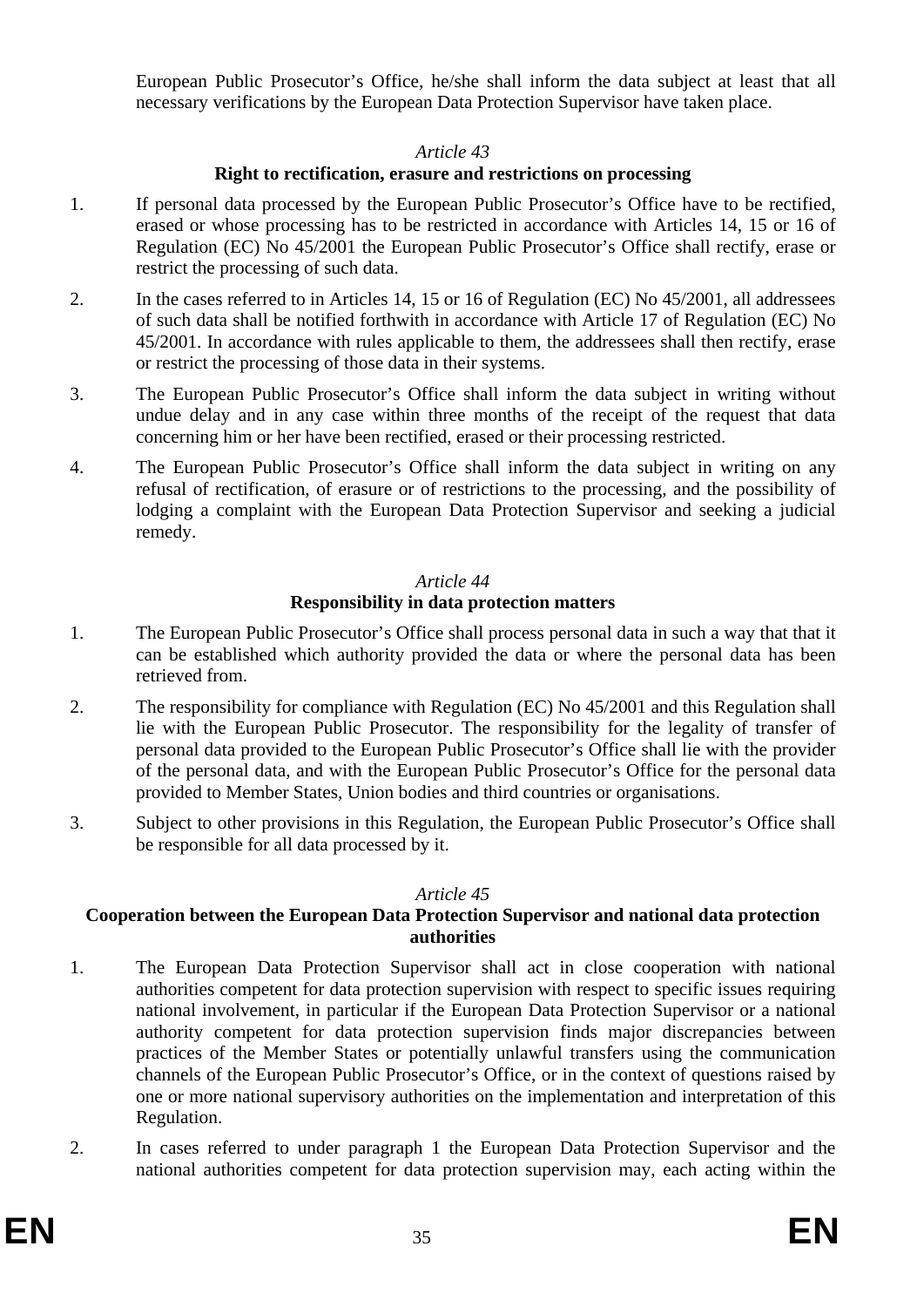scope of their respective competences, exchange relevant information, assist each other in carrying out audits and inspections, examine difficulties of interpretation or application of this Regulation, study problems related to the exercise of independent supervision or to the exercise of the rights of data subjects, draw up harmonised proposals for joint solutions to any problems and promote awareness of data protection rights, as necessary.

3. The National Supervisory Authorities and the European Data Protection Supervisor shall meet for the purposes outlined in this Article, as needed. The costs and servicing of these meetings shall be for the account of the European Data Protection Supervisor. Rules of procedure shall be adopted at the first meeting. Further working methods shall be developed jointly as necessary.

#### *Article 46*

#### **Right to lodge a complaint with the European Data Protection Supervisor**

- 1. Where a complaint introduced by a data subject pursuant to Article 32(2) of Regulation (EC) No 45/2001 relates to a decision as referred to in Article 43, the European Data Protection Supervisor shall consult the national supervisory bodies or the competent judicial body in the Member State which was the source of the data or the Member State directly concerned. The decision of the European Data Protection Supervisor, which may extend to a refusal to communicate any information, shall be taken in close cooperation with the national supervisory body or competent judicial body.
- 2. Where a complaint relates to the processing of data provided to the European Public Prosecutor's Office by Union bodies, third countries or organisations or private parties, the European Data Protection Supervisor shall ensure that the necessary checks have been carried out by the European Public Prosecutor's Office.

### *Article 47*

### **Liability for unauthorised or incorrect processing of data**

- 1. The European Public Prosecutor's Office shall be liable, in accordance with Article 340 of the Treaty, for any damage caused to an individual which results from unauthorised or incorrect processing of data carried out by it.
- 2. Complaints against the European Public Prosecutor's Office pursuant to the liability referred to in paragraph 1 shall be heard by the Court of Justice in accordance with Article 268 of the Treaty.

# **CHAPTER VII FINANCIAL AND STAFF PROVISIONS**

# **SECTION 1 FINANCIAL PROVISIONS**

# *Article 48*  **Financial actors**

- 1. The European Public Prosecutor shall be responsible for taking decisions on financial and budgetary matters.
- 2. The Deputy designated by the European Public Prosecutor in accordance with Article 6(3) shall be responsible for the implementation of the budget of the European Public Prosecutor's Office as authorising officer.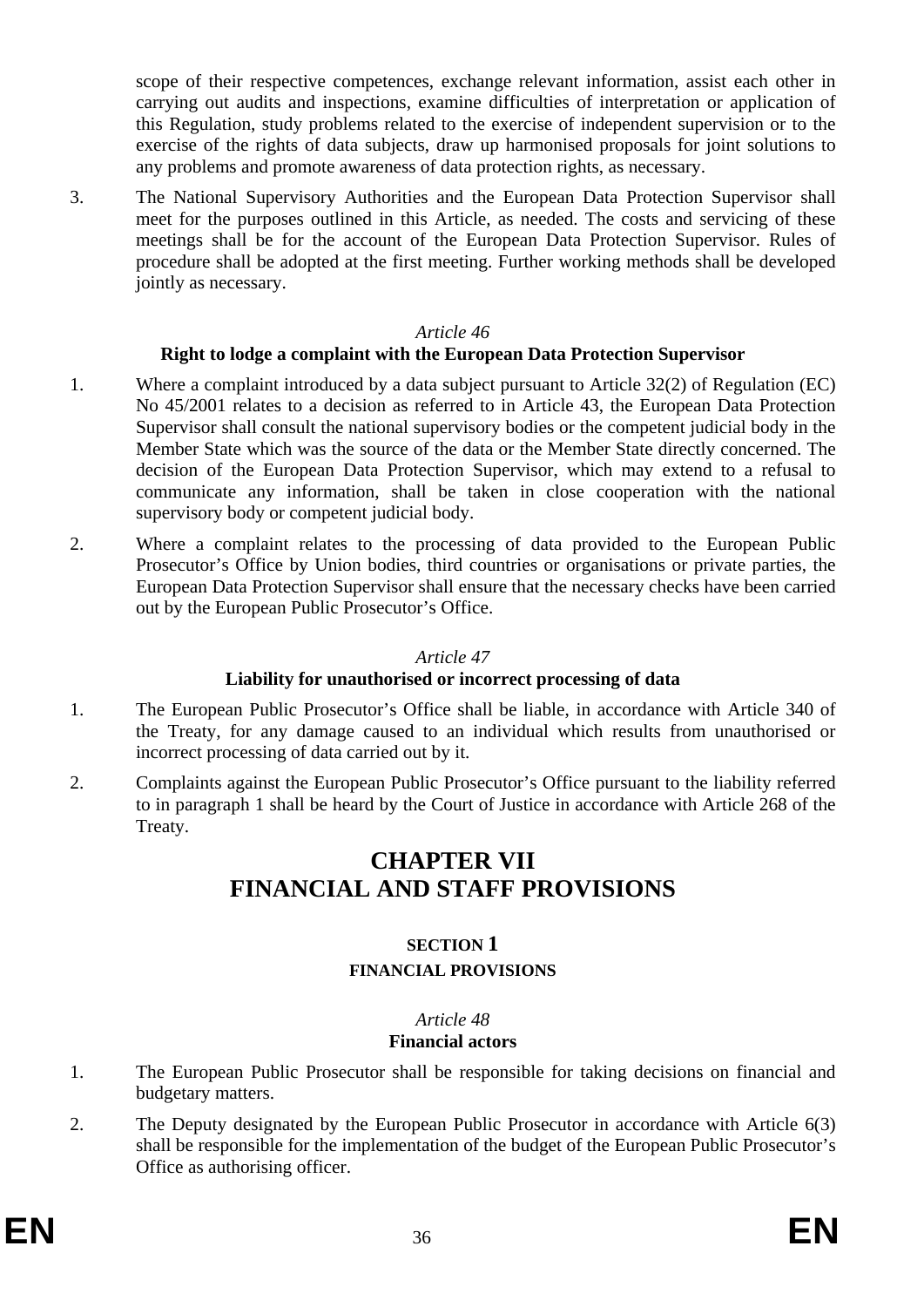#### *Article 49*  **Budget**

- 1. Estimates of all the revenue and expenditure of the European Public Prosecutor's Office shall be prepared for each financial year, corresponding to the calendar year, and shall be shown in its budget.
- 2. The budget of the European Public Prosecutor's Office shall be balanced in terms of revenue and of expenditure.
- 3. Without prejudice to other resources, the revenue of the European Public Prosecutor's Office shall comprise:
	- a) a contribution from the Union entered in the general budget of the Union;
	- b) charges for publications and any service provided by the European Public Prosecutor's Office.
- 4. The expenditure of the European Public Prosecutor's Office shall include staff remuneration, administrative and infrastructure expenses, and operating costs.
- 5. Where European Delegated Prosecutors act within the framework of the tasks of the European Public Prosecutor's Office, the relevant expenditure related to these activities shall be regarded as operational expenditure.

### *Article 50*  **Establishment of the budget**

- 1. Each year the Deputy of the European Public Prosecutor referred to in Article 48 shall draw up a provisional draft estimate of the revenue and expenditure of the European Public Prosecutor's Office for the following financial year. The European Public Prosecutor shall, on the basis of that draft, produce a provisional draft estimate of the revenue and expenditure of the European Public Prosecutor's Office for the following financial year.
- 2. The provisional draft estimate of the revenue and expenditure of the European Public Prosecutor's Office shall be sent to the Commission no later than 31 January each year. The European Public Prosecutor shall send a final draft estimate, which shall include a draft establishment plan, to the Commission by 31 March.
- 3. The Commission shall send the statement of estimates to the European Parliament and the Council (the budgetary authority) together with the draft general budget of the Union.
- 4. On the basis of the statement of estimates, the Commission shall enter in the draft general budget of the Union the estimates it considers necessary for the establishment plan and the amount of the contribution to be charged to the general budget, which it shall submit to the budgetary authority in accordance with Articles 313 and 314 of the Treaty.
- 5. The budgetary authority shall authorise the appropriations for the contribution of the European Public Prosecutor's Office.
- 6. The budgetary authority shall adopt the establishment plan of the European Public Prosecutor's Office.
- 7. The European Public Prosecutor shall adopt the budget of the European Public Prosecutor's Office. It shall become final following final adoption of the general budget of the Union. Where necessary, it shall be adjusted accordingly.
- 8. For any building project likely to have significant implications for the budget the European Public Prosecutor's Office shall inform the European Parliament and the Council as early as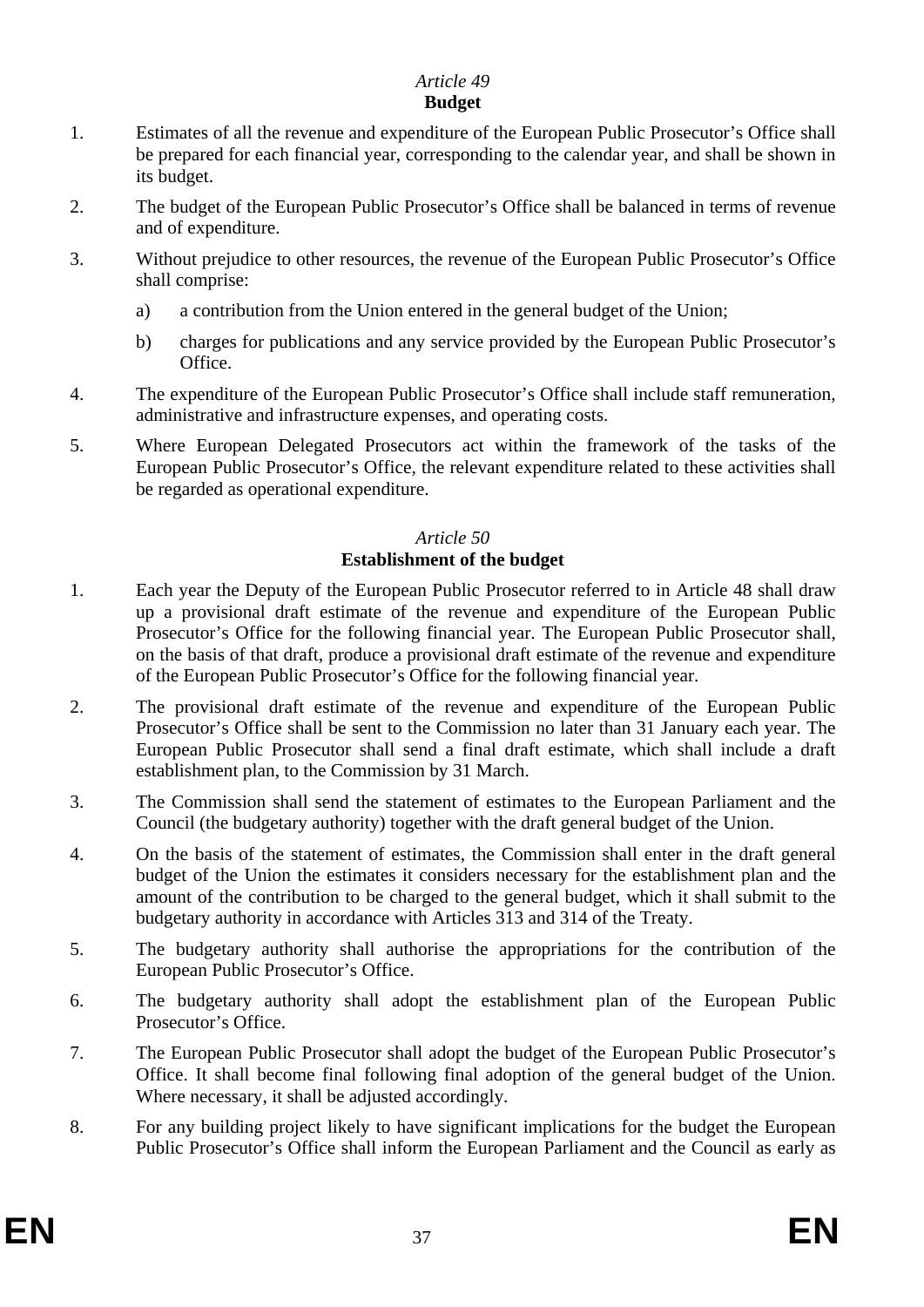possible in accordance with the provisions of Article 203 of Regulation (EU, Euratom) No 966/2012.

- 9. Except in cases of force majeure referred to in Article 203 of Regulation (EU, Euratom) No 966/2012 shall deliberate upon the building project within four weeks of its receipt by both institutions. The building project shall be deemed approved at the expiry of this four-week period, unless the European Parliament or the Council take a decision contrary to the proposal within that period of time. If the European Parliament or the Council raise duly justified concerns within that four-week period, that period shall be extended once by two weeks. If the European Parliament or the Council take a decision contrary to the building project, the European Public Prosecutor's Office shall withdraw its proposal and may submit a new one.
- 10. The European Public Prosecutor's Office may finance a budget acquisition project through a loan subject to prior approval of the budgetary authority in accordance with Article 203(8) of Regulation (EU, Euratom) No 966/2012.

### *Article 51*

### **Implementation of the budget**

- 1. The Deputy of the European Public Prosecutor referred to in Article 48, acting as the authorising officer of the European Public Prosecutor's Office, shall implement its budget under his or her own responsibility and within the limits authorised in budget.
- 2. Each year the Deputy of the European Public Prosecutor referred to in Article 48 shall send to the budgetary authority all information relevant to the findings of the evaluation procedures.

#### *Article 52*

### **Presentation of accounts and discharge**

- 1. The accounting officer of Eurojust shall act as the accounting officer of the European Public Prosecutor's Office in the implementation of its budget. The necessary arrangements so as to avoid any conflict of interest shall be made.
- 2. By 1 March following each financial year, the accounting officer of the European Public Prosecutor's Office shall send the provisional accounts to the Commission's Accounting Officer and the Court of Auditors.
- 3. The European Public Prosecutor's Office shall send the report on the budgetary and financial management to the European Parliament, the Council and the Court of Auditors, by 31 March of the following financial year.
- 4. By 31 March following each financial year, the Commission's accounting officer shall send the provisional accounts of the European Public Prosecutor's Office consolidated with the Commission's accounts to the Court of Auditors.
- 5. In accordance with Article 148(1) of Regulation (EU, Euratom) No 966/2012, the Court of Auditors shall, by 1 June of the following year at the latest, make its observations on the provisional accounts of the European Public Prosecutor's Office.
- 6. On receipt of the Court of Auditors' observations on the provisional accounts of the European Public Prosecutor's Office pursuant to Article 148 of Regulation (EU, Euratom) No 966/2012, the accounting officer of the European Public Prosecutor's Office shall draw up its final accounts under his/her own responsibility.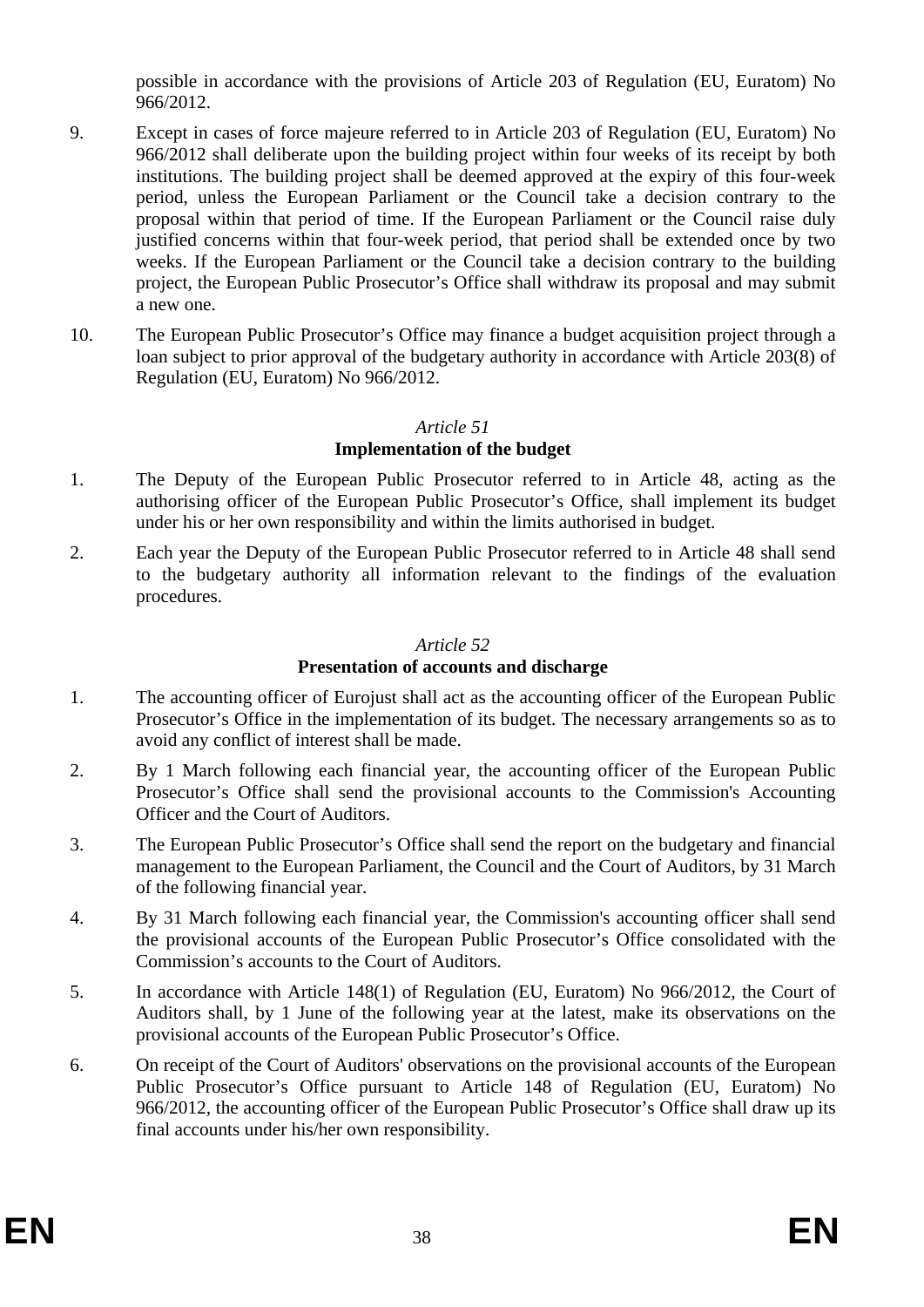- 7. The accounting officer of the European Public Prosecutor's Office shall, by 1 July following each financial year, send the final accounts to the European Parliament, the Council, the Commission and the Court of Auditors.
- 8. The final accounts of the European Public Prosecutor's Office shall be published in the Official Journal of the European Union by 15 November of the following year.
- 9 The deputy of the European Public Prosecutor referred to in Article 48 shall send the Court of Auditors a reply to its observations by 30 September of the following year at the latest. The replies of the European Public Prosecutor's Office shall be sent to the Commission at the same time.
- 10. The Deputy of the European Public Prosecutor referred to in Article 48 shall submit to the European Parliament, at the latter's request, any information required for the smooth application of the discharge procedure for the financial year in question in accordance with Article 165(3) of Regulation (EU, Euratom) No 966/2012.
- 11. On a recommendation from the Council acting by a qualified majority, the European Parliament, shall, before 15 May of year  $N + 2$ , give a discharge to the deputy of the European Public Prosecutor referred to in Article 48 in respect of the implementation of the budget for year N.

# *Article 53*

# **Financial rules**

The financial rules applicable to the European Public Prosecutor's Office shall be adopted by the European Public Prosecutor in accordance with [Regulation 2343/2002 of 23 December 2002 on the framework Financial Regulation for the bodies referred to in Article 185 of Council Regulation (EC, Euratom) No 1605/2002 on the Financial Regulation applicable to the general budget of the European Communities] and after consultation with the Commission. They shall not depart from [*Regulation 2343/2002*] unless such departure is specifically required for the operation of the European Public Prosecutor's Office and the Commission has given its prior consent.

# **SECTION 2 STAFF PROVISIONS**

# *Article 54*

# **General provisions**

- 1. The Staff Regulations of the European Union<sup>9</sup> and the Conditions of Employment of Other Servants of the European Union and the rules adopted by agreement between the institutions of the European Union for giving effect to those Staff Regulations and those Conditions of Employment of Other Servants shall apply to the European Public Prosecutor, the Deputies and the staff of the European Public Prosecutor's Office, unless otherwise stipulated in this Section.
- 2. The powers conferred on the appointing authority by the Staff Regulations and by the Conditions of Employment of Other Servants to conclude Contracts of Employment shall be exercised by the European Public Prosecutor with respect to the staff of the European Public Prosecutor's Office.

<sup>-&</sup>lt;br>9 Council Regulation No 31 (EEC), 11 (EAEC) of 18 December 1961 laying down the Staff Regulations for Officials and the Conditions of Employment of Other Servants of the European Economic Community and the European Atomic Energy Community, OJ P 045, 14.6.1962, p. 1385, as amended, in particular, by Council Regulation 259/68, of 29 February 1968 (OJ L 56, 4.3.1968, p. 1), as itself subsequently amended.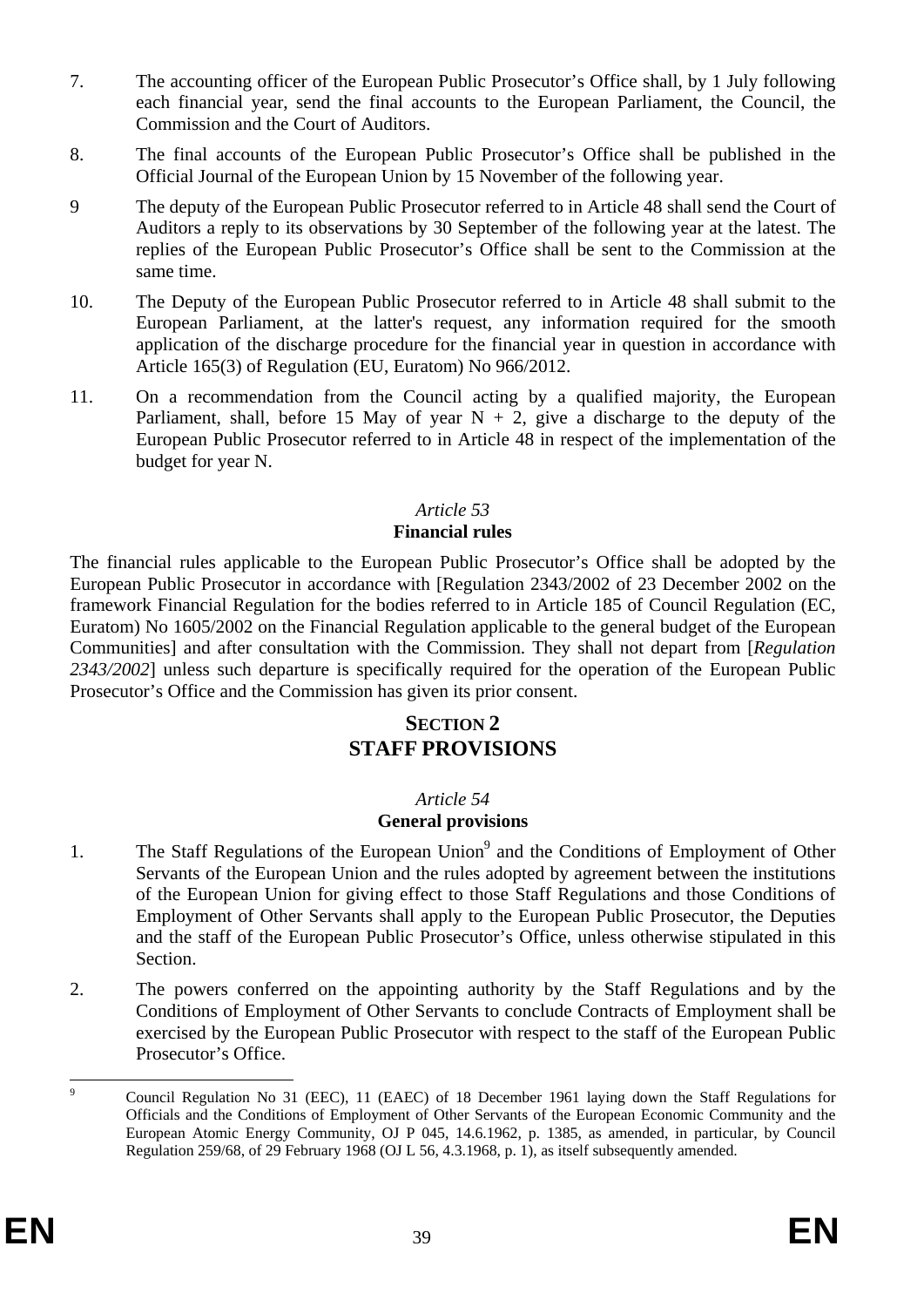- 3. The European Public Prosecutor shall adopt appropriate implementing rules to the Staff Regulations and the Conditions of Employment of Other Servants in accordance with Article 110 of the Staff Regulations. The European Public Prosecutor shall also adopt staff resource programming as part of the programming document.
- 4. The Protocol on the Privileges and Immunities of the European Union shall apply to the European Public Prosecutor's Office and its staff.
- 5. European Delegated Prosecutors shall be engaged as Special Advisors in accordance with Articles 5, 123 and 124 of the Conditions of Employment of Other Servants of the European Union. The competent national authorities shall facilitate the exercise of the functions of European Delegated Prosecutors under this Regulation and refrain from any action or policy which may adversely affect their career and status in the national prosecution system. In particular, the competent national authorities shall provide the European Delegated Prosecutors with the resources and equipment necessary to exercise their functions under this Regulation, and ensure that they are fully integrated into their national prosecution services.

### *Article 55*

### **Seconded national experts and other staff**

- 1. The European Public Prosecutor's Office may make use of Seconded national experts or other persons not employed by it. The Seconded national experts shall be subject to the authority of the European Public Prosecutor in the exercise of tasks related to the functions of the European Public Prosecutor's Office.
- 2. The European Public Prosecutor shall adopt a decision laying down rules on the secondment of national experts to the European Public Prosecutor's Office and further implementing provisions as may be necessary.

# **CHAPTER VIII**

# **PROVISIONS ON THE RELATIONS OF THE EUROPEAN PUBLIC PROSECUTOR'S OFFICE WITH ITS PARTNERS**

# **SECTION 1 COMMON PROVISIONS**

### *Article 56*

# **Common provisions**

- 1. In so far as necessary for the performance of its tasks, the European Public Prosecutor's Office may establish and maintain cooperative relations with Union bodies or agencies in accordance with the objectives of those bodies or agencies, the competent authorities of third countries, international organisations and the International Criminal Police Organisation (Interpol).
- 2. In so far as relevant to the performance of its tasks, the European Public Prosecutor's Office may, in accordance with Article 61, directly exchange all information, with the exception of personal data, with the entities referred to in paragraph 1.
- 3. The European Public Prosecutor's Office may receive, in accordance with Article 4 of Regulation (EC) No 45/2001, and process personal data received from the entities referred to in paragraph 1 in so far as necessary for the performance of its tasks and subject to the provisions of Section 3.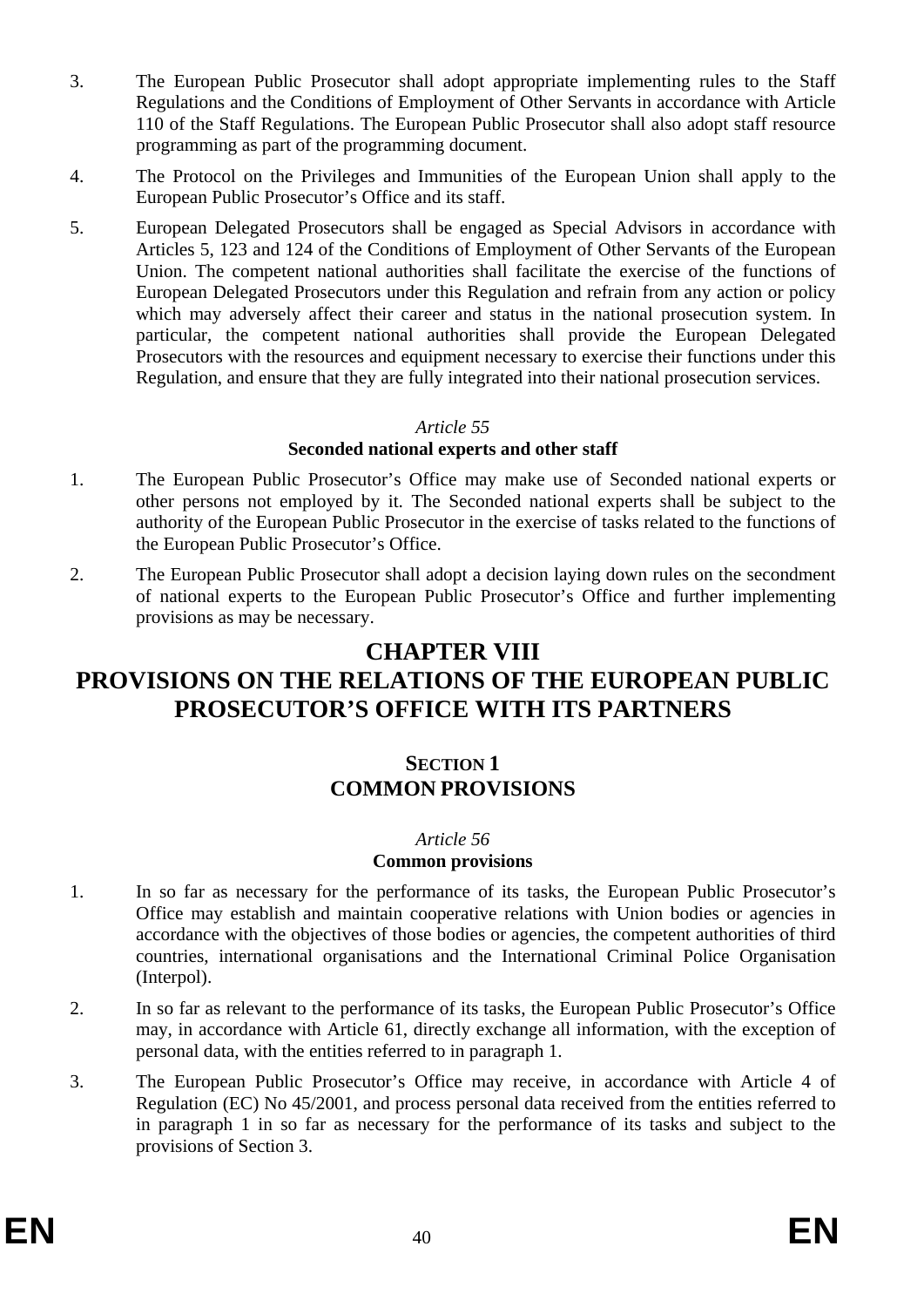- 4. Personal data shall only be transferred by the European Public Prosecutor's Office to third countries, international organisations, and Interpol if this is necessary for preventing and combating offences that fall under the competence of the European Public Prosecutor's Office and in accordance with this Regulation.
- 5. Onward transfers to third parties of personal data received from the European Public Prosecutor's Office by Member States, Union bodies or agencies, third countries and international organisations or Interpol shall be prohibited unless the European Public Prosecutor's Office has given its explicit consent after considering the circumstances of the case at hand, for a specific purpose that is not incompatible with the purpose for which the data was transmitted.

# **SECTION 2 RELATIONS WITH PARTNERS**

# *Article 57*  **Relations with Eurojust**

- 1. The European Public Prosecutor's Office shall establish and maintain a special relationship with Eurojust based on close cooperation and the development of operational, administrative and management links between them as defined below.
- 2. In operational matters, the European Public Prosecutor's Office may associate Eurojust with its activities concerning cross-border or complex cases by:
	- a) sharing information, including personal data, on its investigations, in particular where they reveal elements which may fall outside the material or territorial competence of the European Public Prosecutor's Office;
	- b) requesting Eurojust or its competent national member(s) to participate in the coordination of specific acts of investigation regarding specific aspects which may fall outside the material or territorial competence of the European Public Prosecutor's Office;
	- c) facilitating the agreement between the European Public Prosecutor's Office and the Member State(s) concerned on ancillary competence in accordance with Article 13 without prejudice to a possible settlement by the judicial authority of the Member State concerned and competent to decide on the matter;
	- d) requesting Eurojust or its competent national member(s) to use the powers attributed to them by Union legislation or national law regarding specific acts of investigation which may fall outside the material or territorial competence of the European Public Prosecutor's Office;
	- e) sharing information with Eurojust or its competent national member(s) on prosecution decisions referred to at Articles 27, 28 and 29 before their submission to the European Public Prosecutor where Eurojust competences may be affected and this is appropriate in the light of Eurojust's previous involvement in the case;
	- f) requesting Eurojust or its competent national member(s) to provide support in the transmission of its decisions or requests for mutual legal assistance to, and execution in, States members of Eurojust but not taking part in the establishment of the European Public Prosecutor's Office or third countries.
- 3. The European Public Prosecutor's Office shall have access to a mechanism for automatic cross-checking of data in Eurojust's Case Management System. Whenever a match is found between data entered into the Case Management System by the European Public Prosecutor's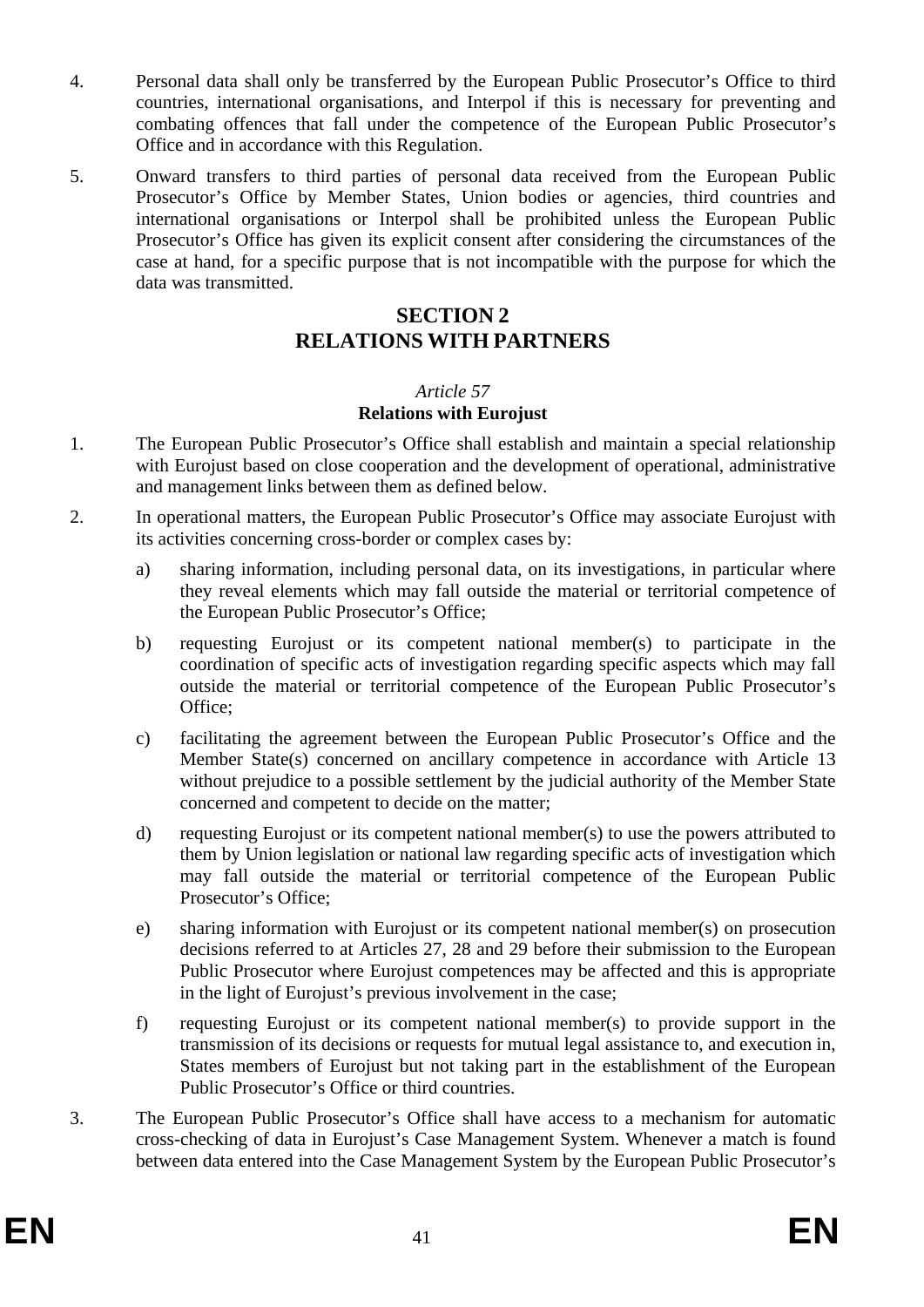Office and data entered by Eurojust, the fact that there is a match will be communicated to both Eurojust and the European Public Prosecutor's Office, as well as the Member State which provided the data to Eurojust. In cases where the data was provided by a third country, Eurojust will only inform that third country of the match found with the consent of the European Public Prosecutor's Office.

- 4. The cooperation established in accordance with paragraph 1 shall entail the exchange of information, including personal data. Any data thus exchanged shall only be used for the purposes for which it was provided. Any other usage of the data shall only be allowed in as far as such usage falls within the mandate of the body receiving the data, and subject to the prior authorisation of the body which provided the data.
- 5. The European Public Prosecutor shall designate the staff members authorised to have access to the results of the cross-checking mechanism and inform Eurojust thereof.
- 6. The European Public Prosecutor's Office shall rely on the support and resources of the administration of Eurojust. The details of this arrangement shall be regulated by an Agreement. Eurojust shall provide the following services to the European Public Prosecutor's Office:
	- a) technical support in the preparation of the annual budget, the programming document containing the annual and multi-annual programming, and the management plan;
	- b) technical support in staff recruitment and career-management;
	- c) security services;
	- d) Information Technology services;
	- e) financial management, accounting and audit services;
	- f) any other services of common interest.

### *Article 58*

### **Relations with Union institutions, agencies and other bodies**

- 1. The European Public Prosecutor's Office shall develop a special relationship with Europol.
- 2 The cooperation established in accordance with paragraph 1 shall entail the exchange of information, including personal data. Any data thus exchanged shall only be used for the purposes for which it was provided. Any other usage of the data shall only be allowed in as far as such usage falls within the mandate of the body receiving the data, and subject to the prior authorisation of the body which provided the data.
- 3. The European Public Prosecutor's Office shall cooperate with the Commission, including OLAF, for the purpose of implementing the obligations under Article 325(3) of the Treaty. To this end, they shall conclude an agreement setting out the modalities of their cooperation.
- 4. The European Public Prosecutor's Office shall establish and maintain cooperative relations with other Union institutions, bodies, offices and agencies.

### *Article 59*

# **Relations with third countries and international organisations**

1. The European Public Prosecutor's Office may establish working arrangements with the entities referred to in Article 56(1). Such working arrangements may, in particular, concern the exchange of strategic information and the secondment of liaison officers to the European Public Prosecutor's Office.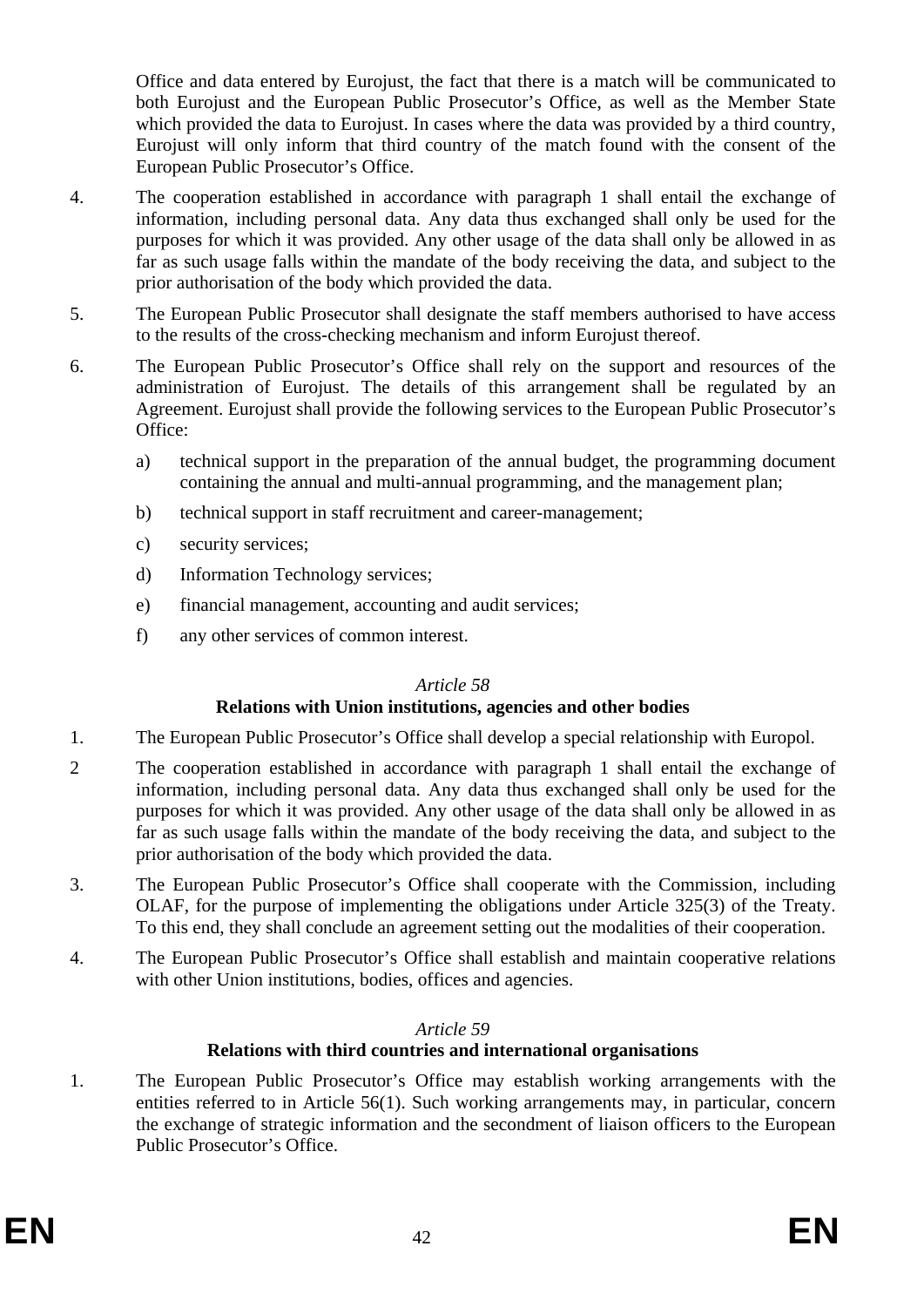- 2. The European Public Prosecutor's Office may designate, in agreement with the competent authorities, contact points in third countries in order to facilitate cooperation.
- 3. In accordance with Article 218 of the Treaty, the European Commission may submit to the Council proposals for the negotiation of agreements with one or more third countries regarding the cooperation between the European Public Prosecutor's Office and the competent authorities of these third countries with regard to legal assistance in criminal matters and extradition in cases falling under the competence of the European Public Prosecutor's Office.
- 4. Concerning the criminal offences within its material competence, the Member States shall either recognise the European Public Prosecutor's Office as a competent authority for the purpose of the implementation of their international agreements on legal assistance in criminal matters and extradition, or, where necessary, alter those international agreements to ensure that the European Public Prosecutor's Office can exercise its functions on the basis of such agreements when it assumes its tasks in accordance with Article 75(2).

# **SECTION 3 TRANSFER OF PERSONAL DATA**

### *Article 60*

### **Transfer of personal data to Union bodies or agencies**

Subject to any restrictions pursuant to this Regulation, the European Public Prosecutor's Office may directly transfer personal data to Union bodies or agencies in so far as it is necessary for the performance of its tasks or those of the recipient Union body or agency.

### *Article 61*

## **Transfer of personal data to third countries and international organisations**

- 1. The European Public Prosecutor's Office may transfer personal data to an authority of a third country or to an international organisation or Interpol, in so far as this is necessary for it to perform its tasks, only on the basis of:
	- a) a decision of the Commission adopted in accordance with [Articles 25 and 31 of Directive 95/46/EC] that that country or international organisation, or a processing sector within that third country or international organisation ensures an adequate level of protection (adequacy decision); or
	- b) an international agreement concluded between the Union and that third country or international organisation pursuant to Article 218 of the Treaty adducing adequate safeguards with respect to the protection of privacy and fundamental rights and freedoms of individuals.

Such transfer does not require further authorisation.

The European Public Prosecutor's Office may conclude working arrangements to implement such agreements or adequacy decisions.

- 2. By way of derogation from paragraph 1, the European Public Prosecutor may authorise the transfer of personal data to third countries or international organisations or Interpol on a caseby-case basis if:
	- a) the transfer of data is absolutely necessary to safeguard the essential interests of the Union, including its financial interests, within the scope of the objectives of the European Public Prosecutor's Office;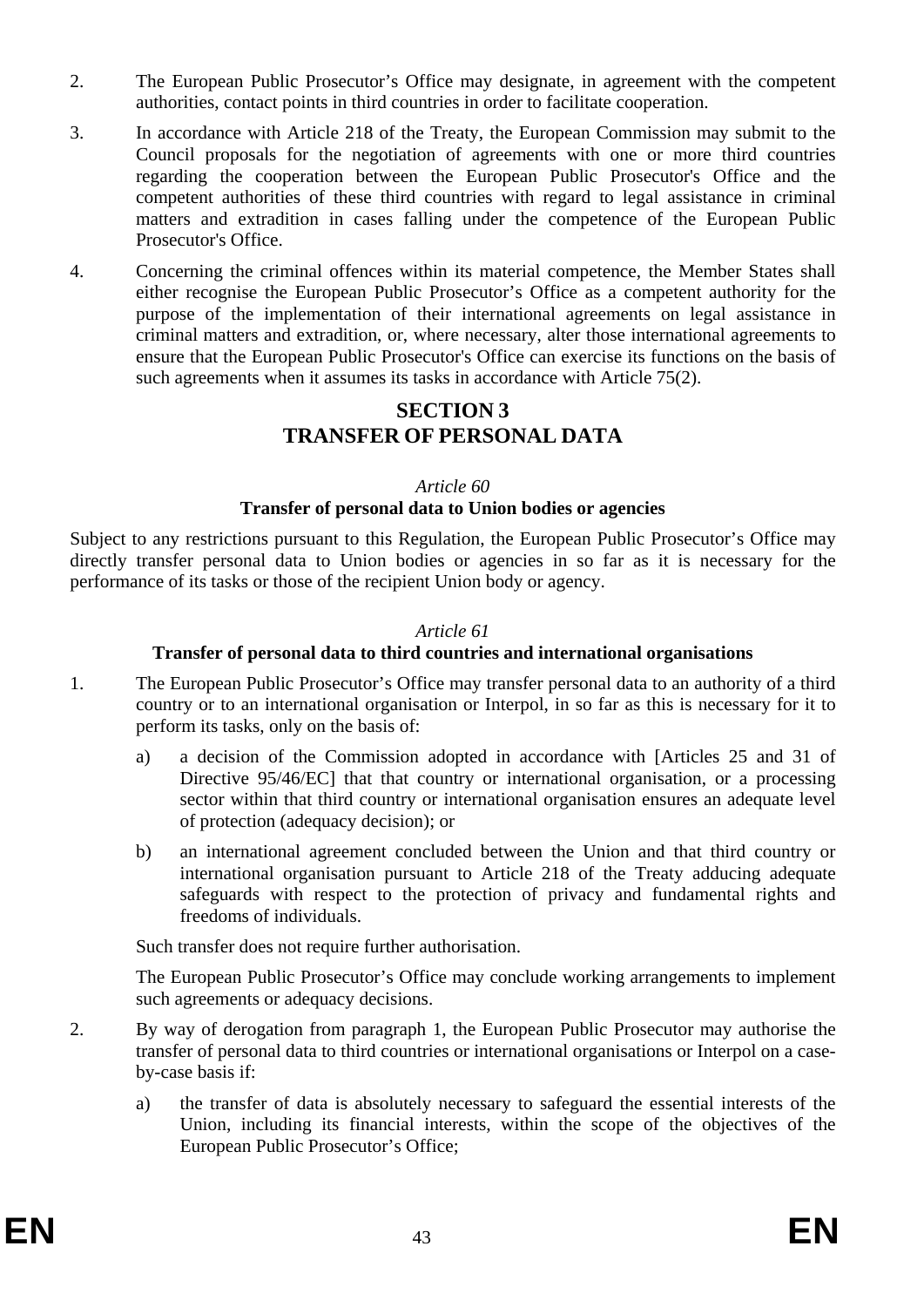- b) the transfer of the data is absolutely necessary in the interests of preventing imminent danger associated with crime or terrorist offences;
- c) the transfer is otherwise necessary or legally required on important public interest grounds of the Union or its Member States, as recognised by Union law or by national law, or for the establishment, exercise or defence of legal claims; or
- d) the transfer is necessary to protect the vital interests of the data subject or another person.
- 3. Moreover the European Public Prosecutor may, in agreement with the European Data Protection Supervisor, authorise a set of transfers in conformity with points a) to d) above, taking into account the existence of safeguards with respect to the protection of privacy and fundamental rights and freedoms of individuals, for a period not exceeding one year, renewable.
- 4. The European Data Protection Supervisor shall be informed of cases where paragraph 3 was applied.
- 5. The European Public Prosecutor's Office may transfer administrative personal data in accordance with Article 9 of Regulation (EC) No 45/2001.

# **CHAPTER IX GENERAL PROVISIONS**

### *Article 62*

# **Legal status and operating conditions**

- 1. In each of the Member States the European Public Prosecutor's Office shall enjoy the most extensive legal capacity accorded to legal persons under their laws. It may, in particular, acquire and dispose of movable and immovable property and be party to legal proceedings.
- 2. The necessary arrangements concerning the accommodation provided for the European Public Prosecutor's Office and the facilities made available by the host Member State together with the specific rules applicable in that Member State to the European Public Prosecutor, his/her Deputies and their staff, and members of their families, shall be laid down in a Headquarters Agreement concluded between the European Public Prosecutor's Office and the host Member State no later than [2 years after the entry into force of this regulation].
- 3. The host Member State of the European Public Prosecutor's Office shall provide the best possible conditions to ensure the functioning of the European Public Prosecutor's Office, including multilingual, European-oriented schooling and appropriate transport connections.

# *Article 63*

# **Language arrangements**

- 1. Regulation No  $1^{10}$  shall apply to the acts provided in Articles 7 and 72.
- 2. The translation services required for the functioning of the European Public Prosecutor's Office shall be provided by the Translation Centre of the bodies of the European Union.

 $10$ OJ L 17, 6.10.1958, p. 385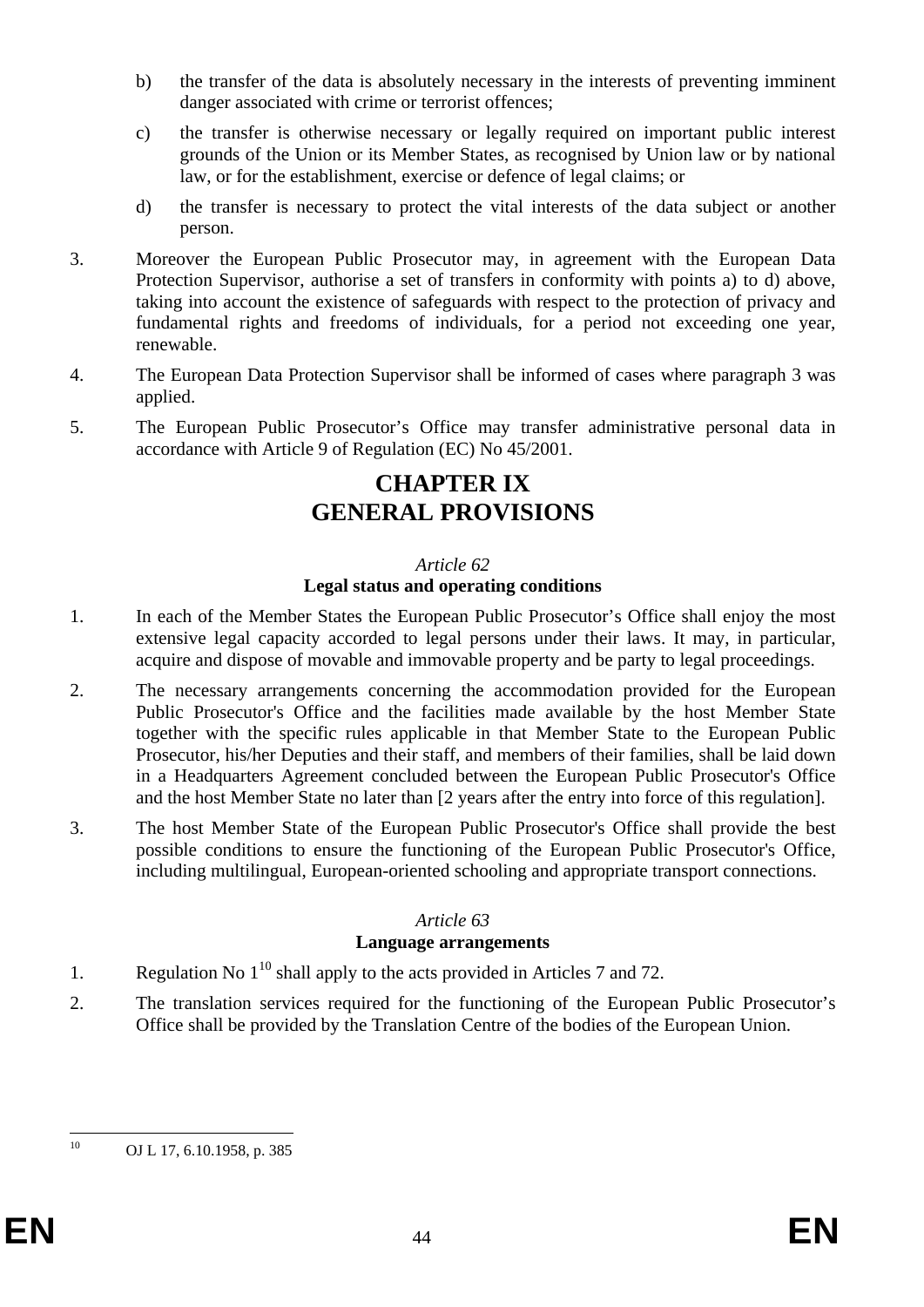#### *Article 64*  **Confidentiality**

- 1. The European Public Prosecutor, the Deputies and the staff, European Delegated Prosecutors and their national staff shall be bound by an obligation of confidentiality with respect to any information which has come to their knowledge in the course of the performance of their tasks.
- 2. The obligation of confidentiality shall apply to all persons and to all bodies called upon to work with the European Public Prosecutor's Office.
- 3. The obligation of confidentiality shall also apply after leaving office or employment or after the termination of the activities of the persons referred to in paragraphs 1 and 2.
- 4. The obligation of confidentiality shall apply to all information received by the European Public Prosecutor's Office, unless that information has already been made public or is accessible to the public.
- 5. Members and the staff of the European Data Protection Supervisor shall be subject to the obligation of confidentiality with respect to any information which has come to their knowledge in the course of the performance of their tasks.

# *Article 65*

# **Transparency**

- 1. Regulation (EC) No 1049/2001 shall apply to documents which relate to the administrative tasks of the European Public Prosecutor's Office.
- 2. The European Public Prosecutor shall, within six months of the date of its establishment, adopt the detailed rules for applying Regulation (EC) No 1049/2001.
- 3. Decisions taken by the European Public Prosecutor's Office under Article 8 of Regulation (EC) No 1049/2001 may form the subject of a complaint to the Ombudsman or of an action before the Court of Justice of the European Union, under the conditions laid down in Articles 228 and 263 of the Treaty respectively.

# *Article 66*

# **OLAF and the European Court of Auditors**

- 1. In order to facilitate combating fraud, corruption and other unlawful activities under Regulation (EC) No 1073/1999 of the European Parliament and of the Council<sup>11</sup>, within six months from the day the European Public Prosecutor's Office becomes operational, it shall accede to the Interinstitutional Agreement of 25 May 1999 concerning internal investigations by OLAF and adopt the appropriate provisions applicable to all the employees of the European Public Prosecutor's Office using the template set out in the Annex to that Agreement.
- 2. The European Court of Auditors shall have the power of audit, on the basis of documents and on the spot, over all grant beneficiaries, contractors and subcontractors who have received Union funds from the European Public Prosecutor's Office.
- 3. OLAF may carry out investigations, including on-the-spot checks and inspections, in accordance with the provisions and procedures laid down in Regulation (EC) No 1073/1999

 $11$ OJ L 136, 31.5.1999, p.1.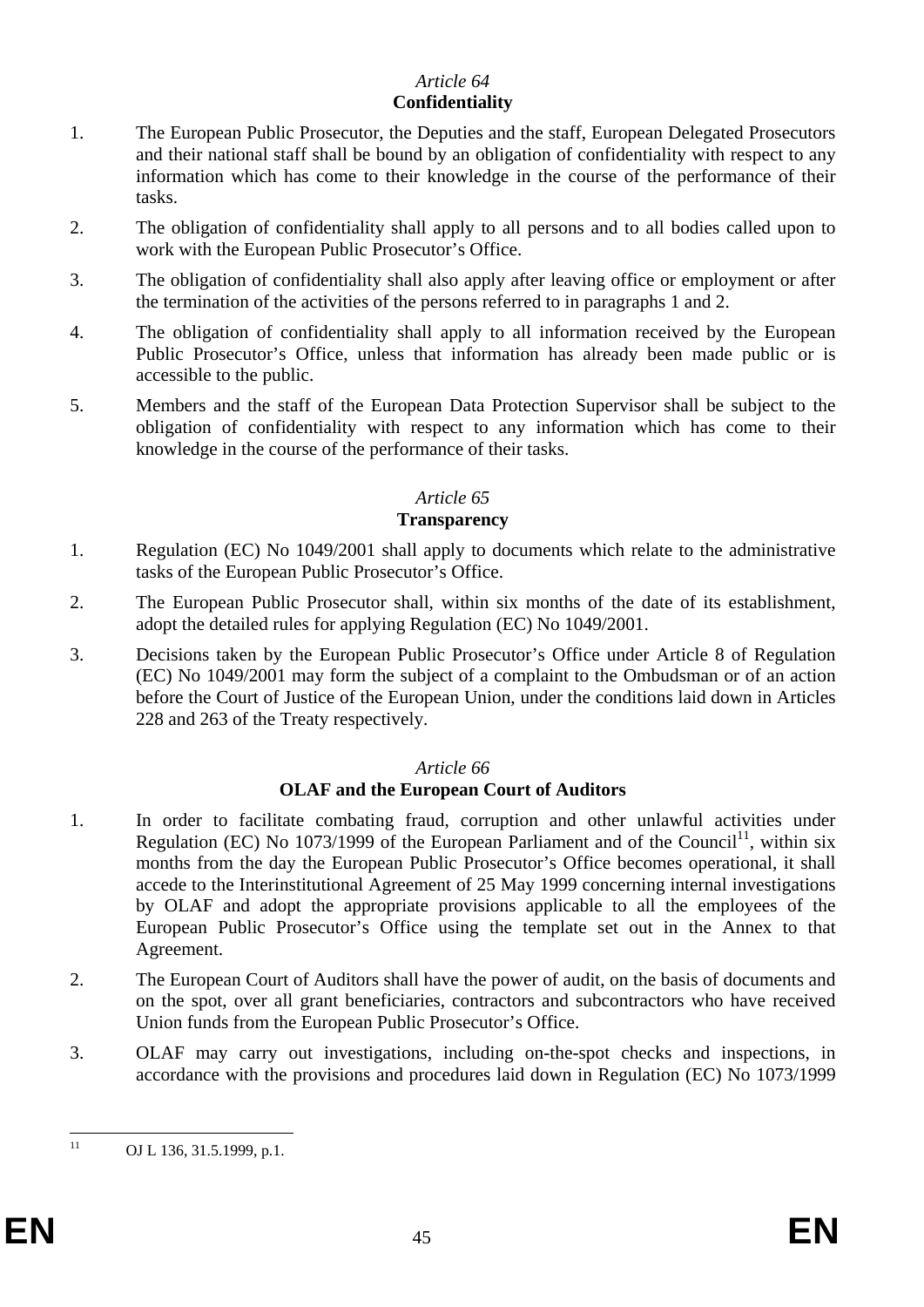and Council Regulation (Euratom, EC) No  $2185/96^{12}$  with a view to establishing whether there have been any irregularities affecting the financial interests of the Union in connection with expenditure funded by the European Public Prosecutor's Office.

4. Without prejudice to paragraphs 1, 2 and 3, working arrangements with third countries and international organisations or Interpol, contracts, grant agreements and grant decisions of the European Public Prosecutor's Office shall contain provisions expressly empowering the European Court of Auditors and OLAF to conduct such audits and investigations, according to their respective competences.

#### *Article 67*

#### **Security rules on the protection of classified information**

The European Public Prosecutor's Office shall apply the security principles contained in the Commission's security rules for protecting European Union Classified Information (EUCI) and sensitive non-classified information, as set out in the annex to Commission Decision 2001/844/EC, ECSC, Euratom<sup>13</sup>. This shall cover, inter alia, provisions for the exchange, processing and storage of such information.

#### *Article 68*

#### **Administrative inquiries**

The administrative activities of the European Public Prosecutor's Office shall be subject to the inquiries of the European Ombudsman in accordance with Article 228 of the Treaty.

### *Article 69*

### **General regime of liability**

- 1. The contractual liability of the European Public Prosecutor's Office shall be governed by the law applicable to the contract in question.
- 2. The Court of Justice of the European Union shall have jurisdiction to give judgment pursuant to any arbitration clause contained in a contract concluded by the European Public Prosecutor's Office.
- 3. In the case of non-contractual liability, the European Public Prosecutor's Office shall, in accordance with the general principles common to the laws of the Member States and independently of any liability under Article 47, make good any damage caused by the European Public Prosecutor's Office or its staff in the performance of their duties in so far as it may be imputed to them.
- 4. Paragraph 3 shall also apply to damage caused through the fault of a European Delegated Prosecutor in the performance of his duties.
- 5. The Court of Justice of the European Union shall have jurisdiction in disputes over compensation for damages referred to in paragraph 3.
- 6. The national courts of the Member States competent to deal with disputes involving the liability of the European Public Prosecutor's Office as referred to in this Article shall be determined by reference to Council Regulation (EC) No  $44/2001^{14}$

 $12$  $^{12}$  OJ L 292, 15.11.1996, p.2.<br>OJ L 317 3.12.2011 p.1

 $13$  OJ L 317, 3.12.2011, p. 1.

OJ L 12, 16.1.2001, p. 1. Regulation (EC)  $44/2001$  is replaced by Regulation (EU) No 1215/2012 as from 10.01.2015.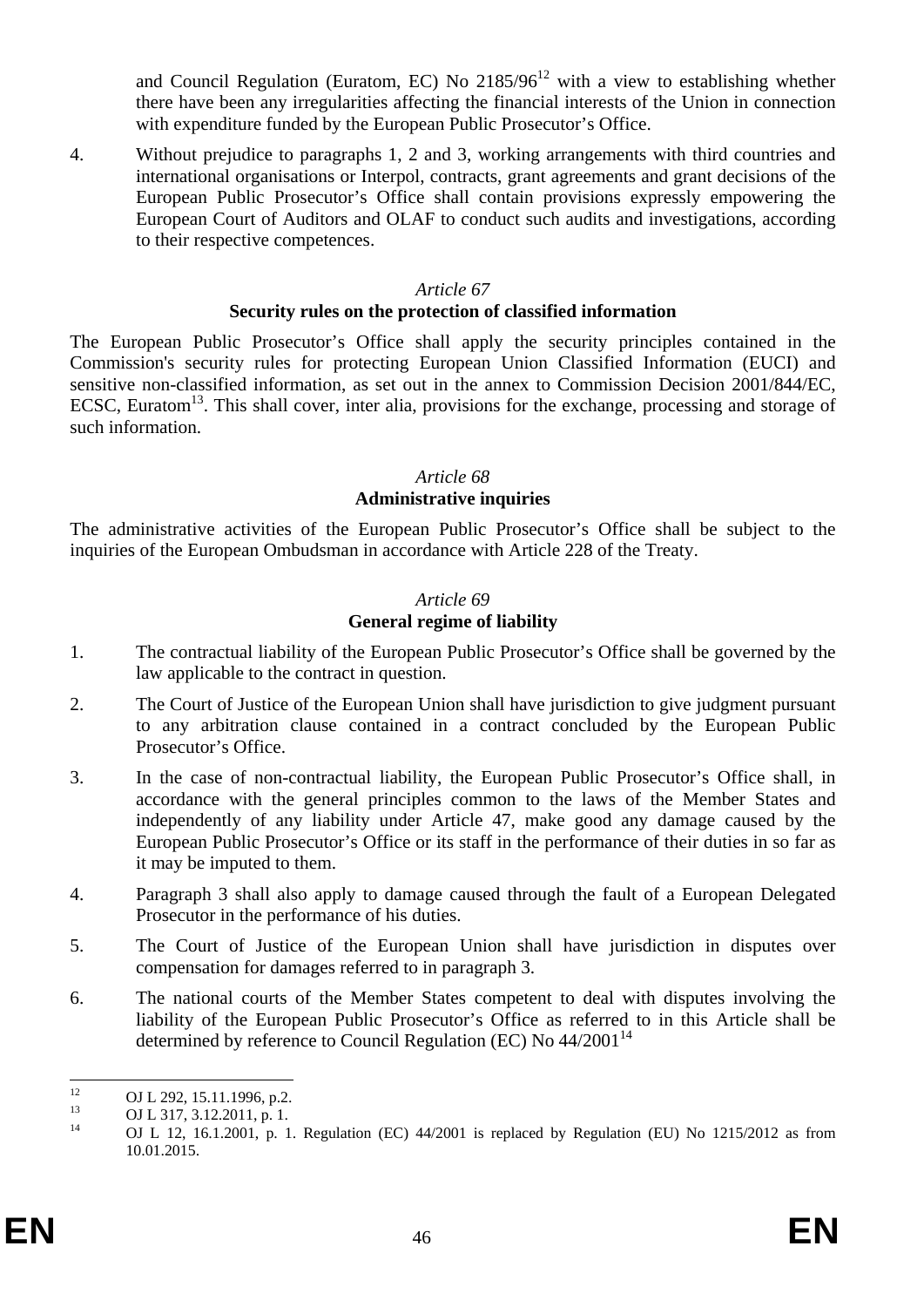7. The personal liability of its staff towards the European Public Prosecutor's Office shall be governed by the provisions laid down in the Staff Regulations or Conditions of Employment applicable to them.

# *Article 70*

# **Reporting**

- 1. The European Public Prosecutor's Office shall issue an Annual Report on its general activities. It shall transmit this report to the European Parliament and to national Parliaments, as well as to the Council and the Commission.
- 2. The European Public Prosecutor shall appear once a year before the European Parliament and the Council to give account of the general activities of the European Public Prosecutor's Office, taking into account the obligation of discretion and confidentiality. Upon request, he/she shall also appear before the Commission.
- 3. National Parliaments may invite the European Public Prosecutor or European Delegated Prosecutors to participate in an exchange of views in relation to the general activities of the European Public Prosecutor's Office.

# **CHAPTER X FINAL PROVISIONS**

### *Article 71*

### **Transitional provisions**

- 1. Before exercising its tasks the European Public Prosecutor shall take any measures necessary for the setting up of the European Public Prosecutor's Office.
- 2. Without prejudice to Article 9, the first appointment of two of the Deputies to the European Public Prosecutor, to be chosen by lot, shall be made for a period of 6 years.
- 3. Member States shall remain competent until the date on which the European Public Prosecutor's Office has been set up and assumed its tasks in accordance with Article 75(2). The European Public Prosecutor's Office shall exercise its competence with regard to any offence within its competence committed after that date. The European Public Prosecutor's Office may also exercise its competence with regard to any offence within its competence committed before that date if no competent national authority is already investigating or prosecuting it.

### *Article 72*

# **Administrative rules and programme documents**

The European Public Prosecutor shall:

- a) adopt each year the programming document containing annual and multi-annual programming of the European Public Prosecutor's Office;
- b) adopt an anti-fraud strategy, which is proportionate to the fraud risks having regard to the cost-benefit of the measures to be implemented;
- c) adopt rules for the prevention and management of conflicts of interest in respect of the European Delegated Prosecutors;
- d) adopt rules on the status, performance criteria, rights and obligations of the Deputies and the European Delegated Prosecutors, as well as the rotation of European Delegated Prosecutors for the purpose of implementing Article 7;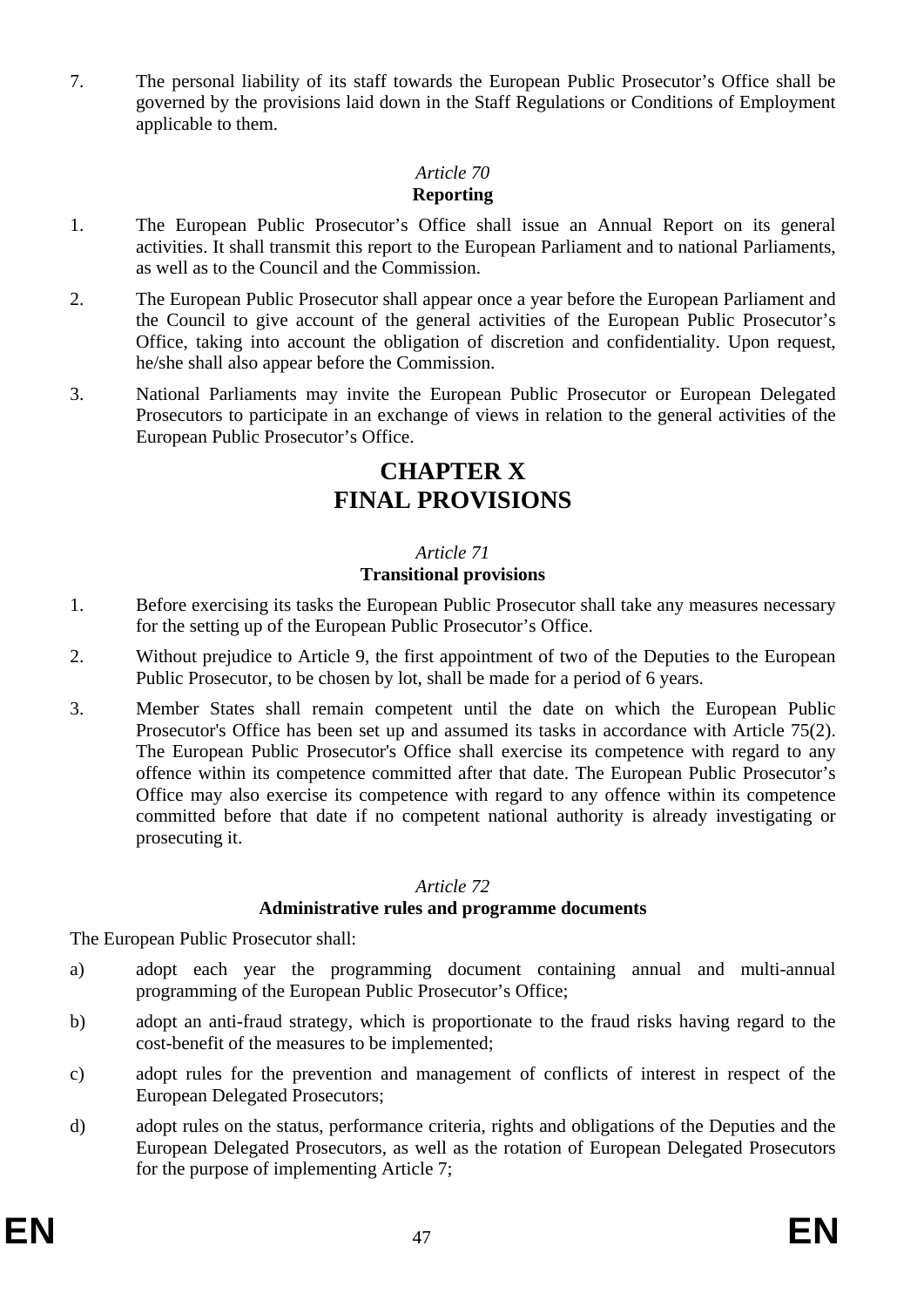- e) adopt rules on the handling of transactions made in accordance with Article 29 and the modalities to calculate the amounts of the fine to be paid;
- f) adopt rules on the modalities of giving feedback to persons or entities which have provided information to the European Public Prosecutor's Office;
- g) adopt detailed rules concerning the application of Regulation (EC) No 1049/2001 in its activities;
- h) implementing rules referred to in Article 24(8) of Regulation (EC) No 45/2001.

#### *Article 73*  **Notifications**

Each Member State shall designate the authorities which are competent for the purposes of Articles 6(6), 13(3), 17(2) and 26(4). Information on the designated authorities, as well as on any subsequent change, shall be notified simultaneously to the European Public Prosecutor, the Council and the Commission.

### *Article 74*

### **Review clause**

- 1. By [*five years after the start of application of this Regulation*] at the latest the Commission shall present its evaluation report to the European Parliament and the Council on the implementation of this Regulation, which may be accompanied by any legislative proposals. The report shall contain its findings on the feasibility and advisability of extending the competence of the European Public Prosecutor's Office to other criminal offences in accordance with Article 86(4) of the Treaty.
- 2. The Commission shall submit legislative proposals to the European Parliament and the Council if it concludes that more detailed rules on the setting up of the European Public Prosecutor's Office, its functions or the procedure applicable to its activities are necessary. It may recommend to the European Council the extension of the competence of the European Public Prosecutor's Office in accordance with Article 86(4) of the Treaty.

# *Article 75*

# **Entry into force**

- 1. This Regulation shall enter into force on the twentieth day following that of its publication in the *Official Journal of the European Union*.
- 2. The European Public Prosecutor's Office shall assume the investigative and prosecutorial tasks conferred on it by this Regulation on a date to be determined by a decision of the Commission on a proposal of the European Public Prosecutor once the European Public Prosecutor's Office is set up. The decision of the Commission shall be published in the Official Journal of the European Union.

This Regulation shall be binding in its entirety and directly applicable in the Member States in accordance with the Treaties.

Done at Brussels,

 *For the Council The President*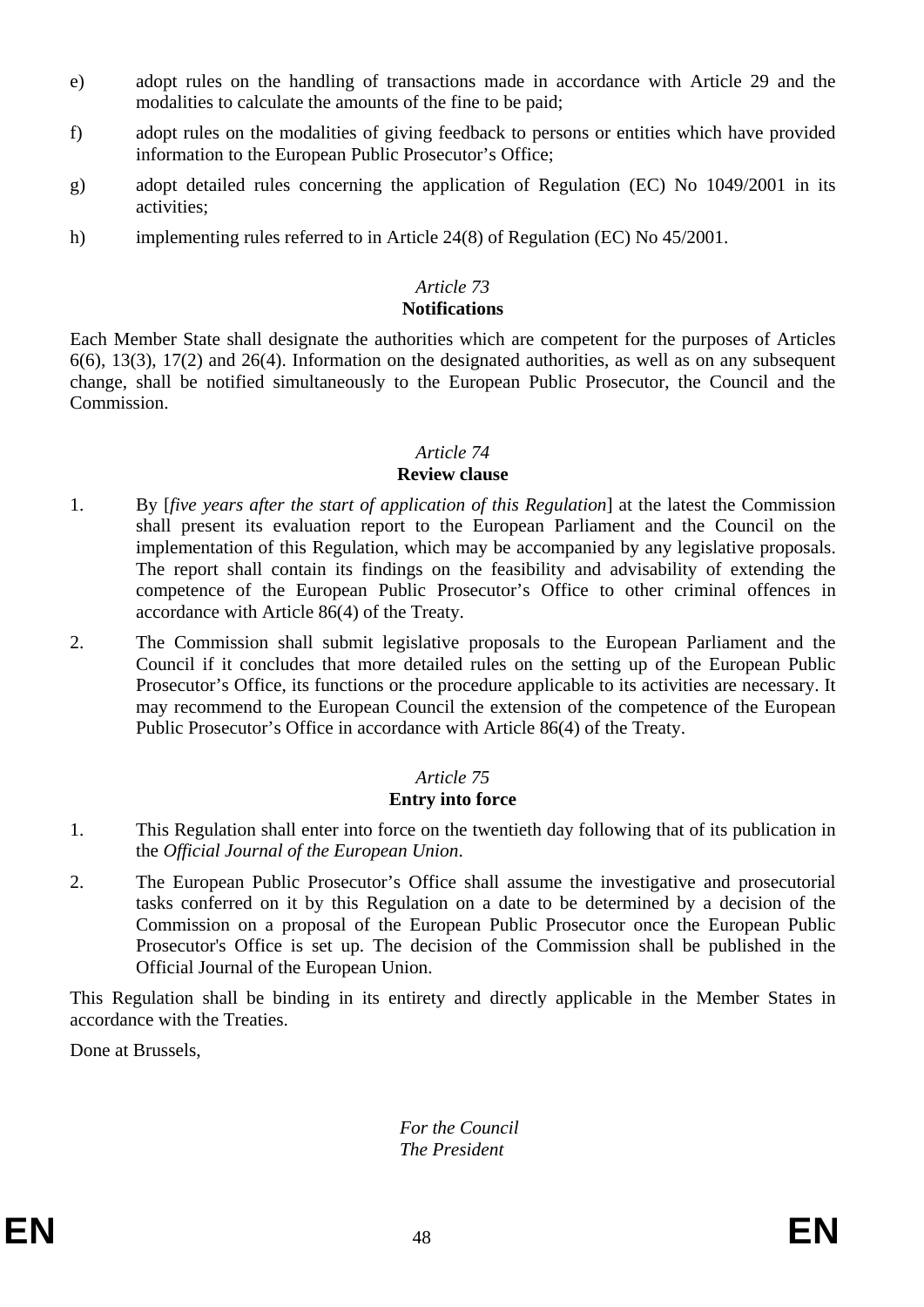## **Annex**

# *Categories of personal data*

- 1. a) surname, maiden name, given names and any alias or assumed names;
	- b) date and place of birth;
	- c) nationality;
	- d) sex;
	- e) place of residence, profession and whereabouts of the person concerned;
	- f) social security numbers, driving licences, identification documents, passport data, customs and Tax Identification Numbers;
	- g) information concerning legal persons if it includes information relating to identified or identifiable individuals who are the subject of a judicial investigation or prosecution;
	- h) bank accounts and accounts with other financial institutions;
	- i) description and nature of the alleged offences, the date on which they were committed, the criminal category of the offences and the progress of the investigations;
	- j) the facts pointing to an international extension of the case;
	- k) details relating to alleged membership of a criminal organisation;
	- l) telephone numbers, e-mail addresses, traffic data and location data, as well as the related data necessary to identify the subscriber or user;
	- m) vehicle registration data;
	- n) DNA profiles established from the non-coding part of DNA, photographs and fingerprints.
- 2. a) surname, maiden name, given names and any alias or assumed names;
	- b) date and place of birth;
	- c) nationality;
	- d) sex;
	- e) place of residence, profession and whereabouts of the person concerned;
	- f) the description and nature of the offences involving them, the date on which they were committed, the criminal category of the offences and the progress.

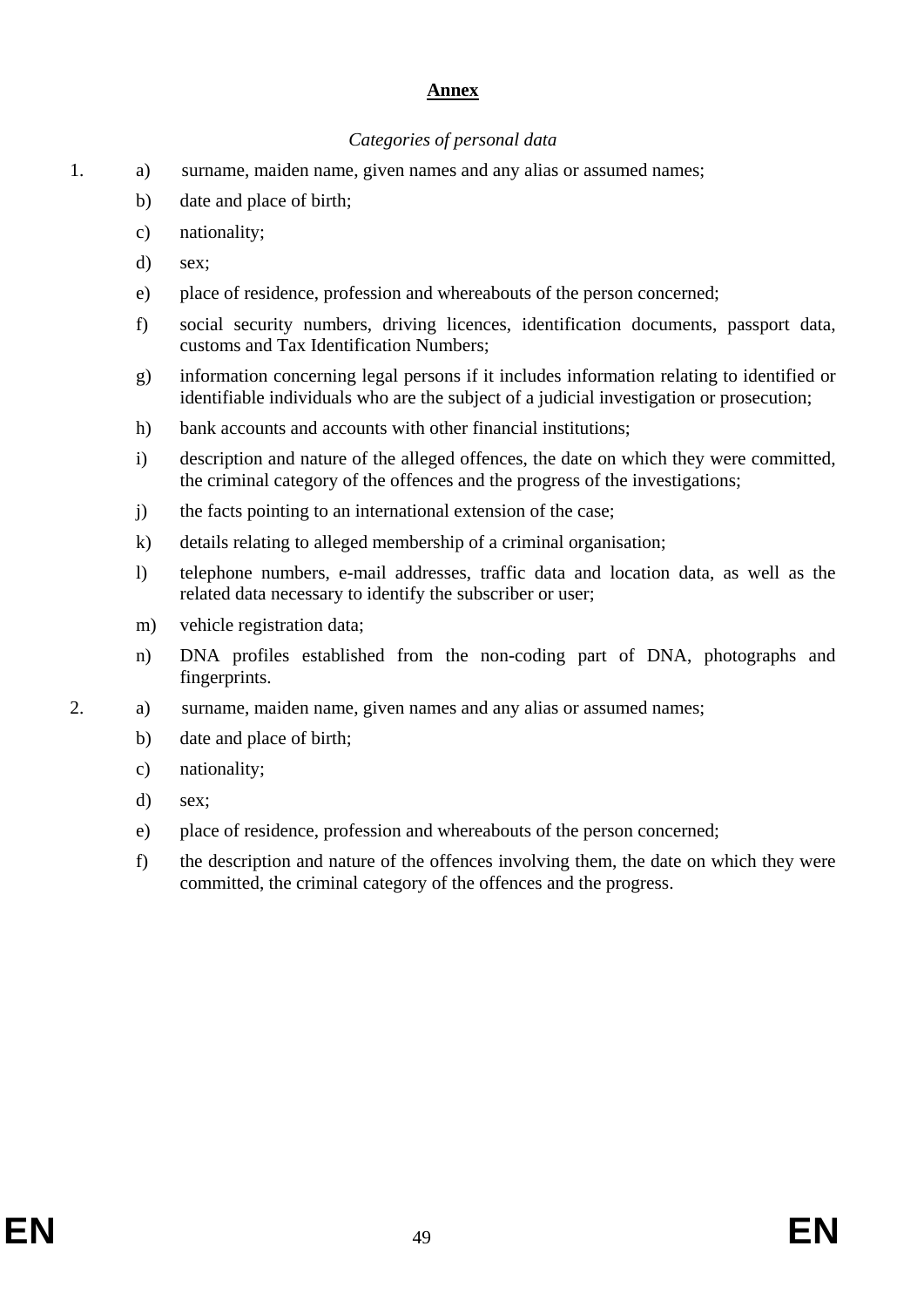# **LEGISLATIVE FINANCIAL STATEMENT**

# **1. FRAMEWORK OF THE PROPOSAL/INITIATIVE**

# **1.1. Title of the proposal/initiative**

Commission proposal for a Council Regulation on the establishment of the European Public Prosecutor's Office

# **1.2. Policy area(s) concerned in the ABM/ABB structure**

Policy area: Justice

Activity: title 33

# **1.3. Nature of the proposal/initiative**

X The proposal/initiative relates to **a new action**

The proposal/initiative relates to **a new action following a pilot project/preparatory action**

X The proposal/initiative relates to **the extension of an existing action**

The proposal/initiative relates to **an action redirected towards a new action**

# **1.4. Objective(s)**

# *1.4.1. The Commission's multiannual strategic objective(s) targeted by the proposal/initiative*

To contribute to the strengthening of the protection of the Union's financial interests and further development of an area of justice, and to enhance the trust of EU businesses and citizens in the Union's institutions, while respecting all fundamental rights enshrined in the Charter of Fundamental Rights of the European Union.

# *1.4.2. Specific objective(s) and ABM/ABB activity(ies) concerned*

Specific Objective No 2 Enhance judicial cooperation in criminal matters and thus contribute to creating a genuine European Area of Justice

(part of general Objective n° 2: Strengthen confidence in the European Judicial Area)

ABM/ABB activity(ies) concerned

33 03: Justice in criminal and civil matters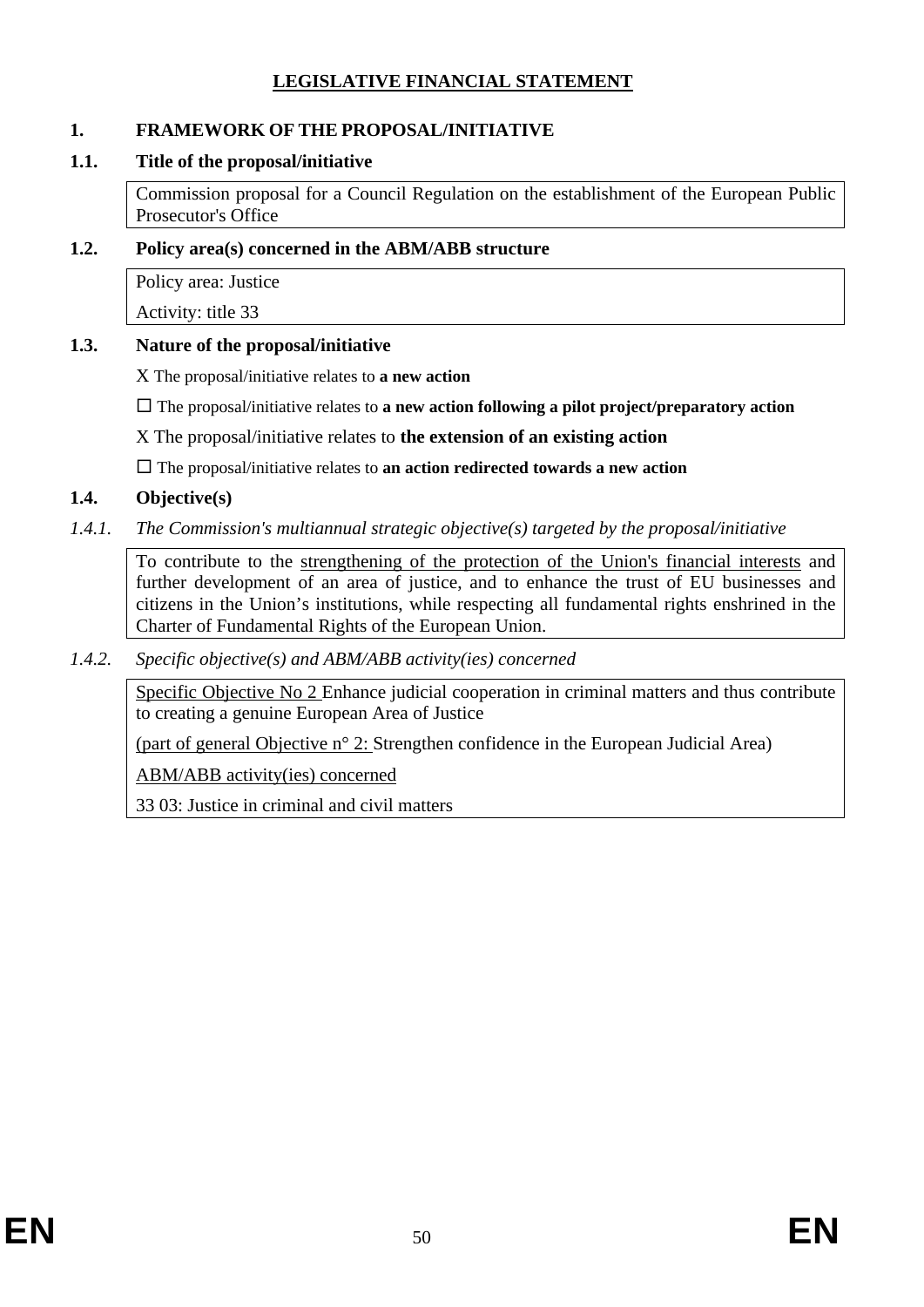# *1.4.3. Expected result(s) and impact*

*Specify the effects which the proposal/initiative should have on the beneficiaries/groups targeted.* 

The establishment of the European Public Prosecutor's Office is expected to increase the protection of the Union's financial interests. Its establishment is expected to lead to an increase in the number of prosecutions of the perpetrators of crimes affecting the financial interests, leading to a higher number of convictions, a higher level of recovery of illegally obtained funds and increased deterrence. In addition, its independence will ensure that investigations and prosecutions of the relevant crimes will be taken forward without direct influence of national authorities.

## *1.4.4. Indicators of results and impact*

*Specify the indicators for monitoring implementation of the proposal/initiative.* 

Increased number and percentage of successful criminal investigations and prosecutions

# **1.5. Grounds for the proposal/initiative**

### *1.5.1. Requirement(s) to be met in the short or long term*

Whereas both the Union and the Member States have an obligation to protect the Union's budget, in reality the Union has little control over the expenditure by Member States and virtually no power to intervene in cases of criminal misuse of the EU's funds. The vast majority of the EU budget is managed by national authorities (for example when they award public procurement grants financed through the EU budget) and any criminal investigations or prosecutions concerning offences affecting the Union's budget are within the competence of the Member States. Criminal investigations into fraud and other crimes against the EU budget are often hampered by **divergent legislation** and **uneven enforcement efforts** in the Member States. National law enforcement authorities, prosecutors and judges in the Member States decide in accordance with **priorities set by national criminal policy** and on the basis of national criminal law competences and procedural rules whether and, if so, how they intervene to protect the Union's budget. Consequently, the **level of protection** of the Union's financial interests **differs significantly from one Member State to another**. The fact that the rate of successful prosecutions concerning offences against the EU budget varies considerably across the EU from one Member State to another (from 19% to  $91\%$ <sup>15</sup>) shows **a gap in the existing protection mechanisms** and calls for corrective measures.

### *1.5.2. Added value of EU involvement*

The added value of establishing a European Public Prosecutor's Office is mainly to be found in the **increased number of prosecutions** of crimes affecting the Union's financial interests.

The creation of a European Public Prosecutor's Office would **improve the use of resources and information exchange** necessary to be able to conduct successful investigations and prosecutions of the relevant offences. This, in turn, would strengthen the law enforcement response to these offences in general, and **increase the preventive effect (deterrence)** for potential criminals. The European Public Prosecutor's Office would be able to pool investigative and prosecutorial resources for the needs in a given situation, thereby making law enforcement at European and national level more efficient.

The European Public Prosecutor's Office will direct investigations and prosecutions in the Member States, ensure **effective coordination of investigations and prosecutions**, and

 $15$ 15 Commission annual Report on the protection of the European Union's financial interests – Fight against fraud; COM(2012) 408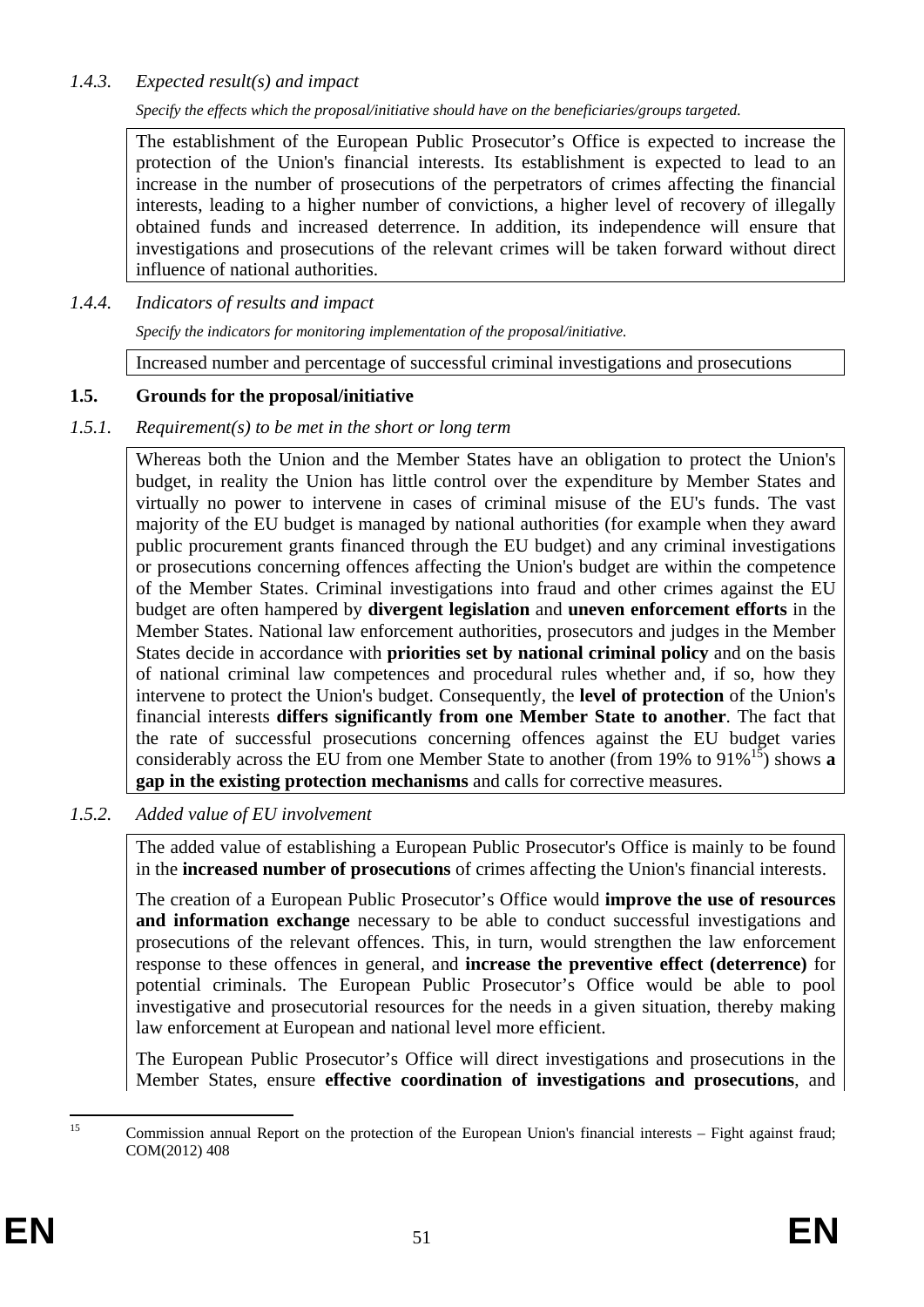**solve problems related to different applicable legal systems**. The current system, where the Member States are solely responsible for such investigations and prosecutions, supported by Eurojust and Europol, is not efficient enough to deal with the high levels of relevant crime and associated damages.

Ensuring that the limited financial resources of the Union are used in the best interests of EU citizens and are better protected against fraud is indispensable also for the **legitimacy of expenditure** and for ensuring **public trust in the Union**.

# *1.5.3. Lessons learned from similar experiences in the past*

At **national level**, there is often insufficient information exchange on suspected offences involving EU funds between the authorities responsible for monitoring and control, those dealing with administrative investigations and law enforcement bodies. This partly arises as a result of loopholes in the procedural framework referred to above hampering efficient multidisciplinary investigations involving judicial as well as administrative, customs and tax authorities in the Member States. Agencies managing and controlling the disbursement of EU funds sometimes focus solely on getting their money back through administrative and civil law procedures even if there are strong suspicions that a criminal act has occurred. This may lead to neglecting criminal prosecutions, and with that deterrence and general prevention.

The effective investigation and prosecution of offences against the EU's financial interests is, furthermore, hampered by the fact that law enforcement authorities and prosecutors do not always transmit information about criminal offences to their colleagues in other Member States, or to Eurojust or Europol.

In addition, the classical ways of international cooperation via mutual legal assistance (MLA) requests or via joint investigation teams (JITs) are often not functioning well enough to allow for the effective investigation and prosecution of these offences despite the efforts of European bodies such as Eurojust and Europol. Responses to MLA requests are often very slow and police and judicial authorities experience practical difficulties in contacting and cooperating with colleagues abroad due to language problems and differences in legal systems. In some States, slow and ineffective international cooperation has frequently resulted in the impossibility to pursue the case due to the fact that the prescription period had expired. In addition, cases affecting the EU's financial interests are particularly complex.

As regards **cooperation at Union level***,* mixed experiences have been reported regarding the cooperation with Eurojust and Europol, and between the Member States and OLAF. Eurojust and Europol do not always receive the information they need to be able to support the Member States. OLAF provides support to Member States through its ability to grant specialised technical and operational assistance as required by Article 7 of second Protocol to the Convention on the Protection of the European Communities' Financial Interests. At the same time, OLAF's investigations are conducted subject to specific conditions, in particular when it comes to transmitting information to the national judiciary, including applicable data protection rules. For this reason, the cooperation with OLAF has also been criticised on occasion, in particular with respect to the long time it sometimes takes for OLAF to share information with national prosecutors. Some Member States also restrict the cooperation with non-judicial bodies like OLAF based on rules of judicial secrecy.

OLAF's annual statistics demonstrate that **the cases which are transferred to national investigation and judicial authorities are not equally effectively and efficiently prosecuted across the EU**. In its eleventh operational report, OLAF analysed the judicial follow-up given by Member States to its cases over 12 years and found "very substantial differences between countries with respect to their capacity to bring EU-budget related judicial investigations and prosecutions to a conviction within a reasonable time". The fact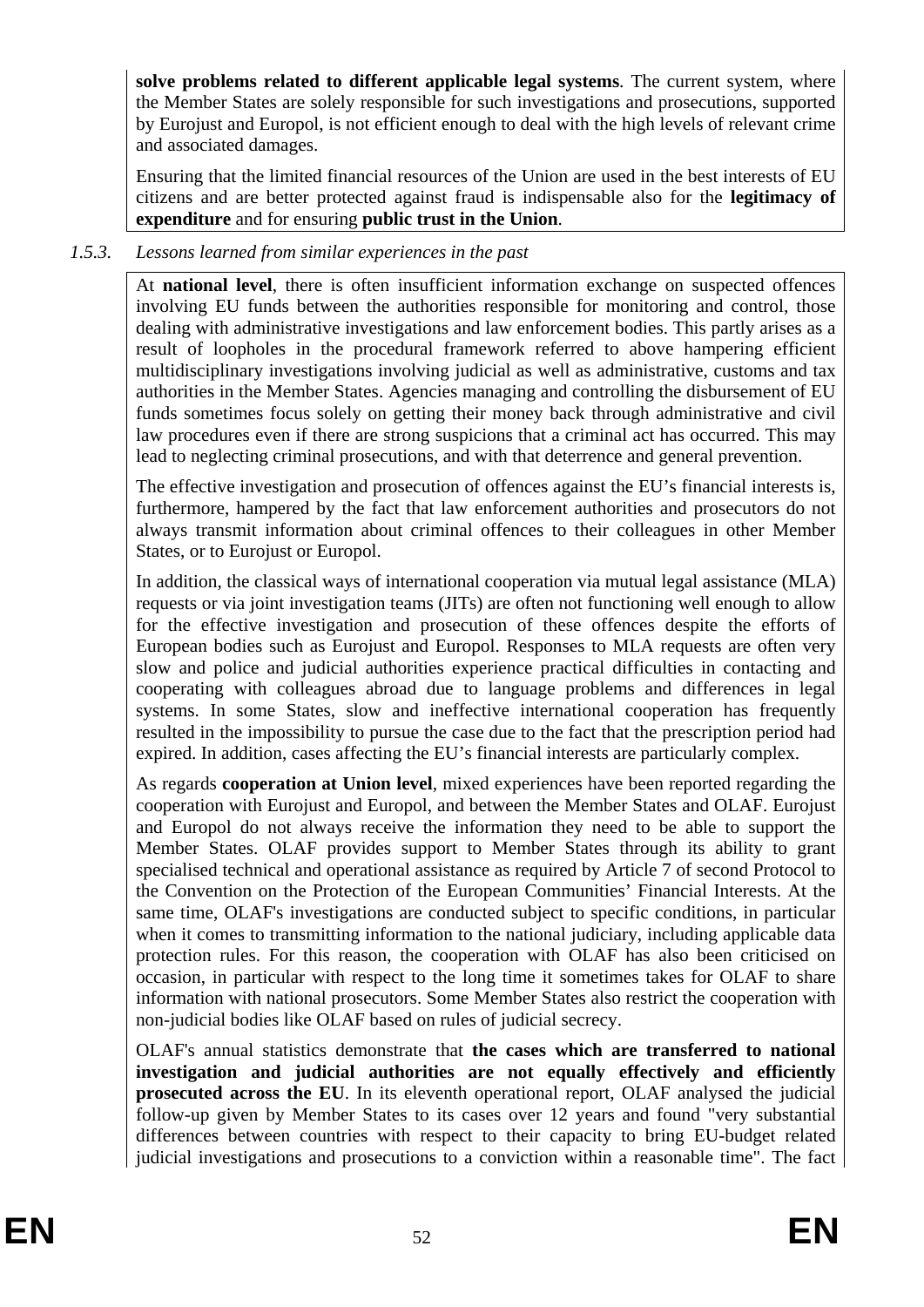that the average prosecution rate lies under 50% shows that there are serious difficulties in achieving overall effectiveness of investigation and prosecution in the Member States.

# *1.5.4. Compatibility and possible synergy with other appropriate instruments*

# **Anti-fraud Directive proposal**

The Union's current actions to protect its financial interests include administrative investigations, controls and audits, as well as legislative action, including the Commission's proposal for a Directive on the fight against fraud to the Union's financial interest by means of criminal law, but do not address the deficiencies identified with respect to the investigation and prosecution of criminal offences related to the protection of the EU's financial interests.

# **Eurojust**

Eurojust can only coordinate and encourage investigations and prosecutions, and assist with information exchange. If a Member State refuses to investigate or prosecute a case, Eurojust cannot compel it to do so. The National Members of Eurojust often lack the powers to ensure effective follow-up in the Member States, or if they do, they usually refrain from using the powers which they derive from national laws – most decisions on these sort of issues are arrived at through consensus.

The proposal on the establishment of the European Public Prosecutor's Office is accompanied by a proposal on the **reform of Eurojust** which will align it with the common approach on European agencies agreed by the Council, the European Parliament and the Commission, and will establish a link between Eurojust and the European Public Prosecutor's Office. This reform might lead to more efficient information exchange and better cooperation between the national authorities.

There are, and will always be, cases where both the European Public Prosecutor's Office and Eurojust need to be involved, in particular cases where the suspects are involved in both crimes affecting the Union's financial interests and other forms of crime. This implies that there will be a need for continuous close cooperation. To ensure that this takes place, provisions have been included in both Regulations to set out that the European Public Prosecutor's Office may request that Eurojust, or its national members, intervene, coordinate, or otherwise use their powers in a given case.

In addition it is envisaged that Eurojust will provide practical support services, on a zero cost basis, to the European Public Prosecutor's Office in administrative issues, such as personnel, finance and IT. This approach delivers considerable synergies. One example of such synergy is that the European Public Prosecutor's Office will be able to use the IT infrastructure of Eurojust, including using its Case Management System, temporary work files and index for its own cases. The details of this arrangement will be laid down in an agreement between the European Public Prosecutor's Office and Eurojust.

# **OLAF**

Currently OLAF conducts administrative investigations for the protection of EU's financial interests. OLAF has specialised staff with significant experience in cooperating with national criminal authorities. Many members of OLAF staff have a relevant background in their national enforcement and judicial administrations (police, customs, and prosecutorial functions).

A part of OLAF's resources would thus be used in order to set up the European Public Prosecutor's Office, taking into account their experience in the conduct of administrative investigations and the objective of avoiding duplication of administrative and criminal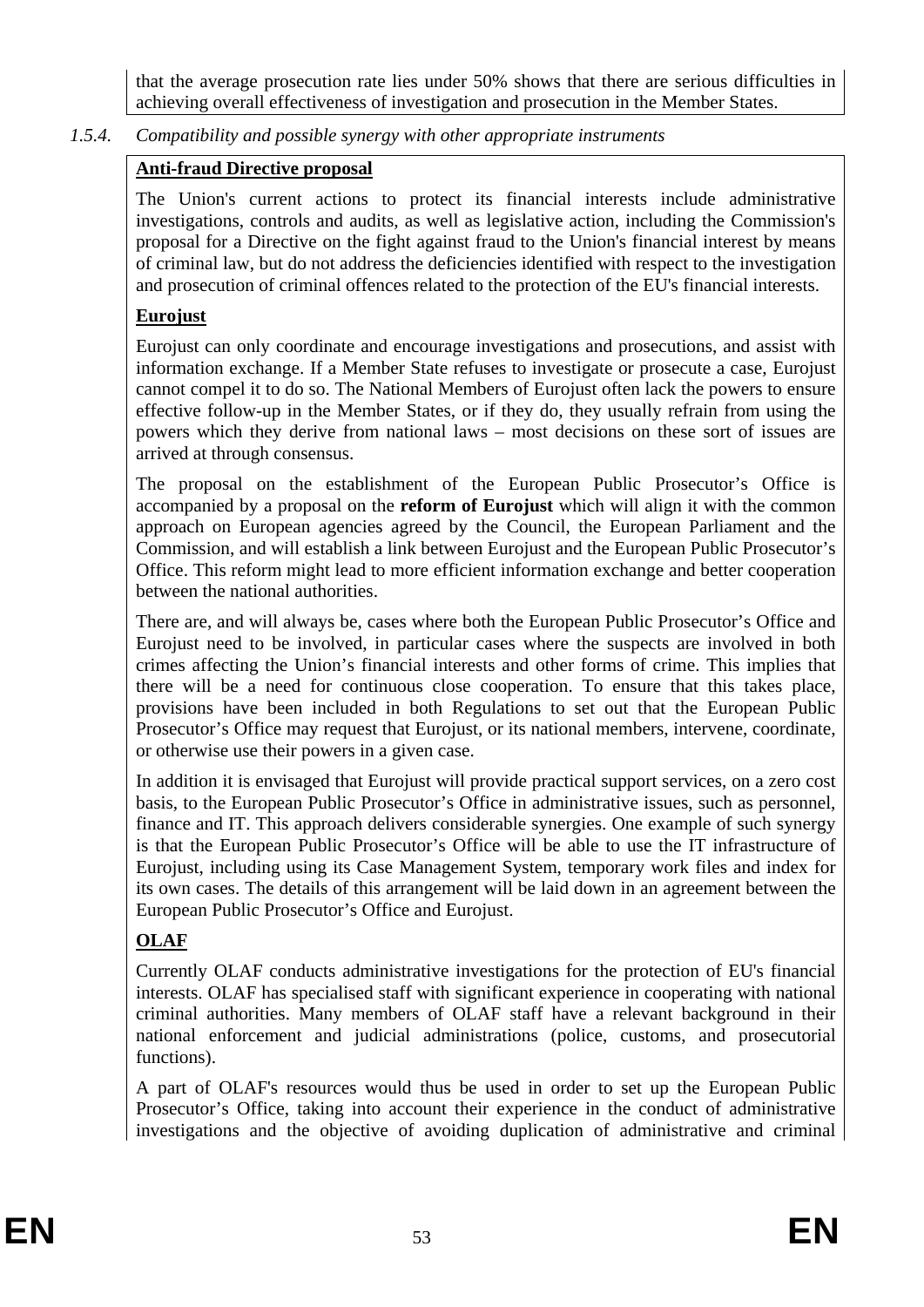investigations. Another important aspect is that of using the current networks which OLAF has developed over the years in the area of anti-fraud investigations.

Finally, OLAF would contribute to the setting up of the European Public Prosecutor's Office with specialised support to facilitate forensic analysis and technical and operational support to investigations and for the establishment of evidence in criminal cases affecting the Union's financial interests.

A proposal to amend Regulation 1073/1999 concerning investigations conducted by OLAF (**OLAF reform**) is under inter-institutional negotiation. While this proposal improves the information exchange between OLAF and EU institutions bodies, agencies and offices (IBOA), as well as with the Member States and it provides better governance for OLAF and a set of procedural guarantees for the persons concerned by investigations, it does not provide OLAF with any additional means of action, in particular criminal investigation powers.

# **Europol**

The role of Europol is limited to providing intelligence and support to national law enforcement activities. It cannot ensure follow-up to its analyses in the Member States, nor direct national investigations. The powers of Europol are also limited by the TFEU. Under Article 88 TFEU Europol cannot independently investigate crime, and any operational action must be carried out by Europol in liaison and with the agreement of the national law enforcement authorities. Whilst the support functions of Europol are certainly important, these cannot substitute for the powers to independently investigate criminal behaviour.

A **proposal for a Regulation on Europol** was adopted by the Commission in March 2013, focusing on aligning Europol's competences with the TFEU and to make it a hub for information exchange, while granting new responsibilities regarding training. It does not comprise police investigation and law-enforcement powers in the area of the protection of EU's financial interests.

# **1.6. Duration and financial impact**

# Proposal/initiative of **limited duration**

- $\Box$  Proposal/initiative in effect from [DD/MM]YYYY to [DD/MM]YYYY
- $\Box$  Financial impact from YYYY to YYYY

# X Proposal/initiative of **unlimited duration**

- Implementation with a start-up period from 2017 to 2023,
- followed by full-scale operation.

# **1.7. Management mode(s) envisaged**

**Direct management** by the Commission

- by its departments, including by its staff in the Union delegations;
- by the executive agencies;
- **Shared management** with the Member States

# **X Indirect management** by delegating implementation tasks to:

- $\Box$  third countries or the bodies they have designated;
- $\Box$  international organisations and their agencies (to be specified);
- $\Box$  the EIB and the European Investment Fund;
- X bodies referred to in Articles 208 and 209 of the Financial Regulation;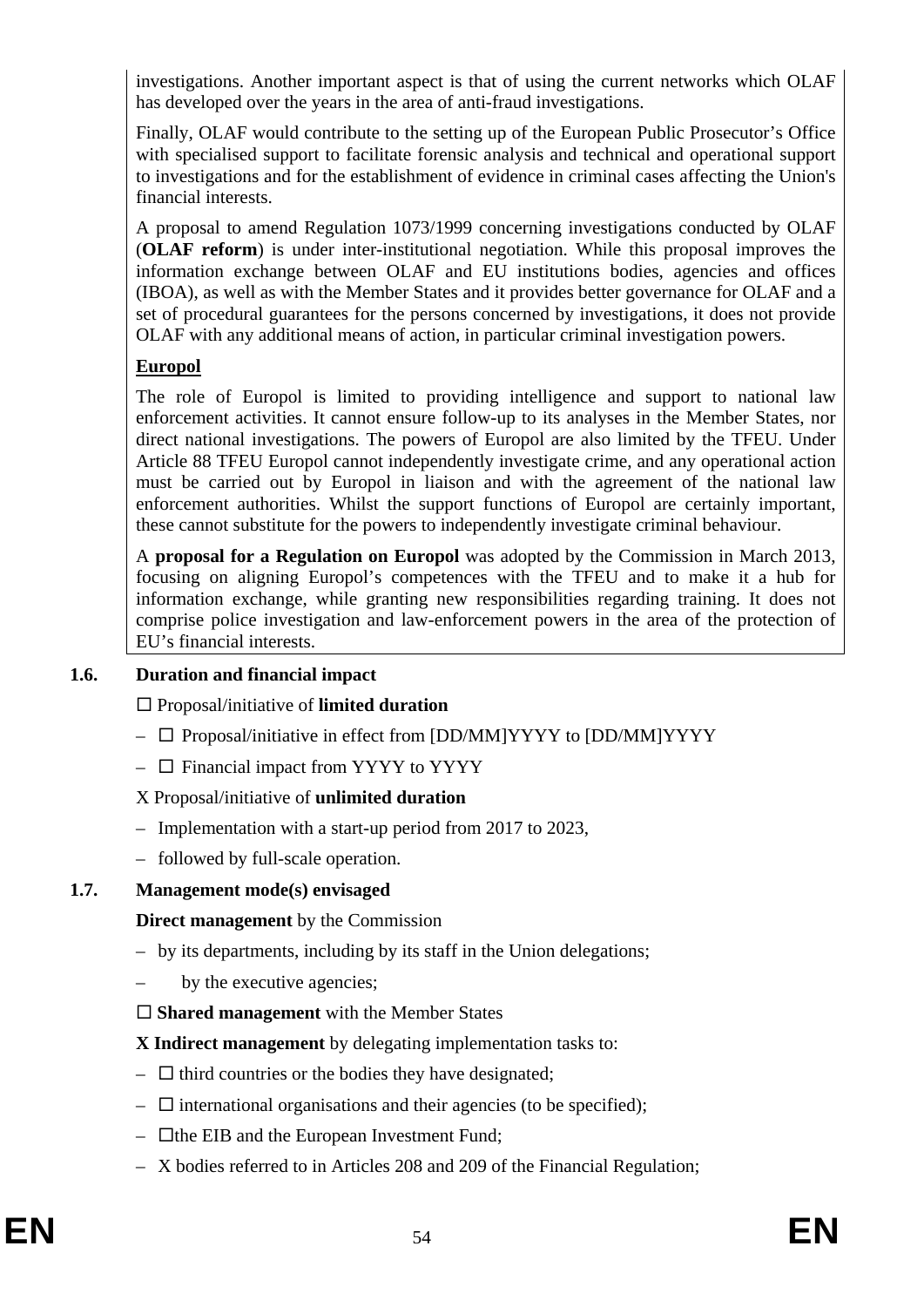- $\Box$  public law bodies;
- $\Box$  bodies governed by private law with a public service mission to the extent that they provide adequate financial guarantees;
- $\Box$  bodies governed by the private law of a Member State that are entrusted with the implementation of a public-private partnership and that provide adequate financial guarantees;
- $\Box$  persons entrusted with the implementation of specific actions in the CFSP pursuant to Title V of the TEU, and identified in the relevant basic act.
- *If more than one management mode is indicated, please provide details in the "Comments" section.*

# **2. MANAGEMENT MEASURES**

# **2.1. Monitoring and reporting rules**

*Specify frequency and conditions.* 

The European Public Prosecutor's Office shall issue an annual report on its activities. The European Public Prosecutor shall appear before the European Parliament and the Council once a year to give account of the results and priorities of the investigations and prosecutions of the European Public Prosecutor's Office, taking into account the obligation of discretion and confidentiality.

The European Public Prosecutor or European Delegated Prosecutors may also be invited to provide information to national Parliaments.

In addition, within five years following the entry into force of the Regulation establishing the European Public Prosecutor's Office, the European Commission shall assess its implementation, including the feasibility and advisability of extending the competence of the European Public Prosecutor's Office to other offences in accordance with Article 86 (4) TFEU.

# **2.2. Management and control system**

*2.2.1. Risk(s) identified* 

Investigation and prosecution measures, including enforcements powers are sensitive activities which partially affecting human rights and therefore, can trigger claims for damages.

Processing of personal data in pending investigations can also be a reason for claims for damages in case of unlawful processing.

### *2.2.2. Control method(s) envisaged*

Under the **standard discharge procedure** the European Public Prosecutor's Office is under the obligation, inter alia:

- to send the provisional accounts to the Commission's Accounting Officer and the Court of Auditors;
- to send the final accounts to the European Parliament, the Council, the Commission and the Court of Auditors;
- to submit to the European Parliament, at the latter's request, any information required for the smooth application of the discharge procedure for the financial year in question.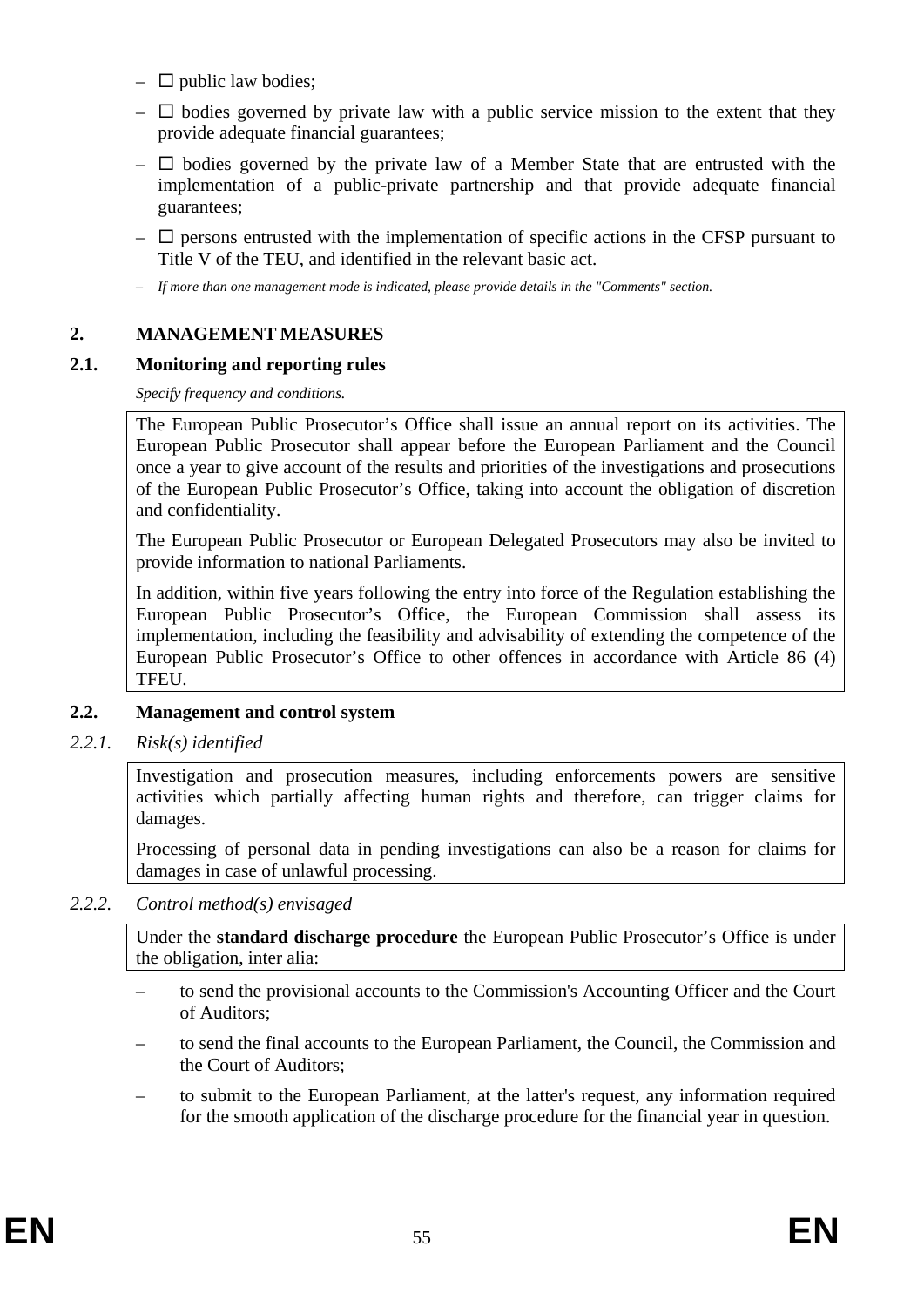Moreover, as regards **combating fraud and audits by the European Court of Auditors,**  once operational:

- The European Public Prosecutor's Office shall accede to the Interinstitutional Agreement of 25 May 1999 concerning internal investigations by the European Antifraud Office (OLAF) and adopt the appropriate provisions applicable to all the employees of the Office using the template set out in the Annex to that Agreement.
- The European Court of Auditors shall have the power of audit, on the basis of documents and on the spot, over all grant beneficiaries, contractors and subcontractors who have received Union funds from the Office.
- OLAF may carry out investigations, including on-the-spot checks and inspections, in accordance with the provisions and procedures laid down the applicable EU rules with a view to establishing whether there has been any irregularity affecting the financial interests of the Union in connection with a grant or a contract funded by the European Public Prosecutor's Office.
- Working arrangements with third countries and international organisations, contracts, grant agreements and grant decisions of the European Public Prosecutor's Office shall contain provisions expressly empowering the European Court of Auditors and OLAF to conduct such audits and investigations, according to their respective competences.

### **2.3. Measures to prevent fraud and irregularities**

*Specify existing or envisaged prevention and protection measures.* 

Adoption of an anti-fraud strategy, which is proportionate to the fraud risks having regard to cost-benefit of the measures to be implemented.

Adoption rules for the prevention and management of conflicts of interest in respect of its staff members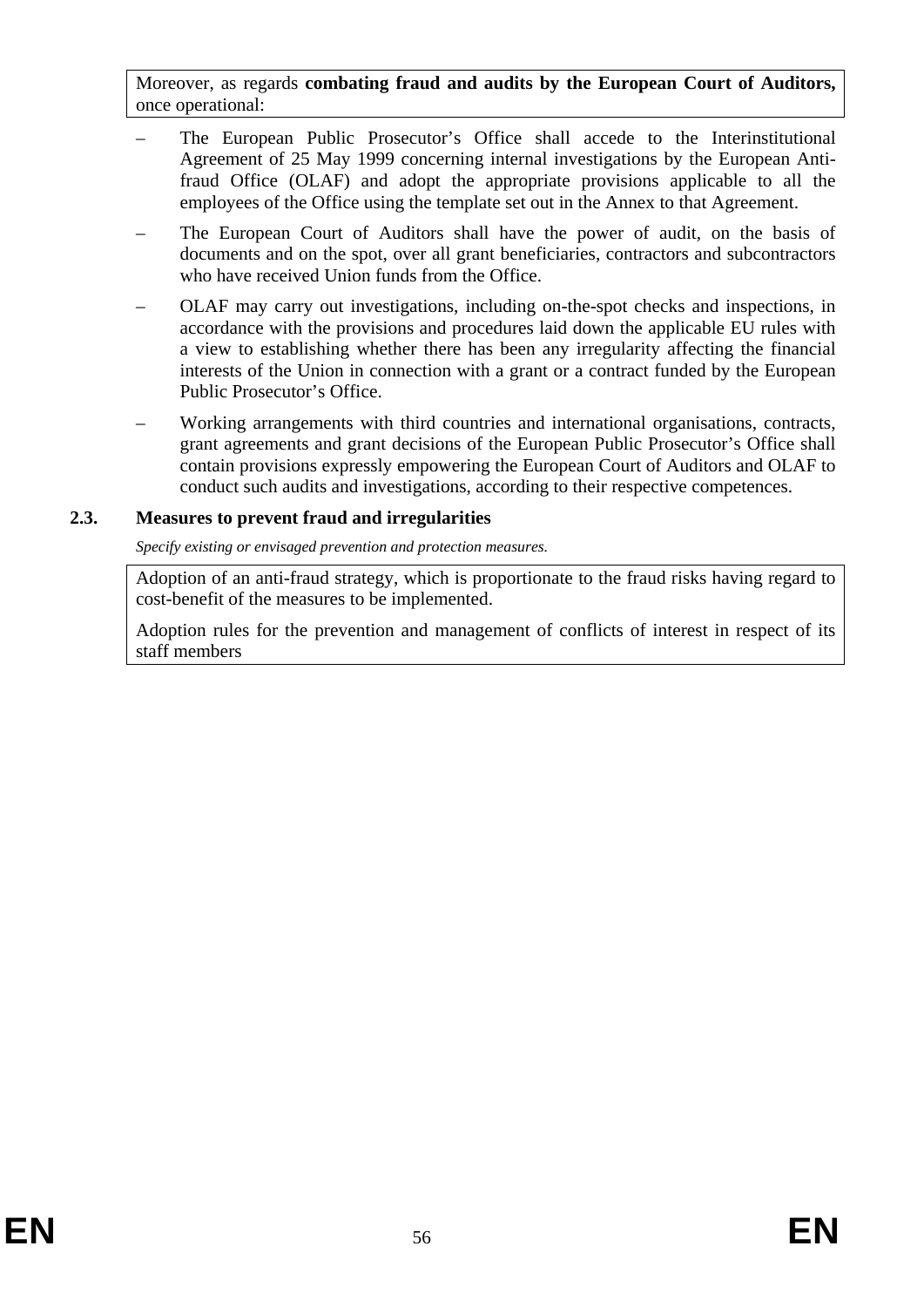### **3. ESTIMATED FINANCIAL IMPACT OF THE PROPOSAL/INITIATIVE**

### **3.1. Heading(s) of the multiannual financial framework and expenditure budget line(s) affected**

• Existing budget lines

In order of multiannual financial framework headings and budget lines.

|                                                     | Budget line           | Type of<br>expenditure        |                                  |                                | Contribution            |                                                                                |
|-----------------------------------------------------|-----------------------|-------------------------------|----------------------------------|--------------------------------|-------------------------|--------------------------------------------------------------------------------|
| Heading of<br>multiannual<br>financial<br>framework | Number<br>$[Heading.$ | $Diff./non-$<br>diff.<br>(16) | from<br><b>EFTA</b><br>countries | from<br>candidate<br>countries | from third<br>countries | within the meaning<br>of Article $18(1)(aa)$<br>of the Financial<br>Regulation |
|                                                     |                       |                               |                                  |                                |                         |                                                                                |

#### • New budget lines requested

*In order of multiannual financial framework headings and budget lines.* 

| Heading of                                      | Budget line                | Type of<br>expenditure | Contribution                     |                                |                         |                                                                                |
|-------------------------------------------------|----------------------------|------------------------|----------------------------------|--------------------------------|-------------------------|--------------------------------------------------------------------------------|
| multiannual<br>financial<br>Number<br>framework |                            | Diff./non-<br>diff.    | from<br><b>EFTA</b><br>countries | from<br>candidate<br>countries | from third<br>countries | within the meaning<br>of Article $18(1)(aa)$<br>of the Financial<br>Regulation |
| 3                                               | 33.03.YY.YY<br><b>EPPO</b> | <b>DIFF</b>            | N <sub>O</sub>                   | N <sub>O</sub>                 | N <sub>O</sub>          | NO                                                                             |

### **3.2. Estimated impact on expenditure**

#### *3.2.1. Summary of estimated impact on expenditure (in 2013 prices)*

EUR million (to three decimal places)

| <b>Heading of multiannual financial</b><br>Framework: |  | Number 3 Security and Citizenship |
|-------------------------------------------------------|--|-----------------------------------|
|-------------------------------------------------------|--|-----------------------------------|

| EPPO <sup>17</sup>                               |             |      | 2017  | 2018  | 2019  | 2020   | <b>TOTAL</b> |
|--------------------------------------------------|-------------|------|-------|-------|-------|--------|--------------|
| Title $1^{18}$                                   | Commitments | (1)  | 1.393 | 4.144 | 6.895 | 11.039 | 23.471       |
|                                                  | Payments    | (2)  | 1.393 | 4.144 | 6.895 | 11.039 | 23.471       |
| 1 <sub>0</sub><br>$T_{\rm H}$ $\sim$ $T_{\rm H}$ | Commitments | (1a) | 0.099 | 0.194 | 0.293 | 0.487  | 1.073        |

Title 2

 $16$ 

<sup>&</sup>lt;sup>16</sup> Diff. = Differentiated appropriations / Non-Diff. = Non-differentiated appropriations.<br><sup>17</sup> Only investigation and prosecution staff and corresponding costs are calculated. Administrative support structures

will be provided by EUROJUST on a zero cost basis.<br>
A progressive recruitment (10 % 20 % - 30 % - 40 %- 50 % - 75 %- 100 %) has been foreseen.<br>
It is expected that the best Member State offers a building and ensures the f

<sup>19</sup> It is expected that the host Member State offers a building and ensures the first fitting of the building with all office, IT and security equipment. Purely utility costs and ICT costs per square meter has been included here. Provided that the host Member State does not offer this deal, this title will need to be revised.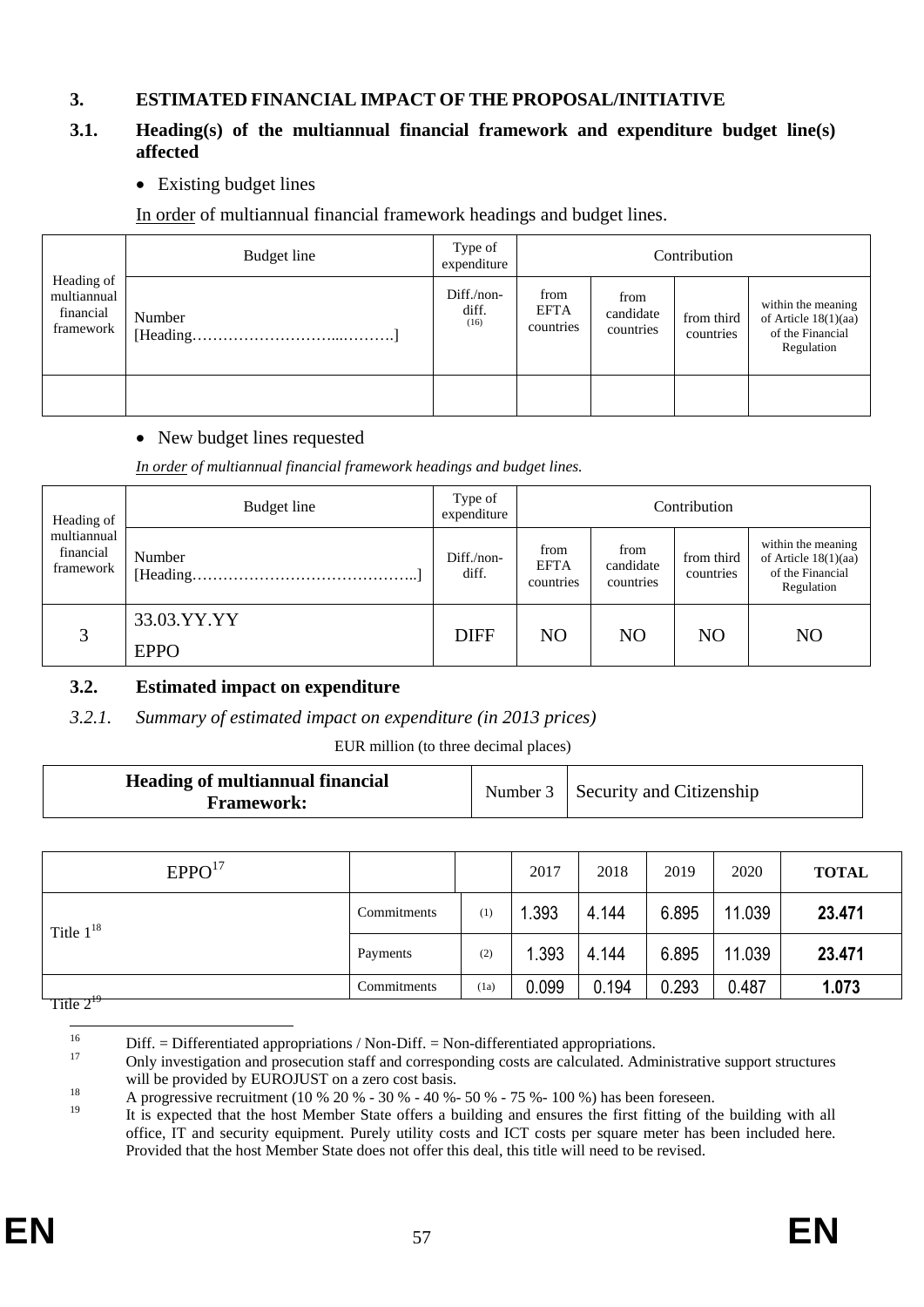|                                         | Payments    | (2a)             | 0.099 | 0.194 | 0.293  | 0.487  | 1.073  |
|-----------------------------------------|-------------|------------------|-------|-------|--------|--------|--------|
| Title $3^{20}$                          | Commitments | (3a)             | .052  | 2.455 | 3.507  | 4.558  | 11.572 |
|                                         | Payments    | (3b)             | .052  | 2.455 | 3.507  | 4.558  | 11.572 |
| <b>TOTAL</b> appropriations<br>for EPPO | Commitments | $=1+1a$<br>$+3a$ | 2.544 | 6.793 | 10.695 | 16.084 | 36.116 |

| <b>Heading of multiannual financial</b><br>framework: | 5<br>'Administrative expenditure' |  |       |       |       |                                       |              |
|-------------------------------------------------------|-----------------------------------|--|-------|-------|-------|---------------------------------------|--------------|
|                                                       |                                   |  |       |       |       | EUR million (to three decimal places) |              |
|                                                       |                                   |  | 2017  | 2018  | 2019  | 2020                                  | <b>TOTAL</b> |
| DG: JUST                                              |                                   |  |       |       |       |                                       |              |
| • Human Resources                                     |                                   |  | 0.170 | 0.170 | 0.170 | 0.170                                 | 0.680        |
| • Other administrative expenditure                    |                                   |  | 0.050 | 0.050 | 0.050 | 0.050                                 | 0.200        |
| <b>TOTAL DG JUST</b>                                  | Appropriations                    |  | 0.220 | 0.220 | 0.220 | 0.220                                 | 0.880        |
| • Human Resources                                     |                                   |  | 0.131 | 0.131 | 0.131 | 0.131                                 | 0.524        |
| • Other administrative expenditure                    |                                   |  | 0.050 | 0.050 | 0.050 | 0.050                                 | 0.200        |
| <b>TOTAL OLAF</b>                                     | Appropriations                    |  | 0.181 | 0.181 | 0.181 | 0.181                                 | 0.724        |

| <b>TOTAL</b> appropriations<br>under HEADING 5<br>of the multiannual financial framework | Total<br>commitments<br>$=$<br>Total payments) | 0.401 | 0.401 | 0.401 | 0.401 | 1.604 |
|------------------------------------------------------------------------------------------|------------------------------------------------|-------|-------|-------|-------|-------|
|------------------------------------------------------------------------------------------|------------------------------------------------|-------|-------|-------|-------|-------|

EUR million (to three decimal places)

|                                                                 |             | 2017  | 2018  | 2019   | 2020   | <b>TOTAL</b> |
|-----------------------------------------------------------------|-------------|-------|-------|--------|--------|--------------|
| <b>TOTAL</b> appropriations                                     | Commitments | 2.945 | 7.194 | 11.096 | 16.485 | 37.720       |
| under HEADINGS 1 to 5<br>of the multiannual financial framework | Payments    | 2.945 | 7.194 | 11.096 | 16.485 | 37.720       |

| Reductions in order to achieve cost-<br>efficiencies in Heading of multiannual<br>financial<br>framework: |  | 'Administrative expenditure' |
|-----------------------------------------------------------------------------------------------------------|--|------------------------------|
|-----------------------------------------------------------------------------------------------------------|--|------------------------------|

 $20\,$ This title is calculated based on the experience of OLAF in investigative work. In addition the costs for the service contracts with up to 36 FTE delegated European Prosecutors at 80 % of an AD 10 salary estimate are included. The progression rate for those is 50 % - 75 % - 100 %.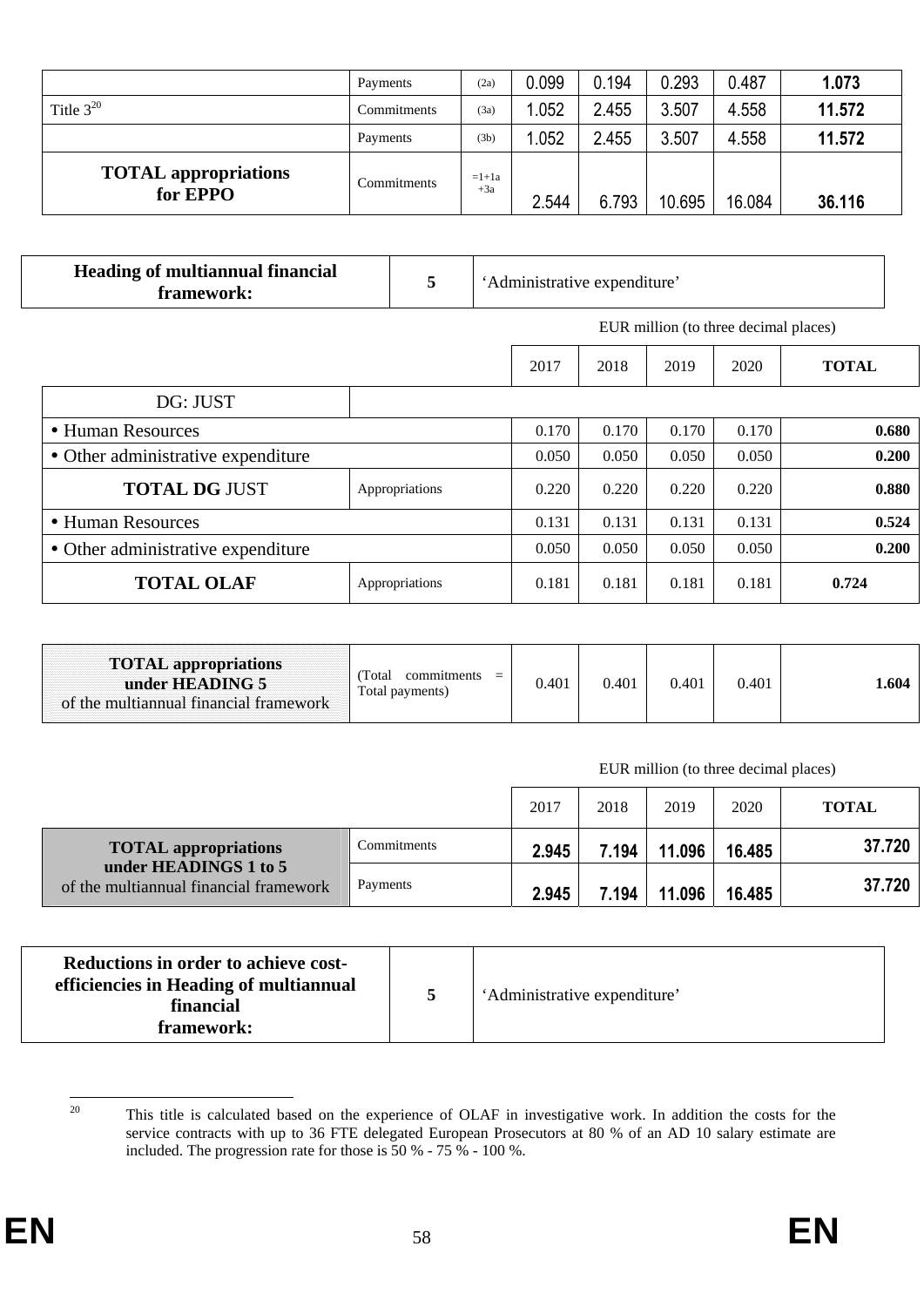| Reduction in Heading 5 (OLAF)        |             |                  | 2017     | 2018     | 2019     | 2020      | <b>TOTAL</b> |
|--------------------------------------|-------------|------------------|----------|----------|----------|-----------|--------------|
| Title $1^{21}$                       | Commitments | (1)              | $-1.393$ | $-4.144$ | $-6.895$ | $-11.039$ | $-23.471$    |
|                                      | Payments    | (2)              | $-1.393$ | $-4.144$ | $-6.895$ | $-11.039$ | $-23.471$    |
| Title $2^{22}$                       | Commitments | (1a)             | $-0.099$ | $-0.194$ | $-0.293$ | $-0.487$  | $-1.073$     |
|                                      | Payments    | (2a)             | $-0.099$ | $-0.194$ | $-0.293$ | $-0.487$  | $-1.073$     |
| Title $3^{23}$                       | Commitments | (3a)             | $-0.350$ | $-1.051$ | $-1.401$ | $-1.750$  | $-4.552$     |
|                                      | Payments    | (3b)             | $-0.350$ | $-1.051$ | $-1.401$ | $-1.750$  | $-4.552$     |
| <b>TOTAL reductions in Heading 5</b> | Commitments | $=1+1a$<br>$+3a$ | $-1.842$ | $-5.389$ | $-8.589$ | $-13.276$ | $-29.096$    |

During the phase-in period any resource increase in appropriations or FTE in EPPO is compensated by a corresponding decrease in OLAF resources of the same amount in appropriations or FTE.

### **Difference, i.e. costs related to the service contracts of the EDPs (title 3)**

|             |     | 2017  | 2018                   | 2019  | 2020  | <b>TOTAL</b> |
|-------------|-----|-------|------------------------|-------|-------|--------------|
| Commitments | (1) | 0.702 | .404<br>$\overline{ }$ | 2.106 | 2.880 | 7.020        |
| Payments    | (2) | 0.702 | .404                   | 2.106 | 2.880 | 7.020        |

These are the costs of 9, 18, 27 and 36 EDPs in FTE calculated.

These costs need to be covered by the margin of title 3 or by reductions in other agencies.

### *3.2.2. Estimated impact on [body]'s appropriations*

- $\Box$  The proposal/initiative does not require the use of operational appropriations
- X The proposal/initiative requires the use of operational appropriations, as described below:
- Commitment appropriations in EUR million (to three decimal places) in 2013 prices

| Indicate<br>objectives and | 2017 | 2018                          | 2019 | 2020 | <b>TOTAL</b> |
|----------------------------|------|-------------------------------|------|------|--------------|
| outputs                    |      | <b>RÉALISATIONS</b> (outputs) |      |      |              |

 $21$ 21 A progressive recruitment (10 % 20 % - 30 % - 40 %- 50 % - 75 %- 100 %) has been foreseen.

<sup>22</sup> It is expected that the host Member State offers a building and ensures the first fitting of the building with all office, IT and security equipment. Purely utility costs and ICT costs per square meter has been included here. Provided that the host Member State does not offer this deal, this title will need to be revised.<br><sup>23</sup> This title is calculated based on the experience of OLAF in investigative work. In addition the costs for the

service contracts with up to 36 FTE delegated European Prosecutors at 80 % of an AD 10 salary estimate are included. The progression rate for those is 50 % - 75 % - 100 %. As the EDPs will be suggested by the Member States it is likely that this progression rate might not be achieved.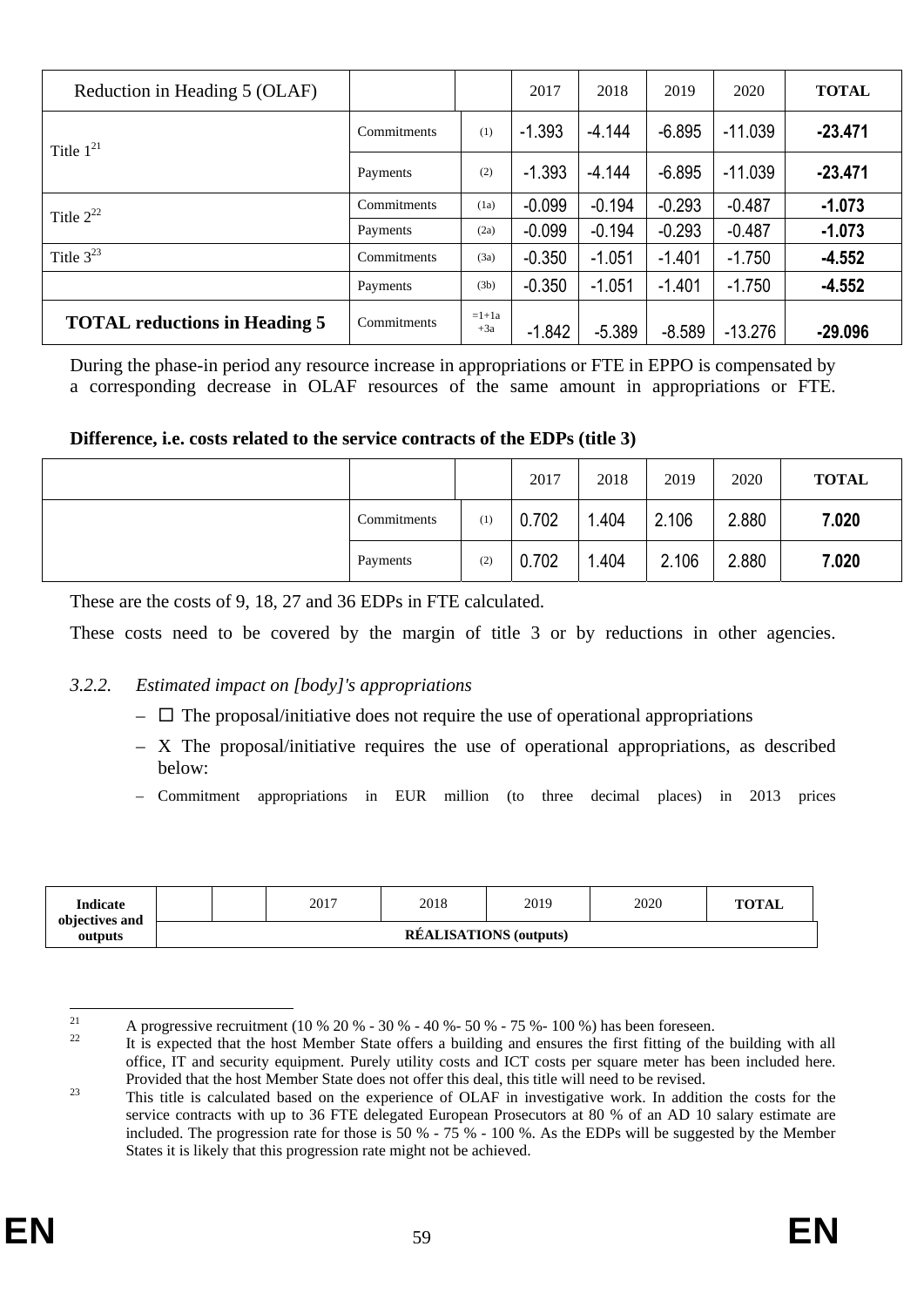|                                                             | Type                             | Avera<br>ge<br>costs              | Number <sup>24</sup> | Costs | Number | Costs | Number | Costs  | Number | Costs      | Tot<br>al | Total<br>Costs |
|-------------------------------------------------------------|----------------------------------|-----------------------------------|----------------------|-------|--------|-------|--------|--------|--------|------------|-----------|----------------|
| SPECIFIC OBJECTIVE NO 1<br>Protection of financial interest | investigations                   |                                   |                      |       |        |       |        |        |        |            |           |                |
| - Réalisation                                               | cases                            | 0.008                             | 184                  | 1.526 | 491    | 4.076 | 773    | 6.417  | 1163   | 9.650      |           | 21.669         |
| Subtotal for specific objective N°1                         |                                  |                                   |                      | 1.526 |        | 4.076 |        | 6.417  |        | 9.650      |           | 21.669         |
| <b>SPECIFIC</b><br>Protection<br>prosecutions               | <b>OBJECTIVE</b><br>of financial | $\overline{2}$<br>NO.<br>interest |                      |       |        |       |        |        |        |            |           |                |
| - Réalisation                                               | cases                            | 0.008                             | 92                   | 0.763 | 246    | 2.038 | 387    | 3.208  | 581    | 4.825      |           | 10.834         |
| Subtotal for specific objective $N^{\circ}$ 2               |                                  |                                   |                      | 0.763 |        | 2.038 |        | 3.208  |        | 4.825      |           | 10.834         |
| SPECIFIC OBJECTIVE NO 3<br>Cooperation with others          |                                  |                                   |                      |       |        |       |        |        |        |            |           |                |
| - Réalisation                                               |                                  | 0.008                             | 31                   | 0.254 | 82     | 0.679 | 129    | 1.069  | 194    | 1.608      |           | 3.610          |
| Subtotal for specific objective $N^{\circ}$ 3               |                                  |                                   |                      | 0.254 |        | 0.679 |        | 1.069  |        | 1.608      |           | 3.610          |
|                                                             | <b>TOTAL COSTS</b>               |                                   |                      | 2.543 |        | 6.793 |        | 10.694 |        | 16.08<br>3 |           | $36.113^{25}$  |

### *3.2.3. Estimated impact on EPPO's human resources*

### 3.2.3.1. Summary

- $-\Box$  The proposal/initiative does not require the use of appropriations of an administrative nature
- X The proposal/initiative requires the use of appropriations of an administrative nature, as described below:

| <b>Human resources</b>                             | 2017 | 2018 | 2019 | 2020 |
|----------------------------------------------------|------|------|------|------|
| <b>Establishment plan posts</b><br>(in headcounts) | 18   | 36   | 54   | 90   |
| - Of which AD                                      | 12   | 24   | 36   | 60   |
| - Of which AST                                     | 6    | 12   | 18   | 30   |
| <b>External personnel (FTE)</b>                    | 6    | 11   | 17   | 28   |
| - Of which contract agents                         | 5    | 9    | 14   | 23   |
| - Of which Seconded National<br>Experts (SNE)      | 1    | 2    |      |      |
| <b>Total staff</b>                                 | 24   | 47   | 71   |      |

 $\overline{a}$ <sup>24</sup> The number of cases is based on the assumptions analysed in the Impact assessment accompanying the draft proposal.<br><sup>25</sup> The difference to the overall costs of 36.116 million euros mentioned under section 3.2.1 comes from rounding

rules.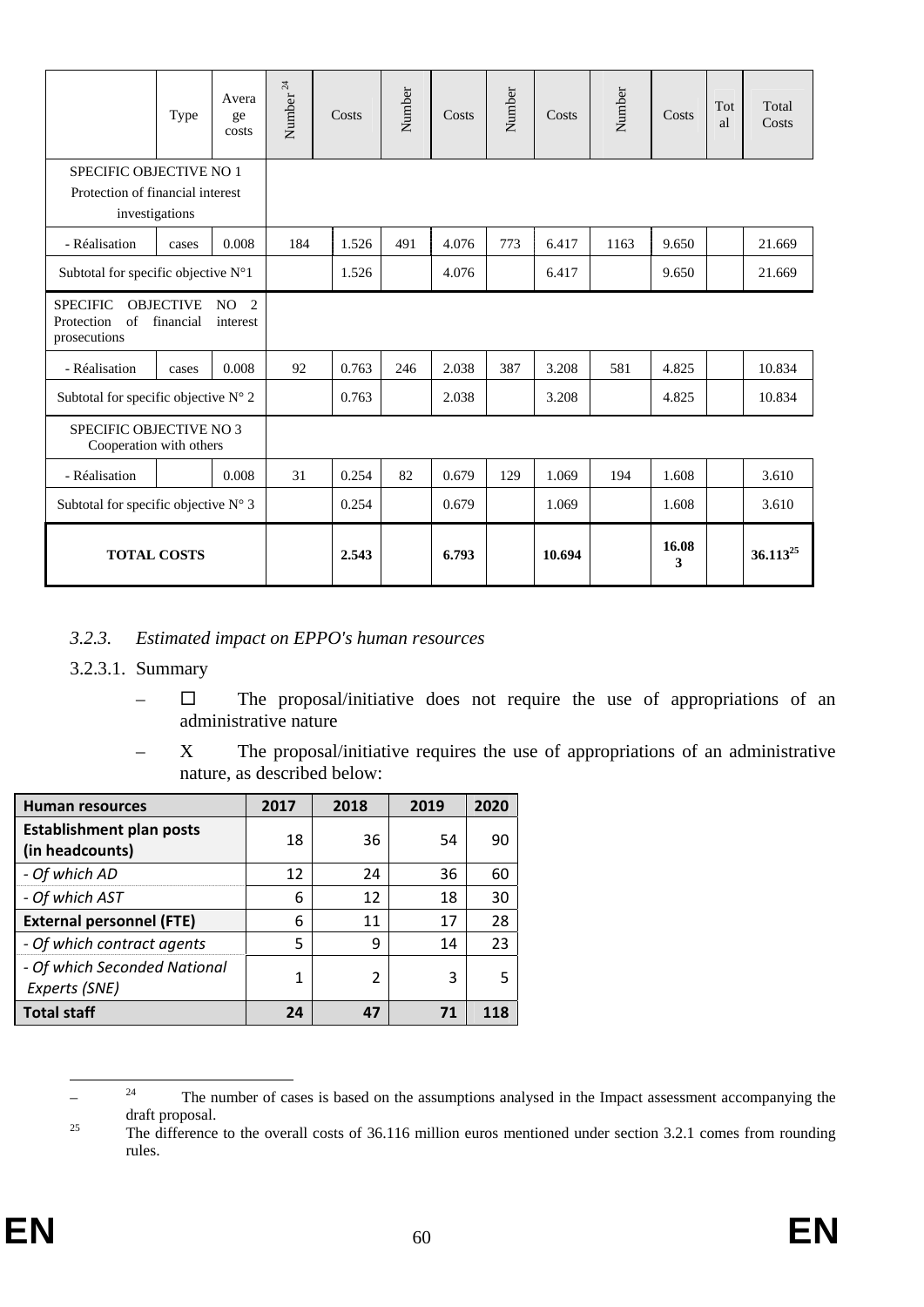EUR million (to three decimal places)

| <b>Staff expenditure</b>                             | 2017  | 2018  | 2019  | 2020   | <b>Total</b> |
|------------------------------------------------------|-------|-------|-------|--------|--------------|
| <b>Establishment plan posts</b>                      | 1.179 | 3.537 | 5.895 | 9.432  | 20.043       |
| - Of which AD                                        | 0.786 | 2.358 | 3.930 | 6.288  | 13.362       |
| - Of which AST                                       | 0.393 | 1.179 | 1.965 | 3.144  | 6.681        |
| <b>External personnel</b>                            | 0.214 | 0.607 | 1.000 | 1.607  | 3.428        |
| - Of which contract agents                           | 0.175 | 0.490 | 0.805 | 1.295  | 2.765        |
| - Of which Seconded<br><b>National Experts (SNE)</b> | 0.039 | 0.117 | 0.195 | 0.312  | 663          |
| <b>Total staff expenditure</b>                       | 1.393 | 4.144 | 6.895 | 11.039 | 23.471       |

Estimated requirements of human resources for the parent DG

- $\Box$  The proposal/initiative does not require the use of human resources.
- X The proposal/initiative requires the use of human resources, as described below:

*Estimate to be expressed in full amounts (or at most to one decimal place)* 

|                                                            |                                                          | 2017         | 2018         | 2019 | 2020         |
|------------------------------------------------------------|----------------------------------------------------------|--------------|--------------|------|--------------|
| · Establishment plan posts (officials and temporary staff) |                                                          |              |              |      |              |
| 33 01 01 01 Staff JUST                                     |                                                          | 1.3          | 1.3          | 1.3  | 1.3          |
|                                                            | 24 01 07 00 01 01 Staff OLAF                             | $\mathbf{1}$ | $\mathbf{1}$ | 1    | $\mathbf{1}$ |
| XX 01 01 02 (Delegations)                                  |                                                          |              |              |      |              |
|                                                            | XX 01 05 01 (Indirect research)                          |              |              |      |              |
| 10 01 05 01 (Direct research)                              |                                                          |              |              |      |              |
|                                                            |                                                          |              |              |      |              |
|                                                            | • External staff (in Full Time Equivalent: FTE)          |              |              |      |              |
|                                                            | XX 01 02 01 (CA, SNE, INT from<br>the 'global envelope') |              |              |      |              |
| JED in the delegations)                                    | XX 01 02 02 (CA, LA, SNE, INT and                        |              |              |      |              |
| <b>XX</b> 01 04                                            | - at<br>Headquarters                                     |              |              |      |              |
| yу                                                         | $-$ in<br>delegations                                    |              |              |      |              |
| Indirect research)                                         | XX 01 05 02 (CA, SNE, INT -                              |              |              |      |              |
| research)                                                  | 10 01 05 02 (CA, SNE, INT- Direct                        |              |              |      |              |
| Other budget lines (specify)                               |                                                          |              |              |      |              |
| <b>TOTAL</b>                                               |                                                          | 2.3          | 2.3          | 2.3  | 2.3          |

**XX** is the policy area or budget title concerned.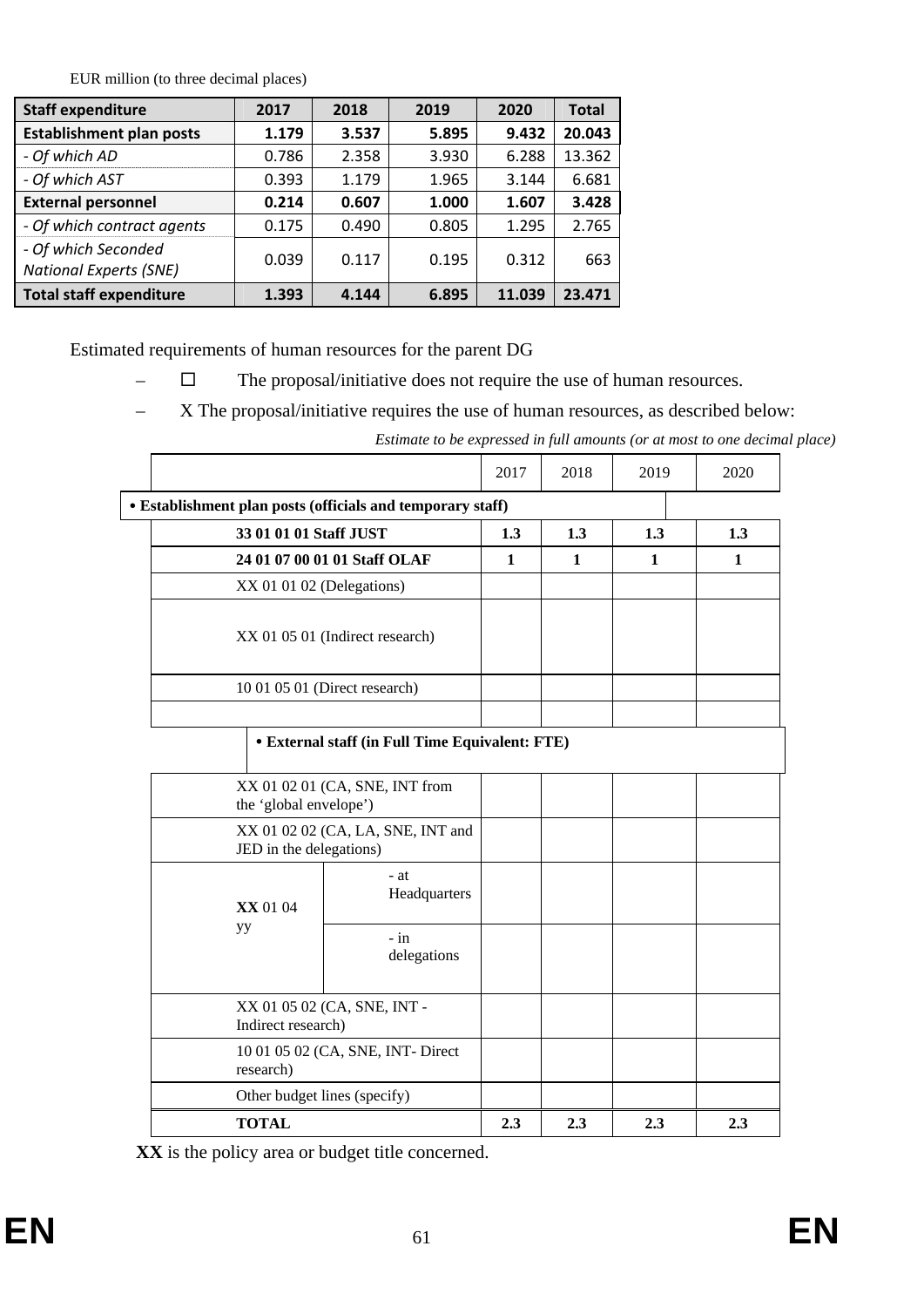The human resources required will be met by staff from the DG who are already assigned to management of the action and/or have been redeployed within the DG, together if necessary with any additional allocation which may be granted to the managing DG under the annual allocation procedure and in the light of budgetary constraints.

| Officials and temporary staff | Policy follow-up and advise to the EPPO, budgetary and financial advice to the EPPO<br>and actual payments of the subsidy, discharge, draft budget procedures |
|-------------------------------|---------------------------------------------------------------------------------------------------------------------------------------------------------------|
| External staff                | Not applicable                                                                                                                                                |

Description of the calculation of cost for FTE equivalent should be included in the Annex, section 3.

During the phase-in period any resource increase in appropriations or FTE in EPPO is compensated by a corresponding decrease in OLAF resources of the same amount in appropriations or FTE.

| <b>Human resources reductions</b><br>in OLAF       | 2017  | 2018  | 2019  | 2020   |
|----------------------------------------------------|-------|-------|-------|--------|
| <b>Establishment plan posts</b><br>(in headcounts) | $-18$ | $-36$ | -54   | -90    |
| - Of which AD                                      | $-12$ | $-24$ | $-36$ | -60    |
| - Of which AST                                     | -6    | $-12$ | $-18$ | $-30$  |
| <b>External personnel (FTE)</b>                    | -6    | $-11$ | $-17$ | $-28$  |
| - Of which contract agents                         | -5    | -9    | 14    | $-23$  |
| - Of which Seconded National<br>Experts (SNE)      | -1    | $-2$  | -3    | -5     |
| <b>Total staff</b>                                 | $-24$ | -47   | $-71$ | $-118$ |

EUR million (to three decimal places) in 2013 prices

| <b>Reductions in Staff</b><br>expenditure related to OLAF | 2017     | 2018     | 2019     | 2020      | <b>Total</b> |
|-----------------------------------------------------------|----------|----------|----------|-----------|--------------|
| <b>Establishment plan posts</b>                           | $-1.179$ | $-3.537$ | $-5.895$ | $-9.432$  | $-20.043$    |
| - Of which AD                                             | $-0.786$ | $-2.358$ | $-3.930$ | $-6.288$  | $-13.362$    |
| - Of which AST                                            | $-0.393$ | $-1.179$ | $-1.965$ | $-3.144$  | $-6.681$     |
| <b>External personnel</b>                                 | $-0.214$ | $-0.607$ | $-1.000$ | $-1.607$  | $-3.428$     |
| - Of which contract agents                                | $-0.175$ | $-0.490$ | $-0.805$ | $-1.295$  | $-2.765$     |
| - Of which Seconded<br><b>National Experts (SNE)</b>      | $-0.039$ | $-0.117$ | $-0.195$ | $-0.312$  | -663         |
| <b>Total staff expenditure</b><br>24.0107                 | $-1.393$ | $-4.144$ | $-6.895$ | $-11.039$ | $-23.471$    |

- *3.2.4. Compatibility with the current multiannual financial framework* 
	- X Proposal/initiative is compatible with the current multiannual financial framework.
	- $\Box$  Proposal/initiative will entail reprogramming of the relevant heading in the multiannual financial framework.
	- $\Box$  Proposal/initiative requires application of the flexibility instrument or revision of the multiannual financial framework.